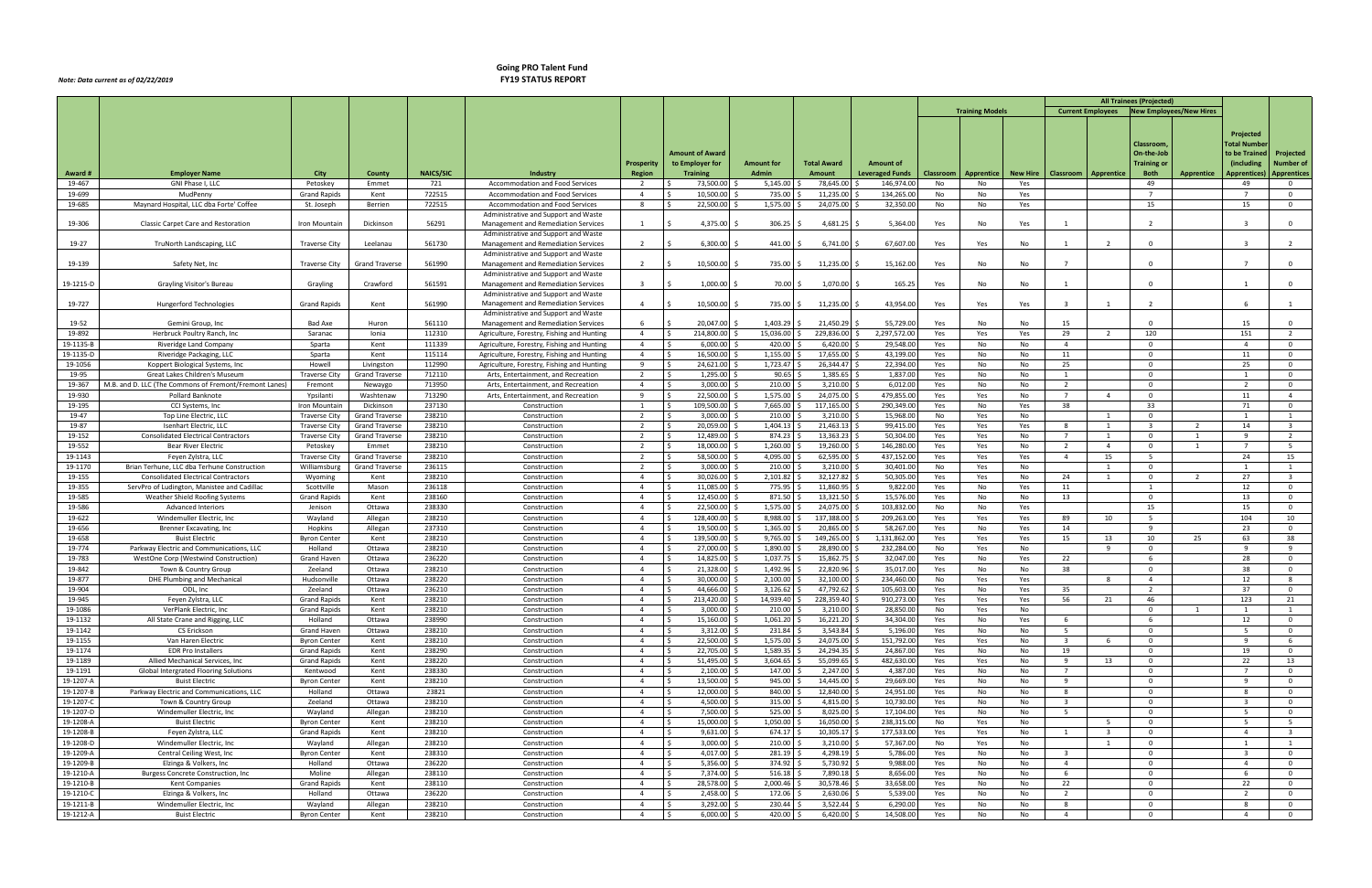| 19-1212-E        | Elzinga & Volkers, Inc.                                      | Holland                        | Ottawa          | 236220           | Construction                                                                         | -4                      | 6,000.00                      | 420.00                | 6,420.00                   | 9,184.00                | Yes<br>No               |            | $\overline{4}$          |                         | $\Omega$                 |                         |                         |                         |
|------------------|--------------------------------------------------------------|--------------------------------|-----------------|------------------|--------------------------------------------------------------------------------------|-------------------------|-------------------------------|-----------------------|----------------------------|-------------------------|-------------------------|------------|-------------------------|-------------------------|--------------------------|-------------------------|-------------------------|-------------------------|
| 19-1212-0        | Halyard Built                                                | <b>Grand Rapids</b>            | Kent            | 238310           | Construction                                                                         | $\overline{4}$          | 1,500.00                      | 105.00                | 1,605.00                   | 4,866.0                 | Yes<br>No               | No         | 1                       |                         | $\Omega$                 |                         |                         | $\Omega$                |
| 19-1212-D        | <b>Kent Companies</b>                                        | <b>Grand Rapids</b>            | Kent            | 238110           | Construction                                                                         | $\overline{a}$          | 7,500.00                      | 525.00                | 8,025.00                   | 15,953.0                | Yes<br>No               | No         | 5                       |                         | $\Omega$                 |                         | - 5                     | $\overline{0}$          |
|                  |                                                              |                                |                 |                  |                                                                                      | $\overline{4}$          | 3,000.00                      | 210.00                |                            |                         |                         |            | $\overline{2}$          |                         | $\Omega$                 |                         |                         | $\Omega$                |
| 19-1212-1        | Sobie Company                                                | Caledonia                      | Kent            | 238210           | Construction                                                                         |                         |                               |                       | 3,210.00                   | 7,554.0                 | Yes<br>No               | No         |                         |                         |                          |                         |                         |                         |
| 19-1212-1        | <b>Triangle Associates</b>                                   | <b>Grand Rapids</b>            | Kent            | 2362             | Construction                                                                         | $\overline{a}$          | 3,000.00                      | 210.00                | 3,210.00                   | 9,274.0                 | Yes<br>No               | No         | $\overline{2}$          |                         | $\Omega$                 |                         |                         | $\Omega$                |
| 19-1212-G        | Wolverine Building Group                                     | <b>Grand Rapids</b>            | Kent            | 236              | Construction                                                                         | $\overline{a}$          | 7.500.00                      | 525.00                | 8,025.00                   | 15,112.0                | Yes<br>No               | No         | -5                      |                         | $\Omega$                 |                         |                         | $\Omega$                |
| 19-1213-A        | Dykhouse Construction Inc                                    | <b>Byron Cente</b>             | Kent            | 236220           | Constructior                                                                         |                         | 6,000.00                      | 420.00                | 6,420.00                   | 13,384.0                | Yes<br>No               | No         | $\overline{4}$          |                         | $\Omega$                 |                         |                         | $\Omega$                |
| 19-1213-B        | Elzinga & Volkers, Inc.                                      | Holland                        | Ottawa          | 236220           | Construction                                                                         | $\overline{a}$          | 4,500.00                      | 315.00                | 4,815.00                   | 7,689.0                 | Yes<br>No               | No         |                         |                         | $\Omega$                 |                         |                         | $\Omega$                |
| 19-1213-C        | <b>Kent Companies</b>                                        | <b>Grand Rapids</b>            | Kent            | 238110           | Construction                                                                         | $\overline{a}$          | 12,000.00                     | 840.00                | 12,840.00                  | 27,858.0                | Yes<br>No               | No         | -8                      |                         | $\Omega$                 |                         |                         | $\Omega$                |
| 19-1213-D        | Sobie Company                                                | Caledonia                      | Kent            | 238210           | Construction                                                                         | $\overline{a}$          | $3,000.00$ \$                 | 210.00                | 3,210.00                   | 7,526.00                | Yes<br>No               | No         | $\overline{2}$          |                         | $\Omega$                 |                         |                         | $\overline{\mathbf{0}}$ |
| 19-1213-E        | <b>Triangle Associates</b>                                   | <b>Grand Rapids</b>            | Kent            | 2362             | Construction                                                                         | $\overline{a}$          | 4,500.00                      | 315.00                | 4,815.00                   | 11,393.00               | Yes<br>No               | No         | $\overline{\mathbf{3}}$ |                         | $\mathbf 0$              |                         |                         | $\overline{\mathbf{0}}$ |
| 19-350           | 11DeShano Companies, Inc.                                    | Gladwin                        | Gladwin         | 236220           | Construction                                                                         |                         | 10,538.00                     | 737.66                | 11,275.66                  | 11,387.00               | Yes<br>No               | Yes        | 11                      |                         | $\overline{\phantom{a}}$ |                         | 13                      | $\overline{\mathbf{0}}$ |
|                  |                                                              |                                |                 |                  |                                                                                      |                         |                               |                       |                            |                         |                         |            |                         |                         | $\Omega$                 |                         |                         |                         |
| 19-406           | Freeland Steel Erectors, Inc                                 | Midland                        | Midland         | 238120           | Construction                                                                         | - 5                     | 22,870.00                     | 1,600.90              | 24,470.90                  | 58,217.00               | Yes<br>No               | No         | 33                      |                         |                          |                         | 33                      | $\overline{0}$          |
| 19-461           | J. Ranck Electric                                            | Mount Pleasan                  | Isabella        | 238210           | Construction                                                                         | 5                       | 68,616.00 \$                  | 4,803.12              | 73,419.12                  | 106,926.00              | Yes<br>No               | Yes        | 91                      |                         | -1                       |                         | 92                      | $\overline{0}$          |
| 19-478           | <b>Sugar Construction</b>                                    | Midland                        | Midland         | 236210           | Construction                                                                         | - 5                     | 28.167.00 \$                  | 1,971.69              | 30,138.69                  | 38,185.00               | Yes<br>No               | Yes        | 34                      |                         | $\overline{3}$           |                         | 37                      | $\overline{0}$          |
| 19-520           | Pumford Construction, Inc.                                   | Saginaw                        | Saginaw         | 236220           | Construction                                                                         | - 5                     | $9,810.00$ \$                 | 686.70                | 10,496.70                  | 36,000.00               | Yes<br>No               | Yes        | 80                      |                         | 10                       |                         | 90                      | $\overline{0}$          |
| 19-523           | McBride Heating & Cooling Inc                                | Standish                       | Arenac          | 238220           | Construction                                                                         | - 5                     | 2,794.00                      | 195.58                | 2,989.58                   | 4,095.0                 | Yes<br>No               | No         | 2                       |                         | 0                        |                         |                         | $\mathbf 0$             |
| 19-534           | <b>ESCON Group, Inc</b>                                      | Bay City                       | Bay             | 238210           | Construction                                                                         | 5                       | 18,375.00 \$                  | 1,286.25              | 19,661.25                  | 38,819.00               | Yes<br>No               | Yes        | 54                      |                         | $\mathbf{1}$             |                         | 55                      | $\overline{0}$          |
| 19-615           | Town & Country Group                                         | Ithaca                         | Gratiot         | 238210           | Construction                                                                         | 5                       | $9,000.00$ \$                 | 630.00                | 9,630.00                   | 22,763.00               | Yes<br>No               | No         | 6                       |                         | $\Omega$                 |                         |                         | $\overline{\mathbf{0}}$ |
| 19-828           | <b>GE Insulation Co</b>                                      | Sanford                        | Midland         | 238310           | Construction                                                                         | - 5                     | 16,413.00 \$                  | 1,148.91              | 17,561.91                  | 83,844.00               | Yes<br>No               | Yes        | 59                      |                         | - 5                      |                         | 64                      | $\overline{0}$          |
| 19-871           | J.E. Johnson, Inc Mechanical Contractors                     | Midland                        | Midland         | 236330           | Construction                                                                         | - 5                     | 34.500.00 \$                  | 2,415.00              | 36,915.00                  | 38,148.0                | No<br>Yes               | Yes        |                         | 2                       | 1                        |                         |                         | 5                       |
| 19-884           |                                                              |                                |                 | 236220           |                                                                                      |                         | 187,093.00 \$                 | 13,096.51             | 200,189.51                 | 1,404,554.00            |                         |            |                         |                         | - 0                      | 10                      | 374                     |                         |
|                  | Three Rivers Corporation                                     | Midland                        | Midland         |                  | Construction                                                                         | - 5                     |                               |                       |                            |                         | Yes<br>Yes              | No         | 343                     | 21                      |                          |                         |                         | 31                      |
| 19-23            | Goyette Mechanical Co, Inc.                                  | Flint                          | Genesee         | 238220           | Construction                                                                         | -6                      | 97.714.00 9                   | 6,839.98              | 104,553.98                 | 303,187.0               | Yes<br>Yes              | Yes        | 56                      | $\overline{2}$          | 16                       | $\overline{\mathbf{3}}$ | 77                      | 5                       |
| 19-34            | Wolverine Fire Protection Co                                 | Mt. Morris                     | Genesee         | 238220           | Construction                                                                         | -6                      | 17,559.00                     | 1,229.13              | 18,788.13                  | 64,497.0                | Yes<br>Yes              | No         | 11                      | 2                       | $\Omega$                 |                         | 13                      | $\overline{2}$          |
| 19-151           | <b>Consolidated Electrical Contractors</b>                   | Davison                        | Genesee         | 238210           | Construction                                                                         | -6                      | 33,838.00                     | 2,368.66              | 36,206.66                  | 50,300.0                | No<br>Yes               | No         |                         | - 6                     | $\Omega$                 | 2                       |                         | 8                       |
| 19-204           | Brenner Contracting dba Brenner Electric, LLC                | Marine City                    | St. Clair       | 238210           | Constructior                                                                         | -6                      | 12.000.00                     | 840.00                | 12,840.00                  | 70,986.0                | No<br>Yes               | No         |                         | $\overline{a}$          | $\Omega$                 |                         |                         | $\overline{4}$          |
| 19-207           | Halligan Electric, Inc.                                      | Flint                          | Genesee         | 238210           | Construction                                                                         | -6                      | 52,952.00                     | 3,706.64              | 56,658.64                  | 105,750.0               | Yes<br>No               | Yes        | 50                      |                         | 50                       |                         | 100                     | $\overline{\mathbf{0}}$ |
| 19-38            | JC Electric, LLC                                             | St. Johns                      | Clinton         | 238210           | Construction                                                                         | $\overline{7}$          | 20,175.00                     | 1,412.25              | 21,587.25                  | 61,324.0                | Yes<br>Yes              | No         | 10                      | $\overline{2}$          | $\Omega$                 |                         | 12                      | $\overline{2}$          |
| 19-161           | <b>Consolidated Electrical Contractors</b>                   | Lansing                        | Clinton         | 238210           | Construction                                                                         | $\overline{7}$          | 53,174.00                     | 3,722.18              | 56,896.18                  | 56,677.0                | No<br>Yes               | No         |                         | - 6                     | $\Omega$                 | $\overline{2}$          |                         | 8                       |
| 19-422           | Quality Air Service, Inc                                     | Kalamazoo                      | Kalamazoo       | 238990           | Construction                                                                         | -8                      | 13,024.00                     | 911.68                | 13,935.68                  | 22,034.0                | Yes<br>No               | No         | 14                      |                         | $\Omega$                 |                         | 14                      | $\overline{0}$          |
| 19-856           | Compton, Inc                                                 | South Haver                    | Van buren       | 23711            | Constructior                                                                         | -8                      | 18,000.00                     | 1,260.00              | 19,260.00                  | 133,786.0               | Yes<br>No               | Yes        | $7^{\circ}$             |                         | - 5                      |                         | 12                      | $\overline{0}$          |
|                  |                                                              |                                |                 |                  |                                                                                      |                         |                               |                       |                            |                         |                         |            |                         | <b>q</b>                |                          |                         |                         |                         |
| 19-890           | Pro Services, Inc.                                           | Portage                        | Kalamazoo       | 238990           | Construction                                                                         | -8                      | 172,500.00                    | 12,075.00             | 184,575.00                 | 1,109,400.0             | Yes<br>Yes              | Yes        | 42                      |                         | 18                       | 28                      | 97                      | 37                      |
| 19-944           | A Plus Electric, Inc                                         | Clarklake                      | Jackson         | 238210           | Construction                                                                         | <sup>9</sup>            | 12,000.00                     | 840.00                | 12,840.00                  | 4,468.0                 | Yes<br>No               | No         | 8                       |                         | $\Omega$                 |                         |                         | $\overline{0}$          |
| 19-947           | A.F. Smith Electric                                          | Ypsilanti                      | Washtenaw       | 238210           | Construction                                                                         | <sup>9</sup>            | 9,000.00                      | 630.00                | 9,630.00                   | 82,398.0                | Yes<br>No               | No         | 6                       |                         | $\Omega$                 |                         |                         | $\overline{0}$          |
| 19-977           | Huron Valley Electric                                        | Ann Arbor                      | Washtenaw       | 238210           | Construction                                                                         |                         | 49,500.00                     | 3,465.00              | 52,965.00                  | 468,195.0               | Yes<br>Yes              | No         | 23                      |                         | $\Omega$                 |                         | 28                      | - 5                     |
| 19-1001          | R.W. Mercer, Co                                              | Jackson                        | Jackson         | 236220           | Construction                                                                         |                         | 21.283.00                     | 1,489.81              | 22,772.81                  | 84,755.0                | Yes<br>Yes              | Yes        | 15                      |                         | $\overline{2}$           |                         | 19                      |                         |
| 19-1011          | <b>Tri-County Electric</b>                                   | Saline                         | Washtenaw       | 236220           | Constructior                                                                         |                         | 10,500.00                     | 735.00                | 11,235.00                  | 81,386.0                | Yes<br>No               | No         | -8                      |                         | $\Omega$                 |                         |                         | $\Omega$                |
| 19-1013          | <b>Turner Electric</b>                                       | Dexter                         | Washtenaw       | 238210           | Constructior                                                                         |                         | 9,000.00                      | 630.00                | 9,630.00                   | 71,066.0                | Yes<br>No               | No         | - 6                     |                         | $\Omega$                 |                         |                         | $\Omega$                |
| 19-236           | <b>Trilogiq USA Corporation</b>                              | Livonia                        | Wayne           | 238290           | Construction                                                                         | 10                      | 36,927.00                     | 2,584.89              | 39,511.89                  | 40,106.0                | Yes<br>No               | Yes        | 27                      |                         |                          |                         | 35                      | $\overline{\mathbf{0}}$ |
| 19-298           | <b>DTE Energy</b>                                            | Detroit                        | Wayne           | 237130           | Construction                                                                         | 10                      | 506,100.00 \$                 | 35,427.00             | 541,527.00                 | 1,077,016.00            | No<br>Yes               | Yes        |                         |                         | 198                      | 70                      | 268                     | 70                      |
| 19-299           | Douglas Electric Company, Inc.                               | Wyandotte                      | Wayne           | 238210           | Construction                                                                         | 10                      | 29,425.00 \$                  | 2,059.75              | 31,484.75                  | 250,950.00              | Yes<br>Yes              | No         | $\overline{7}$          | - 5                     | $\Omega$                 | -2                      | 14                      | $\overline{7}$          |
| 19-301           | Midwest Illumination, Inc.                                   | Clarkston                      | Oakland         | 238210           | Construction                                                                         | 10                      | 20,400.00                     | 1,428.00              | 21,828.00                  | 120,765.00              | Yes<br>Yes              | No         | $\overline{4}$          |                         | $\Omega$                 | 6                       | 10                      | 6                       |
|                  |                                                              |                                |                 |                  |                                                                                      |                         |                               |                       |                            |                         |                         |            |                         |                         | $\Omega$                 |                         |                         |                         |
| 19-314           | O'Donnell Electric, LLC                                      | Whitmore Lake                  | Washtenaw       | 238210           | Construction                                                                         | 10                      | 12,000.00 \$                  | 840.00                | 12,840.00                  | 24,952.00               | No<br>Yes               | No         |                         | $\overline{4}$          |                          |                         | 4                       | $\overline{4}$          |
| 19-324           | Schumacher Electric, Inc.                                    | Ortonville                     | Oakland         | 238210           | Construction                                                                         | 10                      | 24,000.00 \$                  | 1,680.00              | 25,680.00                  | 233,321.00              | No<br>Yes               | No         |                         | $\overline{4}$          | $\Omega$                 | $\overline{4}$          |                         | 8                       |
| 19-620           | Motor City Electric Co                                       | Detroit                        | Wayne           | 238210           | Construction                                                                         | 10                      | 309,000.00 \$                 | 21,630.00             | 330,630.00                 | 4,095,174.00            | Yes<br>Yes              | No         | 90                      | - 8                     | $\Omega$                 | 50                      | 148                     | 58                      |
| 19-634           |                                                              |                                |                 |                  |                                                                                      |                         |                               |                       |                            |                         |                         |            |                         |                         |                          |                         |                         | $\overline{1}$          |
| 19-639           | Rotor Electric of Michigan Inc                               | Detroit                        | Wayne           | 238210           | Construction                                                                         | 10                      | 10,000.00                     | 700.00                | 10,700.00                  | 190,323.0               | Yes<br>Yes              | No         | - 6                     |                         | $\Omega$                 |                         | $\overline{7}$          |                         |
|                  | Williams Electrical and Telecommunications Company           | Detroit                        | Wayne           | 238210           | Construction                                                                         | 10                      | $6.000.00$ \$                 | 420.00                | 6,420.00                   | 15,397.0                | Yes<br>No               | No         | $\overline{4}$          |                         | $\Omega$                 |                         | -4                      | $\overline{0}$          |
| 19-720           | GD Top Notch Cleaning Service Inc                            | Detroit                        | Wavne           | 236220           | Construction                                                                         | 10                      | 15.000.00                     | 1,050.00              | 16,050.00                  | 24,600.0                | No<br>No                | Yes        |                         |                         | 10                       |                         | 10                      | $\Omega$                |
| 19-1082          | Flo-Aire Heating & Cooling                                   | Southgate                      | Wayne           | 238220           | Construction                                                                         | 10                      | $4.500.00$ \$                 | 315.00                | 4,815.00                   | 4,500.00                | Yes<br>No               | No         | $\mathbf{R}$            |                         | $\Omega$                 |                         |                         | $\Omega$                |
|                  |                                                              |                                |                 |                  |                                                                                      |                         |                               |                       |                            |                         |                         |            | 9                       | $\overline{7}$          | $\overline{0}$           |                         |                         | - 9                     |
| 19-1101          | Wm. Molnar Roofing, Inc.                                     | Riverview                      | Wayne           | 238160           | Construction                                                                         | 10<br>$\overline{a}$    | 38,000.00                     | 2,660.00              | 40,660.00                  | 38,268.00               | Yes<br>Yes              | No         |                         | <sup>1</sup>            | 1                        | $\overline{2}$<br>2     | 18<br>- 6               | $\overline{\mathbf{3}}$ |
| 19-1153          | <b>HighPoint Electric</b>                                    | Belmont                        | Kent            | 611513           | <b>Educational Services</b>                                                          | $\overline{4}$          | 13,500.00 \$                  | 945.00                | 14,445.00                  | 76,519.00               | Yes<br>Yes              | Yes        | $\overline{2}$          |                         |                          |                         | $\overline{\mathbf{3}}$ |                         |
| 19-1211-A        | <b>HighPoint Electric</b>                                    | Belmont                        | Kent            | 611513           | <b>Educational Services</b>                                                          |                         | 1,247.00 \$                   | 87.29                 | 1,334.29                   | 3,306.00                | Yes<br>No               | No         | $\overline{\mathbf{3}}$ |                         | $\overline{0}$           |                         |                         | $\overline{\mathbf{0}}$ |
| 19-274           | NEXUS QSD GROUP, LLC                                         | Flint                          | Genesee         | 611430           | <b>Educational Services</b>                                                          | 6                       | 60,000.00 \$<br>- Ś           | 4,200.00              | 64,200.00                  | 178,400.00              | No<br>Yes               | No         |                         |                         | $\overline{0}$           | 20                      | 20                      | 20                      |
| 19-790           | Vehicles for Change                                          | Detroit                        | Wayne           | 611513           | <b>Educational Services</b>                                                          | 10                      | $2,150.00$ \$                 | 150.50                | 2,300.50                   | 11,220.00               | Yes<br>No               | No         | $\overline{\mathbf{3}}$ |                         | $\overline{0}$           |                         | $\overline{3}$          | $\overline{0}$          |
| 19-695           | Roscommon Insurance Agency dba Grayling Insurance Agency     | Grayling                       | Crawford        | 524210           | Finanace and Insurance                                                               | $\overline{\mathbf{3}}$ | $1,510.00$ \$                 | 105.70                | 1,615.70                   | 4,839.00                | Yes<br>No               | No         | $\overline{4}$          |                         | $\overline{0}$           |                         | $\overline{4}$          | $\overline{0}$          |
| 19-778           | Roscommon Insurance Agency                                   | Roscommon                      | Roscommon       | 524210           | Finanace and Insurance                                                               | $\overline{\mathbf{3}}$ | 3,978.00 \$                   | 278.46                | 4,256.46                   | 8,660.00                | Yes<br>No               | No         | 6                       |                         | $\overline{0}$           |                         | - 6                     | $\overline{0}$          |
| 19-522           | Isabella Bank                                                | Mount Pleasan                  | Isabella        | 52211            | Finanace and Insurance                                                               | 5                       | 45,000.00 \$                  | 3,150.00              | 48,150.00 \$               | 74,630.0                | Yes<br>No               | No         | 30                      |                         | $\Omega$                 |                         | 30                      | $\overline{0}$          |
| 19-1215-C        | Northern Initiatives                                         | Grayling                       | Crawford        | 522291           | Finance and Insurance                                                                | $\overline{\mathbf{3}}$ | $1,000.00$ \$                 | 70.00                 | 1,070.00 \$                | 279.2                   | Yes<br>No               | No         | 1                       |                         | $\Omega$                 |                         | 1                       | $\overline{\mathbf{0}}$ |
| 19-1190          | Member First Mortgage                                        | <b>Grand Rapids</b>            | Kent            | 522292           | Finance and Insurance                                                                | $\overline{4}$          | 7,064.00 \$                   | 494.48                | 7,558.48                   | 14,603.0                | Yes<br>No               | No         | 6                       |                         | $\Omega$                 |                         |                         | $\overline{0}$          |
| 19-114           | Dart Bank                                                    | Mason                          | Ingham          | 522110           | Finance and Insurance                                                                | $\overline{7}$          | 24,025.00 \$                  | 1,681.75              | 25,706.75                  | 20,871.0                | Yes<br>No               | Yes        | 25                      |                         | 10                       |                         | 35                      | $\overline{\mathbf{0}}$ |
| 19-168           | Tahqua-Tots Learning Center                                  | Newberry                       | Luce            | 624410           | <b>Health Care and Social Assistance</b>                                             |                         | $6,066.00$ \$                 | 424.62                | 6,490.62                   | 10,536.00               | Yes<br>No               | No         | 6                       |                         | $\Omega$                 |                         |                         | $\overline{0}$          |
| 19-184           | The John Fornetti Dental Center                              | Iron Mountain                  | Dickinson       | 621210           | Health Care and Social Assistance                                                    | 1                       | 4,870.00 \$                   | 340.90                | $5,210.90$ \$              | 23,253.00               | No                      | Yes        | $\overline{\mathbf{3}}$ |                         | $\overline{2}$           |                         | - 5                     | $\overline{0}$          |
|                  |                                                              |                                |                 |                  |                                                                                      |                         |                               |                       |                            |                         | Yes                     |            |                         |                         |                          |                         |                         |                         |
| 19-430           | King Nursing and Rehabilitation Community                    | Houghton Lake                  | Roscommon       | 623110           | Health Care and Social Assistance                                                    | $\overline{\mathbf{3}}$ | $1,500.00$ \$                 | 105.00                | $1,605.00$ \$              | 6,842.00                | Yes<br>No               | No         | 1                       |                         | $\mathbf 0$              |                         |                         | $\overline{\mathbf{0}}$ |
| 19-1215-B        | Crawford AuSable Daycare                                     | Grayling                       | Crawford        | 624410           | Health Care and Social Assistance                                                    | $\overline{\mathbf{3}}$ | $1,000.00$ \$                 | 70.00                 | $1,070.00$ \$              | 159.2                   | Yes<br>No               | No         | 1                       |                         | $\Omega$                 |                         |                         | $\overline{0}$          |
| 19-606           | Mary Free Bed Rehabilitation Hospital                        | <b>Grand Rapids</b>            | Kent            | 622310           | Health Care and Social Assistance                                                    | $\overline{4}$          | 100,754.00 \$                 | 7,052.78              | 107,806.78 \$              | 205,606.00              | Yes<br>No               | Yes        | 36                      |                         | 50                       |                         | 86                      | $\overline{\mathbf{0}}$ |
| 19-723           | Health Net of West Michigan                                  | <b>Grand Rapids</b>            | Kent            | 621999           | Health Care and Social Assistance                                                    | $\overline{4}$          | $10,460.00$ \$<br>l S         | 732.20                | $11,192.20$ \$             | 16,640.00               | Yes<br>No               | Yes        | 1                       |                         | -6                       |                         |                         | $\overline{0}$          |
| 19-769           | Mercy Health (Grand Rapids)                                  | <b>Grand Rapids</b>            | Kent            | 622110           | Health Care and Social Assistance                                                    | $\overline{4}$          | 60,000.00 \$<br>۱s.           | 4,200.00              | 64,200.00 \$               | 296,877.00              | No<br>Yes               | Yes        |                         | $\overline{\mathbf{3}}$ | 20                       | $\overline{7}$          | 30                      | 10                      |
| 19-770           | Mercy Health (Muskegon)                                      | Muskegon                       | Muskegon        | 622110           | Health Care and Social Assistance                                                    | $\overline{4}$          | ۱s.<br>$52,500.00$ \$         | 3,675.00              | 56,175.00 \$               | 280,318.00              | No<br>Yes               | Yes        |                         | - 3                     | 15                       | $\overline{7}$          | 25                      | 10                      |
| 19-851           | Seminole Shores Living Center                                | Norton Shores                  | Muskegon        | 623311           | Health Care and Social Assistance                                                    | $\overline{4}$          | ۱s<br>$5,400.00$ \$           | 378.00                | 5,778.00                   | 12,744.00               | No<br>No                | Yes        |                         |                         | $\overline{4}$           |                         | $\overline{4}$          | $\overline{0}$          |
| 19-852           | Sheldon Meadows Assisted Living Center                       | Hudsonville                    | Ottawa          | 623311           | Health Care and Social Assistance                                                    | $\overline{4}$          | 5,400.00 \$<br>۱Ś.            | 378.00                | 5,778.00 \$                | 12,744.00               | No<br>No                | Yes        |                         |                         | $\overline{4}$           |                         | $\overline{4}$          | $\overline{0}$          |
| 19-859           | Railside Assisted Living Center                              | Grand Haven                    | Ottawa          | 623311           | Health Care and Social Assistance                                                    | $\overline{4}$          | 5,400.00 \$                   | 378.00                | 5,778.00 \$                | 12,744.00               | No<br>No                | Yes        |                         |                         | $\overline{4}$           |                         | $\overline{4}$          | $\overline{0}$          |
| 19-876           | Grand Pines Assisted Living Center                           | Grand Haven                    | Ottawa          | 623311           | Health Care and Social Assistance                                                    | $\overline{4}$          | $5,400.00$ \$                 | 378.00                | 5,778.00                   | 12,744.00               | No<br>No                | Yes        |                         |                         | $\overline{4}$           |                         | $\overline{4}$          | $\overline{\mathbf{0}}$ |
|                  |                                                              |                                |                 |                  |                                                                                      | $\overline{4}$          |                               |                       |                            |                         |                         |            | $\overline{2}$          |                         |                          |                         |                         | $\overline{0}$          |
| 19-885<br>19-933 | Ely Manor Nursing & Rehabilitation Center<br>Spectrum Health | Allegan<br><b>Grand Rapids</b> | Allegan<br>Kent | 623110<br>622110 | <b>Health Care and Social Assistance</b><br><b>Health Care and Social Assistance</b> | $\overline{4}$          | 21,570.00 \$<br>269,270.00 \$ | 1,509.90<br>18,848.90 | 23,079.90<br>288,118.90 \$ | 27,514.00<br>623,681.00 | Yes<br>No<br>Yes<br>Yes | Yes<br>Yes | 61                      | 18                      | 14<br>98                 |                         | 16<br>177               | 18                      |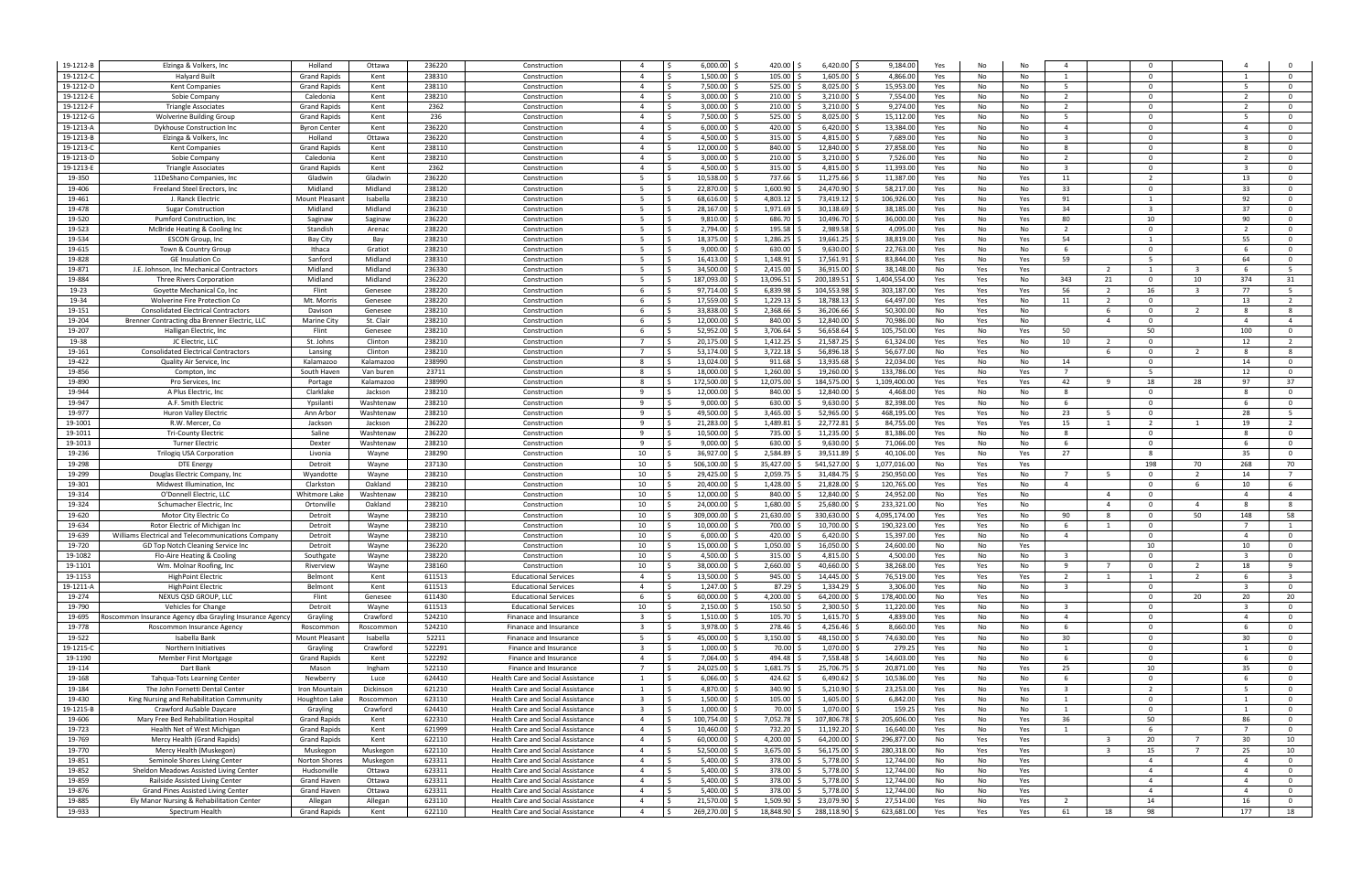| 19-938             | Cherry Street Services, Inc (dba Cherry Health)                                  | <b>Grand Rapids</b>               | Kent                            | 621111           | Health Care and Social Assistance                                                    | $\overline{a}$                   | 154,500.00                    | 10,815.00 \$             | 165,315.00 \$                 | 360,752.00             | No         | Yes                    |                         | 91                                        |    |                      |                                           |
|--------------------|----------------------------------------------------------------------------------|-----------------------------------|---------------------------------|------------------|--------------------------------------------------------------------------------------|----------------------------------|-------------------------------|--------------------------|-------------------------------|------------------------|------------|------------------------|-------------------------|-------------------------------------------|----|----------------------|-------------------------------------------|
| 19-986             | Hulst Jepsen Physical Therapy, Inc                                               | <b>Grand Rapids</b>               | Kent                            | 62134            | Health Care and Social Assistance                                                    | $\overline{4}$                   | 57,678.00                     | 4,037.46                 | 61,715.46                     | 101,329.0              | Yes        | No<br>Yes              | 45                      | 10                                        |    | 55                   | $\overline{\mathbf{0}}$                   |
| 19-1054            | <b>Rest Haven Homes</b>                                                          | <b>Grand Rapids</b>               | Kent                            | 623311           | Health Care and Social Assistance                                                    | $\overline{4}$                   | 11,200.00                     | 784.00                   | 11,984.00                     | 16,811.0               | Yes        | No<br>Yes              | $\overline{4}$          | $\overline{a}$                            |    |                      | $\overline{0}$                            |
| 19-1096            | Trilogy- The Oaks at Cascade                                                     | <b>Grand Rapids</b>               | Kent                            | 623110           | Health Care and Social Assistance                                                    | $\overline{4}$                   | 15,000.00                     | 1,050.00                 | 16,050.00                     | 43,558.0               | No         | Yes<br>No              |                         | $\overline{0}$<br>5                       |    | - 5                  | 5                                         |
| 19-1102            | Alliance Home Health Care Services, Inc.                                         | Holland                           | Ottawa                          | 621610           | Health Care and Social Assistance                                                    | $\overline{4}$                   | 37,500.00                     | 2,625.00                 | 40,125.00                     | 49,513.0               | No         | No<br>Yes              |                         | 25                                        |    | 25                   | $\overline{\mathbf{0}}$                   |
| 19-1104            | <b>Holland Hospital</b>                                                          | Holland                           | Ottawa                          | 622110           | <b>Health Care and Social Assistance</b>                                             | $\overline{4}$                   | 123,320.00                    | 8,632.40                 | 131,952.40                    | 231,427.0              | Yes        | Yes<br>Yes             | 78                      | 65                                        |    | 144                  | $\mathbf{1}$                              |
| 19-1156            | Appledorn Assisted Living Center South                                           | Holland                           | Ottawa                          | 623311           | <b>Health Care and Social Assistance</b>                                             | $\overline{4}$                   | 5,400.00                      | 378.00                   | 5,778.00                      | 12,744.0               | No         | No<br>Yes              |                         | $\overline{4}$                            |    |                      | $\overline{0}$                            |
| 19-1158            | Appledorn Assisted Living Center North                                           | Holland                           | Ottawa                          | 623311           | Health Care and Social Assistance                                                    | $\overline{4}$                   | 5,400.00                      | 378.00                   | 5,778.00                      | 12,744.0               | No         | No<br>Yes              |                         | $\overline{4}$<br>$\overline{4}$          |    |                      | $\overline{0}$                            |
| 19-1162<br>19-1163 | Metron of Lamon<br>HealthBridge                                                  | Lamont                            | Kent<br>Kent                    | 623110<br>623110 | <b>Health Care and Social Assistance</b>                                             | $\overline{4}$<br>$\overline{4}$ | 6,000.00<br>15,000.00         | 420.00<br>1,050.00       | 6,420.00<br>16,050.00         | 12,810.0<br>27,626.0   | No<br>No   | Yes<br>No<br>No<br>Yes |                         | 10                                        |    | 10                   | $\overline{0}$<br>$\overline{0}$          |
| 19-1167            | Metron of Greenville                                                             | Wyoming<br>Greenville             | Montcalr                        | 623110           | <b>Health Care and Social Assistance</b><br><b>Health Care and Social Assistance</b> | $\overline{4}$                   | 12,000.00                     | 840.00                   | 12,840.00                     | 22,598.0               | No         | No<br>Yes              |                         | -8                                        |    |                      | $\Omega$                                  |
| 19-1176            | Metron of Cedar Springs                                                          | <b>Cedar Springs</b>              | Kent                            | 623110           | <b>Health Care and Social Assistance</b>                                             | $\overline{4}$                   | 15.000.00                     | 1,050.00                 | 16,050.00                     | 27,070.0               | No         | No<br>Yes              |                         | 10                                        |    | 10                   | $\Omega$                                  |
| 19-1177            | Metron of Big Rapids                                                             | <b>Big Rapids</b>                 | Mecosta                         | 623110           | Health Care and Social Assistance                                                    | $\overline{4}$                   | 15.000.00                     | 1,050.00                 | 16,050.00                     | 27,570.0               | No         | No<br>Yes              |                         | 10                                        |    | 10                   | $\Omega$                                  |
| 19-1182            | Metron of Belding                                                                | Belding                           | Ionia                           | 623110           | Health Care and Social Assistance                                                    | $\overline{4}$                   | 21,000.00                     | 1,470.00 \$              | 22,470.00                     | 38,779.0               | No         | No<br>Yes              |                         | 14                                        |    | 14                   | $\Omega$                                  |
| 19-294             | Arnold Center Inc                                                                | Gladwin                           | Gladwin                         | 624310           | <b>Health Care and Social Assistance</b>                                             | - 5                              | 6,566.00                      | 459.62                   | 7,025.62                      | 20,215.0               | Yes        | No<br>No               | 6                       | $\Omega$                                  |    |                      | $\Omega$                                  |
| 19-627             | America                                                                          | Auburn                            | Bay                             | 624110           | Health Care and Social Assistance                                                    |                                  | 17,650.00                     | 1,235.50 \$              | 18,885.50                     | 22,250.0               | Yes        | No<br>Yes              | 22                      | $\overline{2}$                            |    | 24                   | $\overline{0}$                            |
| 19-714             | CareBuilders at Home                                                             | Midland                           | Midland                         | 621610           | <b>Health Care and Social Assistance</b>                                             | - 5                              | 5,330.00                      | 373.10                   | 5,703.10                      | 2,068.0                | Yes        | No<br>No               | 10                      | $\Omega$                                  |    | 10                   | $\Omega$                                  |
| 19-113             | Right at Home of Central Michigan                                                | Brighton                          | Shiawassee                      | 624120           | <b>Health Care and Social Assistance</b>                                             | 6                                | 46,500.00 \$                  | 3,255.00                 | 49,755.00                     | 89,323.0               | Yes        | No<br>Yes              | 24                      | 15                                        |    | 39                   | $\overline{0}$                            |
| 19-269             | Sanilac Medical Care Family                                                      | Sandusky                          | Sanilac                         | 6239             | Health Care and Social Assistance                                                    | - 6                              | 13,376.00                     | 936.32                   | 14,312.32                     | 142,188.0              | Yes        | Yes<br>No              | 19                      | - 5                                       |    | 24                   | $\overline{0}$                            |
| 19-1080            | Trilogy- The Oaks at Woodfield                                                   | <b>Grand Blanc</b>                | Genesee                         | 623110           | Health Care and Social Assistance                                                    | - 6                              | 15,000.00                     | 1,050.00                 | 16,050.00                     | 34,674.0               | No         | Yes<br>No              |                         | $\Omega$                                  |    |                      | 5                                         |
| 19-1090            | Trilogy - Stonegate Health Campus                                                | Lapeer                            | Lapeer                          | 623110           | <b>Health Care and Social Assistance</b>                                             | - 6                              | 18.000.00                     | 1,260.00                 | 19,260.00                     | 45,034.0               | No         | No<br>Yes              |                         | $\Omega$                                  | -6 |                      | - 6                                       |
| 19-463             | Capital Internal Medicine Associates, PC                                         | Lansing                           | Ingham                          | 621111           | <b>Health Care and Social Assistance</b>                                             | $\overline{7}$                   | 11,826.00 \$                  | 827.82                   | 12,653.82 \$                  | 17,787.0               | Yes        | No<br>No               | 15                      | $\Omega$                                  |    | 15                   | $\overline{0}$                            |
| 19-465             | Hospice of Lansing, Inc.                                                         | Lansing                           | Ingham                          | 621610           | <b>Health Care and Social Assistance</b>                                             | $\overline{7}$                   | 6,766.00                      | 473.62                   | 7,239.62                      | 8,928.0                | Yes        | No<br>No               | 23                      | $\Omega$                                  |    | 23                   | $\overline{0}$                            |
| 19-500             | Sparrow Health System                                                            | Lansing                           | Ingham                          | 622210           | <b>Health Care and Social Assistance</b>                                             | $\overline{7}$                   | 109.500.00                    | 7,665.00                 | 117,165.00                    | 245,090.0              | No         | Yes<br>Yes             |                         | 49<br>12                                  |    | 61                   | 12                                        |
| 19-647             | Origami Brain Injury Rehabilitation Center-URA                                   | Mason                             | Ingham                          | 623990           | <b>Health Care and Social Assistance</b>                                             | $\overline{7}$                   | 14.930.00                     | 1,045.10                 | 15,975.10                     | 17,213.0               | Yes        | No<br>Yes              | $\overline{\mathbf{3}}$ | 13                                        |    | 16                   | $\mathbf 0$                               |
| 19-1075            | Trilogy - The Willows at East Lansing                                            | Lansing                           | Ingham                          | 623110           | Health Care and Social Assistance                                                    | $\overline{7}$                   | 21,000.00                     | 1,470.00                 | 22,470.00                     | 48,378.0               | No         | Yes<br>No              |                         | $\Omega$                                  |    |                      | $\overline{7}$                            |
| 19-1081            | Trilogy- The Willows at Okemos                                                   | Okemos                            | Ingham                          | 623110           | Health Care and Social Assistance                                                    | $\overline{7}$                   | 18,000.00                     | 1,260.00                 | 19,260.00                     | 42,342.0               | No         | Yes<br>No              |                         | $\Omega$<br>- 6<br>8                      |    |                      | 6                                         |
| 19-860<br>19-899   | Cass County Council on Aging (COA)<br>Grace Health                               | Cassopolis<br><b>Battle Creek</b> | Cass<br>Calhoun                 | 624120<br>621498 | Health Care and Social Assistance<br>Health Care and Social Assistance               | - 8                              | 22,078.00<br>66,000.00        | 1,545.46<br>4,620.00     | 23,623.46<br>70,620.00        | 26,690.0<br>139,705.0  | Yes<br>Yes | No<br>Yes<br>Yes<br>No | 16<br>15                | $\Omega$<br>2                             | 12 | 24<br>29             | $\overline{\mathbf{0}}$<br>14             |
| 19-967             | <b>Changes Rehabilitation</b>                                                    | Albion                            | Calhoun                         | 621420           | Health Care and Social Assistance                                                    | - 8                              | 43,956.00                     | 3,076.92                 | 47,032.92                     | 124,747.0              | No         | No<br>Yes              |                         | 30                                        |    | 30                   | $\overline{\mathbf{0}}$                   |
| 19-1020            | White Oaks Assisted Living                                                       | Lawton                            | Van Burer                       | 623110           | <b>Health Care and Social Assistance</b>                                             | - 8                              | 20,425.00                     | 1,429.75                 | 21,854.75                     | 1,407.0                | Yes        | No<br>Yes              | 2                       | 15                                        |    | 17                   | $\overline{0}$                            |
| 19-1076            | Trilogy - The Oaks At Northpointe Woods                                          | <b>Battle Creek</b>               | Calhoun                         | 623110           | <b>Health Care and Social Assistance</b>                                             | - 8                              | 15,000.00                     | 1,050.00                 | 16,050.00                     | 39,204.0               | No         | Yes<br>No              |                         | 5<br>$\Omega$                             |    | - 5                  | 5                                         |
| 19-1123            | Senior Care Partners P.A.C.E                                                     | <b>Battle Creek</b>               | Calhoun                         | 62               | Health Care and Social Assistance                                                    | - 8                              | 192,476.00                    | 13,473.32                | 205,949.32                    | 38,495.0               | Yes        | No<br>Yes              | 180                     | 47                                        |    | 227                  | $\overline{0}$                            |
| 19-1126            | YMCA of Southwest Michigar                                                       | Niles                             | Berrien                         | 624110           | <b>Health Care and Social Assistance</b>                                             | 8                                | 13,500.00                     | 945.00                   | 14,445.00                     | 63,450.0               | No         | Yes<br>Yes             |                         | $\overline{3}$<br>$\overline{\mathbf{3}}$ |    |                      | $\overline{\mathbf{3}}$                   |
| 19-909             | St. Joseph Mercy Ann Arbor                                                       | Ypsilanti                         | Washtenav                       | 62211100         | <b>Health Care and Social Assistance</b>                                             | - 9                              | 6,000.00                      | 420.00                   | 6,420.00                      | 47,410.0               | No         | Yes<br>No              |                         | $\Omega$<br>$\overline{2}$                |    |                      | $\overline{2}$                            |
| 19-999             | Our Family Friend, LLC                                                           | Somerset Cente                    | Hillsdale                       | 621610           | <b>Health Care and Social Assistance</b>                                             | - 9                              | 16,130.00                     | 1,129.10                 | 17,259.10                     | 9,374.0                | Yes        | No<br>Yes              | - 6                     |                                           |    | 13                   | $\mathbf{0}$                              |
| 19-1085            | Trilogy - Ridgecrest Health Campus                                               | Jackson                           | Jackson                         | 623110           | <b>Health Care and Social Assistance</b>                                             | - 9                              | 15.000.00                     | 1,050.00                 | 16,050.00                     | 36,102.0               | No         | Yes<br>No              |                         | $\Omega$<br>- 5                           |    |                      | - 5                                       |
| 19-1093            | Trilogy - The Willows at Howel                                                   | Howell                            | Livingston                      | 623110           | Health Care and Social Assistance                                                    | -9                               | 18,000.00                     | 1,260.00                 | 19,260.00                     | 43,406.0               | No         | No<br>Yes              |                         | $\Omega$                                  |    |                      |                                           |
| 19-1               | Rapid Response EMS                                                               | Romulus                           | Wayne                           | 621910           | <b>Health Care and Social Assistance</b>                                             | 10                               | 46,750.00                     | 3,272.50                 | 50,022.50                     | 97,468.0               | Yes        | No<br>Yes              | 2                       | 30                                        |    | 32                   | $\Omega$                                  |
| 19-117             | Michigan Peer Review Organization (dba: MPRO)                                    | Farmington Hil                    | Oakland                         | 624190           | <b>Health Care and Social Assistance</b>                                             | 10                               | 24,947.00                     | 1,746.29                 | 26,693.29                     | 20,517.0               | Yes        | No<br>No               | 19                      | $\Omega$                                  |    | 19                   | $\Omega$                                  |
| 19-378             | <b>Matrix Human Services</b>                                                     | Detroit                           | Wayne                           | 624410           | Health Care and Social Assistance                                                    | 10                               | 130,500.00                    | 9,135.00                 | 139,635.00                    | 86,675.0               | Yes        | Yes<br>No              | 27                      | -5                                        |    | 32                   | $\overline{0}$                            |
| 19-540             | Henry Ford Health System                                                         | Waterford                         | Oakland                         | 621999           | Health Care and Social Assistance                                                    | 10                               | 30,000.00                     | 2,100.00                 | 32,100.00                     | 112,864.0              | No         | Yes<br>No              |                         | $\Omega$                                  |    | 10                   | 10                                        |
| 19-1072<br>19-1084 | Trilogy- The Lakes of Novi                                                       | Novi<br>Romeo                     | Oakland<br>Macomb               | 623110<br>623110 | <b>Health Care and Social Assistance</b><br><b>Health Care and Social Assistance</b> | 10<br>10                         | 18,000.00<br>18,000.00        | 1,260.00<br>1,260.00     | 19,260.00<br>19,260.00        | 44,448.0<br>41,824.0   | No<br>No   | Yes<br>No<br>No        |                         | -6<br>$\Omega$<br>6<br>$\Omega$           |    |                      | 6<br>6                                    |
| 19-1088            | Trilogy - Orchard Grove Health Campus<br>Trilogy - Shelby Crossing Health Campus | Shelby Townshi                    | Macomb                          | 623110           | <b>Health Care and Social Assistance</b>                                             | 10                               | 21,000.00                     | 1,470.00                 | 22,470.00                     | 52,962.0               | No         | Yes<br>Yes<br>No       |                         | $\Omega$                                  |    |                      | $\overline{7}$                            |
| 19-1091            | Trilogy - Westlake Health Campus                                                 | Commerce                          | Oakland                         | 623110           | <b>Health Care and Social Assistance</b>                                             | 10                               | 21,000.00                     | 1,470.00                 | 22,470.00                     | 53,124.0               | No         | No<br>Yes              |                         | $\Omega$<br>$\overline{7}$                |    |                      | $\overline{7}$                            |
| 19-142             | Northern Michigan Review dba Petoskey News-Review                                | Petoskey                          | Emmet                           | 511              | Information                                                                          | $\overline{2}$                   | 10,450.00                     | 731.50                   | 11,181.50                     | 27,750.0               | Yes        | No<br>No               | 11                      | $\Omega$                                  |    | 11                   | $\overline{0}$                            |
| 19-105             | SyncWave, LLC                                                                    | Scottville                        | Mason                           | 517210           | Information                                                                          | $\overline{4}$                   | 9,285.00                      | 649.95                   | 9,934.95                      | 9,006.0                | Yes        | No<br>No               | $\overline{7}$          | $\Omega$                                  |    |                      | $\Omega$                                  |
| 19-707             | Element Four                                                                     | Kentwood                          | Kent                            | 515210           | Information                                                                          | $\overline{a}$                   | 13.500.00                     | 945.00                   | 14.445.00 \$                  | 28.255.00              | Yes        | No<br>Yes              | -6                      | ્વ                                        |    | <b>q</b>             | $\Omega$                                  |
| 19-722             | <b>Townsquare Media</b>                                                          | <b>Grand Rapids</b>               | Kent                            | 515112           | Information                                                                          | $\overline{4}$                   | $5,390.00$ \$                 | 377.30                   | $5,767.30$ \$                 | 9,031.00               | Yes        | No<br>No               | $\overline{\mathbf{3}}$ | $\Omega$                                  |    |                      | $\mathbf{0}$                              |
| 19-991             | Bloomingdale Telephone Company, Inc.                                             | Bloomingdale                      | Van Buren                       | 517311           | Information                                                                          | -8                               | $3,500.00$ \$                 | 245.00                   | 3,745.00 \$                   | 7,554.00               | Yes        | No<br>No               | - 5                     | $\Omega$                                  |    | - 5                  | $\mathbf 0$                               |
| 19-787             | Yamasaki, Inc                                                                    | Detroit                           | Wayne                           | 51431            | Information                                                                          | 10                               | $9,415.00$ \$                 | 659.05                   | 10,074.05 \$                  | 13,952.0               | Yes        | No<br>Yes              | 6                       | 1                                         |    | $7^{\circ}$          | $\overline{0}$                            |
| 19-724             | Spartan Motors                                                                   | Charlotte                         | Eaton                           | 551112           | Management of Companies and Enterprises                                              | $\overline{7}$                   | 119,853.00 \$                 | 8,389.71                 | 128,242.71 \$                 | 130,976.0              | Yes        | No<br>Yes              | 95                      | 14                                        |    | 109                  | $\overline{0}$                            |
| 19-750             | ICM Products, Inc                                                                | Cassopolis                        | Cass                            | 551112           | Management of Companies and Enterprises                                              | - 8                              | 25,267.00 \$                  | 1,768.69                 | 27,035.69                     | 28,152.0               | Yes        | No<br>Yes              | 25                      | $\overline{4}$                            |    | 29                   | $\overline{\mathbf{0}}$                   |
| 19-14              | Advanced Blending Solutions, LLC                                                 | Wallace                           | Menominee                       | 33249            | Manufacturing                                                                        | 1                                | 38,805.00 \$                  | 2,716.35                 | $41,521.35$ \$                | 105,449.0              | Yes        | No<br>Yes              | 19                      | 12                                        |    | 31                   | $\overline{0}$                            |
| 19-17<br>19-25     | Northern Fab & Machine, LLC<br>Stewart Manufacturing, LLC                        | Menominee<br>Hermansville         | Menominee<br>Menominee          | 332999<br>332710 | Manufacturing<br>Manufacturing                                                       | $\mathbf{1}$<br>$\mathbf{1}$     | 17,437.00 \$<br>56,209.00 \$  | 1,220.59<br>3,934.63     | 18,657.59<br>60,143.63        | 20,091.0<br>222,830.0  | Yes<br>Yes | No<br>Yes<br>No<br>Yes | 15<br>21                | $\overline{2}$<br>25                      |    | 17<br>46             | $\overline{0}$<br>$\overline{0}$          |
| 19-74              | Marbles Gun Sights, Inc (Marble Arms)                                            | Gladstone                         | Delta                           | 332210           | Manufacturing                                                                        | 1                                | 58,900.00 \$                  | 4,123.00                 | $63,023.00$ \$                | 840,793.0              | Yes        | No<br>Yes              | 28                      | 13                                        |    | 41                   | $\overline{0}$                            |
| 19-75              | Brute Industries - Makers of Race Ramps                                          | Escanaba                          | Delta                           | 336390           | Manufacturing                                                                        | $\overline{1}$                   | 35,500.00                     | 2,485.00                 | 37,985.00 \$                  | 29,160.0               | Yes        | No<br>Yes              | 17                      | $\overline{7}$                            |    | 24                   | $\overline{0}$                            |
| 19-78              | Superior Extrusion, Inc.                                                         | Gwinn                             | Marquette                       | 331310           | Manufacturing                                                                        | - 1                              | 62,160.00                     | 4,351.20                 | $66,511.20$ \$                | 5,068,209.0            | Yes        | No<br>Yes              | $\overline{2}$          | 40                                        |    | 42                   | $\overline{0}$                            |
| 19-94              | <b>Systems Control</b>                                                           | Iron Mountair                     | Dickinson                       | 335313           | Manufacturing                                                                        |                                  | 149,271.00                    | 10,448.97                | 159,719.97                    | 655,440.0              | Yes        | No<br>Yes              | 16                      | 87                                        |    | 103                  | $\overline{0}$                            |
| 19-99              | Northern Wings Repair                                                            | Newberry                          | Luce                            | 336413           | Manufacturing                                                                        |                                  | 6,900.00                      | 483.00                   | 7,383.00                      | 18,132.0               | Yes        | No<br>No               | - 5                     | $\Omega$                                  |    |                      | $\overline{0}$                            |
| 19-133             |                                                                                  |                                   | Luce                            | 2493/321219      | Manufacturing                                                                        |                                  | 32,972.00                     | 2,308.04                 | 35,280.04 \$                  | 99,446.0               | Yes        | Yes<br>No              | 34                      | $\Omega$                                  |    | 35                   |                                           |
|                    | Louisiana Pacific Corporation                                                    | Newberry                          |                                 |                  |                                                                                      |                                  | 36,621.00 \$                  | $2,563.47$ \$            | 39,184.47 \$                  | 91,897.0               | Yes        | No<br>Yes              | 32                      | $\overline{a}$                            |    | 36                   | $\overline{0}$                            |
| 19-154             | PotlatchDeltic Land and Lumber, LLC                                              | Gwinn                             | Marquette                       | 32113            | Manufacturing                                                                        |                                  |                               |                          |                               |                        |            |                        |                         |                                           |    |                      |                                           |
| 19-156             | Northern Hardwoods                                                               | <b>Atlantic Mine</b>              | Houghton                        | 32113            | Manufacturing                                                                        |                                  | 30,986.00 \$                  | $2,169.02$ \$            | 33,155.02 \$                  | 22,704.0               | Yes        | No<br>No               | 26                      | $\Omega$                                  |    | 26                   | $\overline{0}$                            |
| 19-159             | National Carbon Technologies                                                     | Gwinn                             | Marquette                       | 325998           | Manufacturing                                                                        |                                  | 22,500.00 \$                  | $1,575.00$ \$            | 24,075.00 \$                  | 67,055.00              | Yes        | No<br>No               | 15                      | $\Omega$                                  |    | 15                   | $\overline{0}$                            |
| 19-169             | UP Paper, LLC                                                                    | Manistique                        | Schoolcraft                     | 322121           | Manufacturing                                                                        | - 1                              | 46,172.00 \$                  | $3,232.04$ \$            | 49,404.04 \$                  | 48,477.00              | Yes        | No<br>Yes              | 49                      | 8                                         |    | 57                   | $\overline{0}$                            |
| 19-182             | White Pine Copper Refinery, Inc.                                                 | White Pine                        | Ontonagon                       | 331410           | Manufacturing                                                                        |                                  | 18,000.00 \$                  | $1,260.00$ \$            | 19,260.00 \$                  | 47,987.00              | No         | No<br>Yes              |                         | 13                                        |    | 13                   | $\overline{0}$                            |
| 19-277             | Extreme Tool & Engineering                                                       | Wakefield                         | Gogebic                         | 333514           | Manufacturing                                                                        | - 1                              | 20,650.00 \$                  | 1,445.50 \$              | 22,095.50 \$                  | 255,721.00             | Yes        | Yes<br>Yes             | 6                       | $\overline{\mathbf{3}}$<br>$\overline{4}$ |    | 13                   | $\overline{4}$                            |
| 19-389             | Ottawa Forest Products, Inc.                                                     | Amasa                             | Iron                            | 321113           | Manufacturing                                                                        | -1                               | $3,000.00$ \$                 | $210.00$ \$              | $3,210.00$ \$                 | 18,450.00              | Yes        | No<br>No               | $\overline{2}$          | $\overline{0}$                            |    | <sup>2</sup>         | $\overline{0}$                            |
| 19-429             | <b>Burton Industries</b>                                                         | Ironwood                          | Gogebic                         | 334418           | Manufacturing                                                                        | $\overline{1}$                   | 47,342.00 \$                  | 3,313.94 \$              | $50,655.94$ \$                | 21,272.00              | Yes        | No<br>Yes              | 28                      | 14                                        |    | 42                   | $\overline{0}$                            |
| 19-508             | <b>RTI Surgical</b>                                                              | Marquette                         | Marquette                       | 339113           | Manufacturing                                                                        | $\blacksquare$                   | 78,000.00 \$                  | $5,460.00$ \$            | 83,460.00 \$                  | 196,400.00             | Yes        | No<br>Yes              | 43                      | 34                                        |    | 77                   | $\overline{0}$                            |
| 19-1116<br>19-36   | Pettibone Traverse Lift, LLC<br>Dan Brady Painting Services, LLC                 | Baraga<br><b>Traverse City</b>    | Baraga<br><b>Grand Traverse</b> | 3331<br>328321   | Manufacturing<br>Manufacturing                                                       | - 1<br>$\overline{2}$            | 22,696.00 \$<br>$9,000.00$ \$ | 1,588.72 \$<br>630.00 \$ | 24,284.72 \$<br>$9,630.00$ \$ | 62,386.0<br>109,106.00 | Yes<br>No  | Yes<br>No<br>Yes<br>No | 15                      | 5<br>$\Omega$<br>$\overline{\mathbf{3}}$  |    | 20<br>$\overline{3}$ | $\overline{0}$<br>$\overline{\mathbf{3}}$ |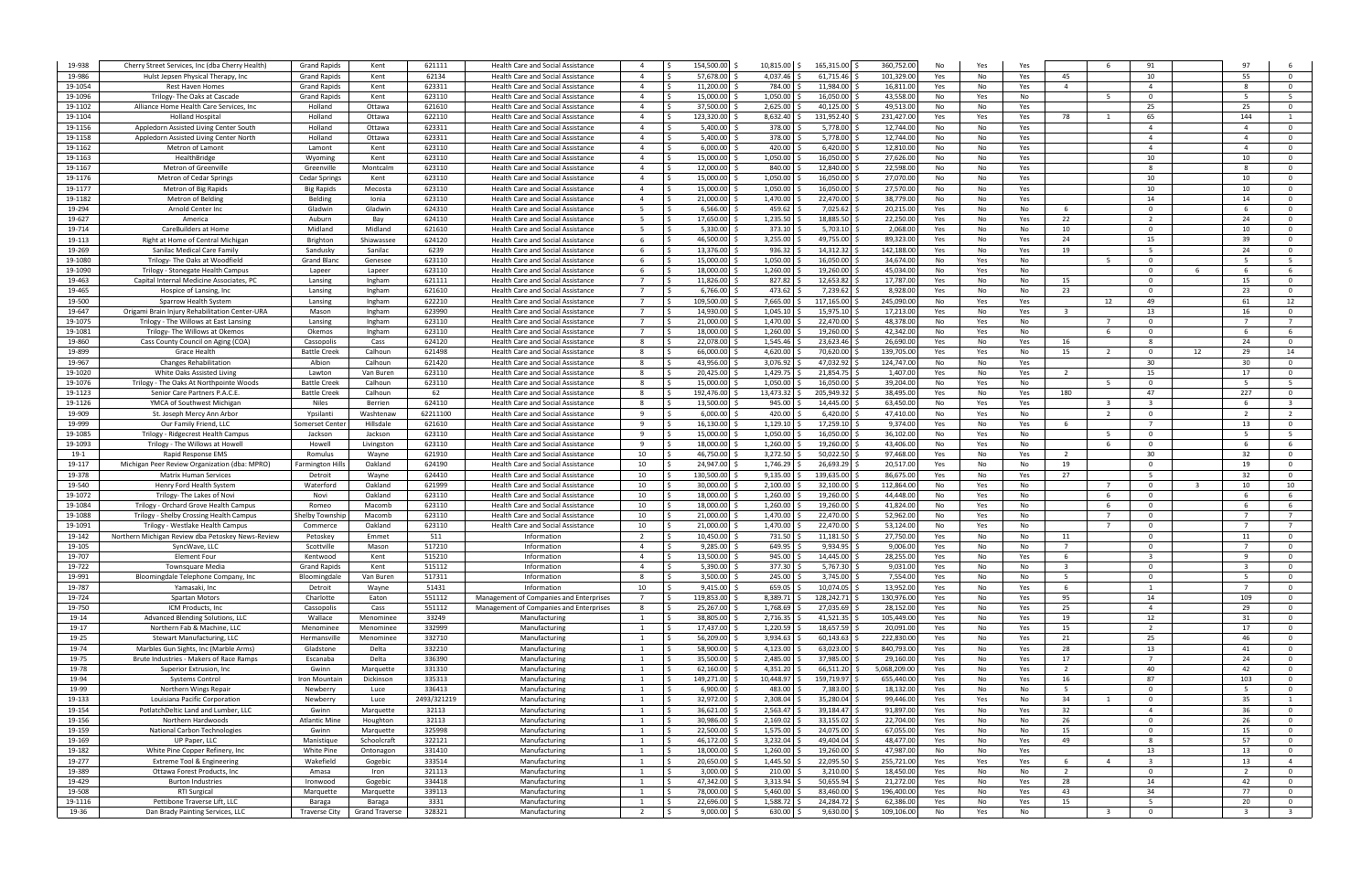| 19-40            | United Engineered Tooling                               | <b>Traverse City</b>   | <b>Grand Traverse</b> | 332710        | Manufacturing                  |                         | 31.500.00           | 2,205.00 \$             | 33,705.00                     | 106,464.00              | Yes<br>No               | Yes | 19                      |                         |                |   |                |                         |
|------------------|---------------------------------------------------------|------------------------|-----------------------|---------------|--------------------------------|-------------------------|---------------------|-------------------------|-------------------------------|-------------------------|-------------------------|-----|-------------------------|-------------------------|----------------|---|----------------|-------------------------|
| 19-92            | F1.                                                     | East Jordan            | Antrim                | 331111        | Manufacturing                  | 2                       | 49.959.00           | 3.497.13                | 53.456.13                     | 4,295,320.00            | Yes<br>No               | Yes | 25                      |                         | 15             |   | 40             | $\Omega$                |
| 19-125           | M R Products, Inc                                       | Copemish               | Manistee              | 326199        | Manufacturing                  | 2                       | 33.639.00 S         | 2,354.73                | 35,993.73                     | 110,428.0               | Yes<br>Yes              | Yes | $\overline{1}$          | - 3                     | 16             |   | 20             | - 3                     |
| 19-167           | Iron Fish Distillery LLC                                | Thompsonville          | Manistee              | 312140        | Manufacturing                  | $\overline{2}$          | 6.000.00            | 420.00                  | 6,420.00                      | 57,207.0                | No<br>Yes               | No  |                         | 2                       | $\Omega$       |   | $\overline{2}$ | 2                       |
| 19-214           | Spencer Plastics, Inc.                                  | Cadillac               | Wexford               | 326199        | Manufacturing                  | 2                       | 54,000,00 S         | 3,780.00                | 57,780.00                     | 69,190.0                | Yes<br>No               | No  | 36                      |                         | $\Omega$       |   | 36             | $\overline{\mathbf{0}}$ |
| 19-253           | <b>Century Specialties</b>                              | Traverse City          | <b>Grand Traverse</b> | 333514210990  | Manufacturing                  | 2                       | 147,125.00          | 10,298.75               | 157,423.75                    | 423,560.0               | Yes<br>No               | Yes | 98                      |                         | $\mathbf{q}$   |   | 107            | $\mathbf{0}$            |
|                  |                                                         |                        |                       |               |                                | $\overline{2}$          |                     |                         |                               |                         |                         |     | - 6                     |                         | $\Omega$       |   |                |                         |
| 19-288           | <b>Bay Motor Products</b>                               | Traverse City          | <b>Grand Traverse</b> | 335312        | Manufacturing                  |                         | 7,500.00            | 525.00                  | 8,025.00                      | 27,811.0                | Yes<br>No               | No  |                         |                         |                |   |                | $\overline{\mathbf{0}}$ |
| 19-315           | <b>Custom Stems</b>                                     | Traverse City          | <b>Grand Traverse</b> | 323113        | Manufacturing                  | $\overline{2}$          | 9,000.00            | 630.00                  | 9,630.00                      | 38,670.0                | Yes<br>No               | No  | 6                       |                         | $\Omega$       |   |                | $\overline{\mathbf{0}}$ |
| 19-316           | Century Sun Metal Treating                              | Traverse City          | <b>Grand Traverse</b> | 332811        | Manufacturing                  | $\overline{2}$          | 82,500.00           | 5,775.00                | 88,275.00                     | 176,715.0               | Yes<br>No               | No  | 60                      |                         | $\Omega$       |   | 60             | $\overline{0}$          |
| 19-356           | Saber Tool                                              | Cadillac               | Wexford               | 332710        | Manufacturing                  | $\overline{2}$          | 4,750.00            | 332.50                  | 5,082.50                      | 74,935.0                | Yes<br>No               | Yes | $\overline{2}$          |                         | $\overline{2}$ |   |                | $\overline{0}$          |
| 19-357           | AlcoTec Wire Corporation                                | Traverse City          | <b>Grand Travers</b>  | 333992        | Manufacturing                  | $\overline{2}$          | 22,560.00           | 1,579.20                | 24,139.20                     | 45,186.0                | Yes<br>No               | Yes | 27                      |                         | 1              |   | 28             | $\overline{0}$          |
| 19-386           | Cadillac Fabrication                                    | Cadillac               | Wexford               | 332313        | Manufacturing                  | $\overline{2}$          | 21.814.00           | 1,526.98                | 23,340.98                     | 28,536.0                | Yes<br>No               | No  | 26                      |                         | $\Omega$       |   | 26             | $\overline{0}$          |
| 19-424           | Van Dam Custom Boats                                    | <b>Boyne City</b>      | Charlevoix            | 336612        | Manufacturing                  | $\overline{2}$          | 15,300.00           | 1,071.00                | 16,371.00                     | 91,327.0                | Yes<br>Yes              | No  | - 5                     |                         | $\Omega$       |   |                | $\overline{3}$          |
| 19-453           | <b>CPM Century Extrusion</b>                            | Traverse City          | <b>Grand Traverse</b> | 333249        | Manufacturing                  | $\overline{2}$          | 30,720.00           | 2,150.40                | 32,870.40                     | 144,175.0               | Yes<br>Yes              | Yes | 19                      | - 2                     | $\overline{a}$ |   | 25             | $\overline{2}$          |
| 19-488           | Petoskey Farms Vineyard & Winery, LLC                   | Petoskey               | Emmet                 | 312130        | Manufacturing                  |                         | 3.685.00            | 257.95                  | 3,942.95                      | 24,924.0                | Yes<br>Yes              | No  | $\overline{1}$          |                         | $\Omega$       |   |                |                         |
| 19-570           | LexaMar Corporation                                     | Boyne City             | Charlevoix            | 336390        | Manufacturing                  | -2                      | 73.500.00           | 5,145.00                | 78,645.00                     | 985,259.0               | Yes<br>Yes              | No  | 16                      |                         | $\Omega$       |   | 24             | -8                      |
|                  |                                                         |                        |                       |               |                                |                         |                     |                         |                               |                         |                         |     |                         |                         | -6             |   | 44             | $\Omega$                |
| 19-582           | <b>Petoskey Plastics</b>                                | Petoskey               | Emmet                 | 332710        | Manufacturing                  |                         | 53,129.00           | 3,719.03                | 56,848.03                     | 118,523.0               | Yes<br>No               | Yes | 38                      |                         |                |   |                |                         |
| 19-589           | <b>Clark Manufacturing Company</b>                      | Traverse City          | <b>Grand Traverse</b> | 332710        | Manufacturing                  |                         | 15,000.00           | 1,050.00                | 16,050.00                     | 49,350.0                | Yes<br>No               | Yes | -5                      |                         | 5              |   | 10             | $\overline{0}$          |
| 19-611           | Wojan Window & Door                                     | Charlevoix             | Charlevoix            | 332321        | Manufacturing                  |                         | 26,890.00           | 1,882.30                | 28,772.30                     | 51,146.0                | Yes<br>No               | Yes | 26                      |                         | $\overline{4}$ |   | 30             | $\overline{0}$          |
| 19-614           | RJG Inc                                                 | <b>Traverse City</b>   | <b>Grand Traverse</b> | 33413         | Manufacturing                  | $\overline{2}$          | 44,641.00 \$        | 3,124.87                | 47,765.87                     | 40,448.0                | Yes<br>No               | No  | 35                      |                         | $\Omega$       |   | 35             | $\overline{\mathbf{0}}$ |
| 19-624           | FIAMM Technologies LLC                                  | Cadillac               | Wexford               | 33299         | Manufacturing                  | $\overline{2}$          | 41,501.00           | 2,905.07                | 44,406.07                     | 88,634.0                | Yes<br>Yes              | No  | 31                      |                         | $\Omega$       |   | 32             | $\overline{1}$          |
| 19-693           | Rec Boat Holdings, LLC                                  | Cadillac               | Wexford               | 336612        | Manufacturing                  |                         | 136,345.00 \$       | 9,544.15                | 145,889.15                    | 310,540.0               | Yes<br>No               | Yes | 83                      |                         | 26             |   | 109            | $\overline{0}$          |
| 19-733           | Manthei Veneer                                          | Petoskey               | Emmet                 | 321211        | Manufacturing                  | 2                       | 56,880.00           | 3,981.60                | 60,861.60                     | 768,740.0               | Yes<br>No               | Yes | 50                      |                         | $\overline{3}$ |   | 53             | $\overline{0}$          |
| 19-802           | <b>Kilwins Quality Confections</b>                      | Petoskey               | Emmet                 | 311330        | Manufacturing                  | $\overline{2}$          | 30.491.00 S         | 2,134.37                | 32,625.37                     | 182,872.0               | Yes<br>No               | Yes | 20                      |                         | 10             |   | 30             | $\overline{0}$          |
| 19-862           | Bramer Machine, Inc.                                    | Traverse City          | <b>Grand Traverse</b> | 3327          | Manufacturing                  | $\overline{2}$          | 12.000.00           | 840.00                  | 12,840.00                     | 27,098.0                | Yes<br>No               | Yes | - 5                     |                         | $\overline{3}$ |   |                | $\overline{0}$          |
| 19-908           | Antrim Machine Products                                 | Mancelona              | Antrim                | 332710        | Manufacturing                  | 2                       | $6,000.00$ \$       | 420.00                  | 6,420.00                      | 125,682.0               | Yes<br>No               | No  | $\overline{4}$          |                         | $\Omega$       |   | $\overline{a}$ | $\overline{\mathbf{0}}$ |
|                  |                                                         |                        |                       |               |                                |                         |                     | 1.643.32                |                               |                         |                         |     |                         |                         | $\overline{2}$ |   |                |                         |
| 19-1046          | Precision Edge Surgical Products Co, LLC                | <b>Boyne City</b>      | Charlevoix            | 339112        | Manufacturing                  | 2                       | 23.476.00           |                         | 25,119.32                     | 80,451.0                | Yes<br>Yes              | Yes | 17                      |                         |                |   | 20             | -1                      |
| 19-1141          | Redi-Rock International (Aster Brands)                  | Charlevoix             | Charlevoix            | 333511        | Manufacturing                  | 2                       | 20.980.00 \$        | 1.468.60                | 22,448.60                     | 89,542.0                | Yes<br>No               | Yes | 20                      |                         | - 5            |   | 25             | $\mathbf{0}$            |
| 19-1160          | <b>Armor Express</b>                                    | Central Lake           | Antrim                | 315990        | Manufacturing                  | 2                       | 6.000.00            | 420.00                  | 6,420.00                      | 38,154.0                | Yes<br>No               | No  | $\overline{4}$          |                         | $\Omega$       |   | $\overline{a}$ | $\mathbf{0}$            |
| 19-343           | Plastic Trim International, Inc.                        | East Tawas             | losco                 | 336370        | Manufacturing                  | ્વ                      | 15,574.00 \$        | 1,090.18                | 16,664.18                     | 41,917.0                | Yes<br>No               | No  | 11                      |                         | $\Omega$       |   | 11             | $\overline{\mathbf{0}}$ |
| 19-347           | <b>NuCraft Metal Products</b>                           | Roscommor              | Roscommor             | 333923        | Manufacturing                  | $\mathbf{R}$            | 4,500.00            | 315.00                  | 4,815.00                      | 1,761.0                 | Yes<br>No               | No  | $\overline{\mathbf{3}}$ |                         | $\Omega$       |   |                | $\mathbf{0}$            |
| 19-368           | IMM, In                                                 | Grayling               | Crawford              | 332312        | Manufacturing                  | $\overline{\mathbf{3}}$ | 32,885.00           | 2,301.95                | 35,186.95                     | 23,633.0                | Yes<br>No               | Yes | 21                      |                         | 6              |   | 27             | $\overline{\mathbf{0}}$ |
| 19-403           | Cadillac Products Automotive Company-Rogers City Plant  | <b>Rogers City</b>     | Presque Isle          | 326199        | Manufacturing                  | $\overline{3}$          | 15,009.00           | 1,050.63                | 16,059.63                     | 16,397.0                | Yes<br>No               | No  | 11                      |                         | $\Omega$       |   | 11             | $\overline{\mathbf{0}}$ |
| 19-492           | Metalfab Manufacturing                                  | Mio                    | Oscoda                | 332312        | Manufacturing                  |                         | 2,900.00            | 203.00                  | 3,103.00                      | 27,851.0                | Yes<br>No               | No  | $\overline{\mathbf{3}}$ |                         | $\Omega$       |   |                | $\overline{\mathbf{0}}$ |
| 19-529           | Weyerhaeuse                                             | Grayling               | Crawford              | 321219        | Manufacturing                  | $\overline{\mathbf{3}}$ | 90,461.00           | 6,332.27                | 96,793.27                     | 462,021.0               | Yes<br>Yes              | Yes | 58                      | $\overline{\mathbf{3}}$ | $\overline{3}$ |   | 64             | $\overline{\mathbf{3}}$ |
| 19-531           | Arauco - North America, Grayling Particleboard          | Grayling               | Crawford              | 32121         | Manufacturing                  |                         | 135,361.00          | 9,475.27                | 144,836.27                    | 429,991.0               | Yes<br>No               | Yes | 52                      |                         | 46             |   | 98             | $\overline{0}$          |
| 19-640           | AJD Forest Products                                     | Grayling               | Crawford              | 321113        | Manufacturing                  | $\overline{3}$          | 3,658.00            | 256.06                  | 3,914.06                      | 1,938.0                 | Yes<br>No               | No  | $\overline{3}$          |                         | $\Omega$       |   |                | $\overline{0}$          |
| 19-1217-A        |                                                         |                        |                       | 32113         |                                |                         | 2,000.00            | 140.00                  | 2,140.00                      | 840.0                   |                         |     | $\overline{2}$          |                         | $\Omega$       |   |                | $\Omega$                |
|                  | AJD Forest Products                                     | Grayling               | Crawford              |               | Manufacturing                  |                         |                     |                         |                               |                         | Yes<br>No               | No  |                         |                         |                |   |                |                         |
| 19-1217-B        | Weyerhaeuser                                            | Grayling               | Crawford              | 321219        | Manufacturing                  | - 3                     | 18,000.00           | 1,260.00                | 19,260.00                     | 8,820.0                 | Yes<br>No               | No  | 18                      |                         | $\Omega$       |   | 18             | $\Omega$                |
|                  |                                                         |                        |                       | 323111        | Manufacturing                  | $\overline{a}$          | 36.000.00           |                         | 38,520.00                     | 125,850.0               | Yes<br>No               | Yes | 20                      |                         | $\overline{a}$ |   | 24             | $\Omega$                |
| 19-185           | Safety Decals                                           | Ludington              | Mason                 |               |                                |                         |                     | 2,520.00                |                               |                         |                         |     |                         |                         |                |   |                |                         |
| 19-354           | Change Parts, Inc                                       | Ludington              | Mason                 | 333993        | Manufacturing                  | $\overline{a}$          | 11.000.00           | 770.00                  | 11,770.00                     | 5,750.0                 | Yes<br>No               | Yes | 16                      |                         | $\overline{2}$ |   | 18             | $\Omega$                |
| 19-365           | Hamtech Inc                                             | <b>Big Rapids</b>      | Mecosta               | 33271         | Manufacturing                  | $\overline{a}$          | 3,000.00            | 210.00                  | 3,210.00                      | 26,010.0                | No<br>Yes               | No  |                         |                         | $\Omega$       |   |                |                         |
| 19-366           | Original Footwear Manufacturing                         | <b>Big Rapids</b>      | Mecosta               | 316210        | Manufacturing                  | $\overline{a}$          | 3,000.00            | 210.00                  | 3,210.00                      | 53,654.0                | Yes<br>No               | Yes |                         |                         |                |   |                | $\overline{0}$          |
| 19-387           | Peterson Farms, Inc                                     | Shelby                 | Oceana                | 2037/311411   | Manufacturing                  | $\overline{a}$          | 31,341.00           | 2,193.87                | 33,534.87                     | 77,202.0                | Yes<br>No               | No  | 39                      |                         | $\Omega$       |   | 39             | $\overline{\mathbf{0}}$ |
| 19-415           | Michigan Freeze Pack, LLC                               | Hart                   | Oceana                | 311411        | Manufacturing                  | $\overline{a}$          | 19,736.00 \$        | 1,381.52                | 21,117.52                     | 19,660.0                | Yes<br>No               | No  | 21                      |                         | $\Omega$       |   | 21             | $\overline{\mathbf{0}}$ |
| 19-431           |                                                         | <b>Reed City</b>       | Osceola               | 333517        | Manufacturing                  | $\overline{4}$          | 17,924.00           | 1,254.68                | 19,178.68                     | 87,594.0                | Yes<br>Yes              | No  | 15                      |                         | $\Omega$       |   | 16             | 1                       |
| 19-460           | Reed City Group, LLC (formerly Reed City Tool)          | Reed City              | Osceola               | 339999        | Manufacturing                  | $\overline{a}$          | 19,925.00 \$        | 1,394.75                | 21,319.75                     | 28,014.0                | No                      | Yes | 14                      |                         | $\overline{a}$ |   | 18             | $\overline{0}$          |
|                  | Logic Plus, Inc                                         |                        |                       |               |                                | $\overline{4}$          |                     |                         |                               |                         | Yes                     |     | <sup>1</sup>            |                         | $\Omega$       |   |                | $\Omega$                |
| 19-495           | Arctic Foods, Inc                                       | Hart                   | Oceana                | 311411        | Manufacturing                  |                         | 1,500.00            | 105.00                  | 1,605.00                      | 1,400.0                 | Yes<br>No               | No  |                         |                         |                |   |                |                         |
| 19-567           | <b>Fogg Filler</b>                                      | Holland                | Ottawa                | 333993        | Manufacturing                  | $\overline{4}$          | 171.196.00 \$       | 11.983.72               | 183.179.72 \$                 | 413.330.00              | Yes<br>No               | Yes | 139                     |                         | 14             |   | 153            | $\mathbf 0$             |
| 19-571           | Hilite International - Whitehall                        | Whitehall              | Muskegon              | 332912        | Manufacturing                  | $\overline{4}$          | 65,177.00 \$<br>- Ś | 4,562.39 \$             | 69,739.39 \$                  | 280,159.00              | Yes<br>No               | No  | 49                      |                         | $\Omega$       |   | 49             | $\mathbf{0}$            |
| 19-572           | <b>Metal Flow Corporation</b>                           | Holland                | Ottawa                | 332111        | Manufacturing                  | $\overline{4}$          | 29,890.00 \$        | 2,092.30                | 31,982.30 \$                  | 81,984.00               | Yes<br>Yes              | No  | 57                      | 2                       | $\Omega$       |   | 59             | $\overline{2}$          |
| 19-574           | Titan Tool and Die, Inc.                                | Norton Shores          | Muskegon              | 333514        | Manufacturing                  | $\overline{4}$          | 10,500.00 \$        | 735.00                  | $11,235.00$ \$                | 114,943.0               | Yes<br>Yes              | No  | 1                       | $\overline{\mathbf{3}}$ | $\mathbf{0}$   |   | $\overline{4}$ | $\overline{\mathbf{3}}$ |
| 19-577           | Byrne Tool + Design                                     | Rockford               | Kent                  | 333511        | Manufacturing                  | $\overline{4}$          | $9,895.00$ \$       | 692.65                  | 10,587.65 \$                  | 18,499.0                | Yes<br>No               | Yes | - 6                     |                         | 1              |   | $\overline{7}$ | $\overline{0}$          |
| 19-583           | Seabrook Plastics, Inc.                                 | Muskegon               | Muskegor              | 326199        | Manufacturing                  | $\overline{4}$          | 13,890.00 \$        | 972.30                  | 14,862.30                     | 36,822.0                | Yes<br>No               | No  | 14                      |                         | $\Omega$       |   | 14             | $\overline{\mathbf{0}}$ |
| 19-607           | Robert Bosch Fuel Systems, LLC                          | Kentwood               | Kent                  | 333618        | Manufacturing                  | $\overline{4}$          | 12,000.00 \$        | 840.00                  | 12,840.00                     | 182,995.0               | No<br>Yes               | No  |                         | $\overline{4}$          | $\Omega$       |   | $\overline{a}$ | $\overline{4}$          |
| 19-633           | <b>ADAC Automotive</b>                                  | Muskegon               | Muskegon              | 336390        | Manufacturing                  | $\overline{4}$          | 49,518.00 \$        | 3,466.26                | 52,984.26                     | 144,213.0               | Yes<br>Yes              | Yes | 33                      | $\mathbf{R}$            | 1              |   | 37             | $\overline{\mathbf{3}}$ |
| 19-635           | Anderson Global, Inc                                    | Muskegon Hts.          | Muskegon              | 332721        | Manufacturing                  | $\overline{4}$          | 114,890.00 \$       | 8,042.30                | 122,932.30                    | 231,839.0               | Yes<br>Yes              | Yes | 103                     |                         | 6              | 5 | 114            | $5^{\circ}$             |
| 19-642           | Howmet Corporation (dba Arconic)                        | Whitehall              | Muskegon              | 33641         | Manufacturing                  | $\overline{4}$          | 263,790.00 \$       | 18,465.30               | 282,255.30                    | 772,370.0               | Yes<br>Yes              | Yes | 44                      | 5                       | 130            |   | 179            | 5 <sub>5</sub>          |
| 19-660           | Camcar Plastics, Inc.                                   | Muskegon               | Muskegon              | 326199        | Manufacturing                  | $\overline{4}$          | 4,500.00 \$         | 315.00                  | 4,815.00                      | 7,430.0                 | Yes<br>No               | No  | 5                       |                         | $\Omega$       |   | - 5            | $\overline{0}$          |
| 19-662           | Carbon Green BioEnergy, LLC                             | Lake Odessa            | Ionia                 | 325193        | Manufacturing                  | $\overline{4}$          | 23,230.00 \$        | 1,626.10                | 24,856.10                     | 41,650.0                | Yes<br>No               | Yes | 34                      |                         | $\overline{2}$ |   | 36             | $\overline{0}$          |
|                  |                                                         |                        | Kent                  |               |                                | $\overline{4}$          |                     |                         |                               |                         |                         |     |                         | $\overline{4}$          | $\overline{4}$ |   | 45             | $\overline{4}$          |
| 19-673           | Commercial Tool & Die                                   | Comstock Park          |                       | 333511        | Manufacturing                  |                         | 54,894.00 \$        | 3,842.58                | 58,736.58                     | 169,495.0               | Yes<br>Yes              | Yes | 37                      |                         |                |   | $\overline{2}$ |                         |
| 19-674           | Concept Tooling Systems, Inc.                           | <b>Grand Rapids</b>    | Kent                  | 33514         | Manufacturing                  | $\overline{4}$          | $3,000.00$ \$       | 210.00                  | $3,210.00$ \$                 | 8,470.0                 | No<br>No                | Yes |                         |                         | $\overline{2}$ |   |                | $\overline{0}$          |
| 19-675           | Cooper Standard                                         | Spring Lake            | Ottawa                | 326121        | Manufacturing                  | $\overline{4}$          | 11,800.00 \$        | 826.00                  | 12,626.00                     | 18,733.0                | Yes<br>No               | Yes | 14                      |                         | 10             |   | 24             | $\overline{0}$          |
| 19-684           | Straits Steel & Wire, LLC                               | Ludington              | Mason                 | 327390        | Manufacturing                  | $\overline{4}$          | 25,500.00 \$        | 1,785.00                | 27,285.00                     | 29,712.0                | Yes<br>No               | Yes | 10                      |                         |                |   | 17             | $\overline{\mathbf{0}}$ |
| 19-703           | <b>Dynamic Conveyor Corporation</b>                     | Norton Shores          | Muskegon              | 333922        | Manufacturing                  | $\overline{4}$          | 15,240.00 \$        | 1,066.80                | 16,306.80                     | 27,580.0                | Yes<br>No               | Yes | 9                       |                         | $\overline{2}$ |   | 11             | $\overline{0}$          |
| 19-705           | Eagle Industrial Group                                  | Comstock Park          | Kent                  | 333514        | Manufacturing                  | $\overline{4}$          | $3,750.00$ \$       | 262.50                  | 4,012.50 \$                   | 10,175.0                | No<br>No                | Yes |                         |                         |                |   |                | $\overline{0}$          |
| 19-709           | Digital Tool & Die, Inc                                 | Grandville             | Kent                  | 3335514       | Manufacturing                  | $\overline{4}$          | 72,500.00 \$        | 5,075.00                | 77,575.00 \$                  | 253,090.0               | Yes<br>Yes              | Yes | 50                      | 2                       | $\overline{3}$ |   | 55             | $\overline{2}$          |
| 19-711           | Engine Power Components, Inc.                           | Grand Haven            | Ottawa                | 336310        | Manufacturing                  | $\overline{4}$          | 11,400.00 \$        | 798.00                  | $12,198.00$ \$                | 675,179.0               | Yes<br>No               | No  | -9                      |                         | $\Omega$       |   |                | $\overline{0}$          |
| 19-712           | Extol, Inc                                              | Zeeland                | Ottawa                | 333298        | Manufacturing                  | $\overline{4}$          | 46,128.00 \$        | 3,228.96                | 49,356.96 \$                  | 133,538.0               | Yes<br>Yes              | Yes | 26                      |                         | -9             |   | 36             | $\overline{1}$          |
| 19-713           | <b>Founders Brewing Company</b>                         | <b>Grand Rapids</b>    | Kent                  | 312120        | Manufacturing                  | $\overline{4}$          | 18,000.00 \$        | 1,260.00                | 19,260.00 \$                  | 227,965.00              | Yes<br>Yes              | Yes | - 9                     |                         | 1              | 1 | 11             | $\mathbf{1}$            |
| 19-721           | Greenville Tool & Die Company                           | Greenville             | Montcalm              | 333514        | Manufacturing                  | $\overline{4}$          | 36,000.00 \$        | 2,520.00                | 38,520.00 \$                  | 275,619.00              | No<br>Yes               | No  |                         | $\overline{7}$          | $\Omega$       | 5 | 12             | 12                      |
|                  |                                                         |                        | Kent                  | 333514        | Manufacturing                  | $\overline{4}$          | $4,500.00$ \$       |                         |                               |                         | No<br>No                | Yes |                         |                         | -3             |   |                | $\overline{0}$          |
| 19-725           | Hot Stamp Tooling Systems<br>K&W Tool and Machine, Inc. | <b>Grand Rapids</b>    | Montcalm              |               |                                | $\overline{4}$          | 3,000.00 \$         | 315.00                  | $4,815.00$ \$                 | 12,305.00               |                         | No  |                         | 1                       | $\mathbf 0$    |   | - 1            | $\mathbf{1}$            |
| 19-734<br>19-736 | GE Aviation Muskegon (Johnson Technology)               | Greenville<br>Muskegon | Muskegon              | 332<br>336412 | Manufacturing<br>Manufacturing | $\overline{4}$          | 76,000.00 \$        | 210.00<br>$5,320.00$ \$ | $3,210.00$ \$<br>81,320.00 \$ | 30,206.00<br>203,596.00 | No<br>Yes<br>Yes<br>Yes | Yes | 50                      | $\overline{4}$          | 30             |   | 84             | $\overline{4}$          |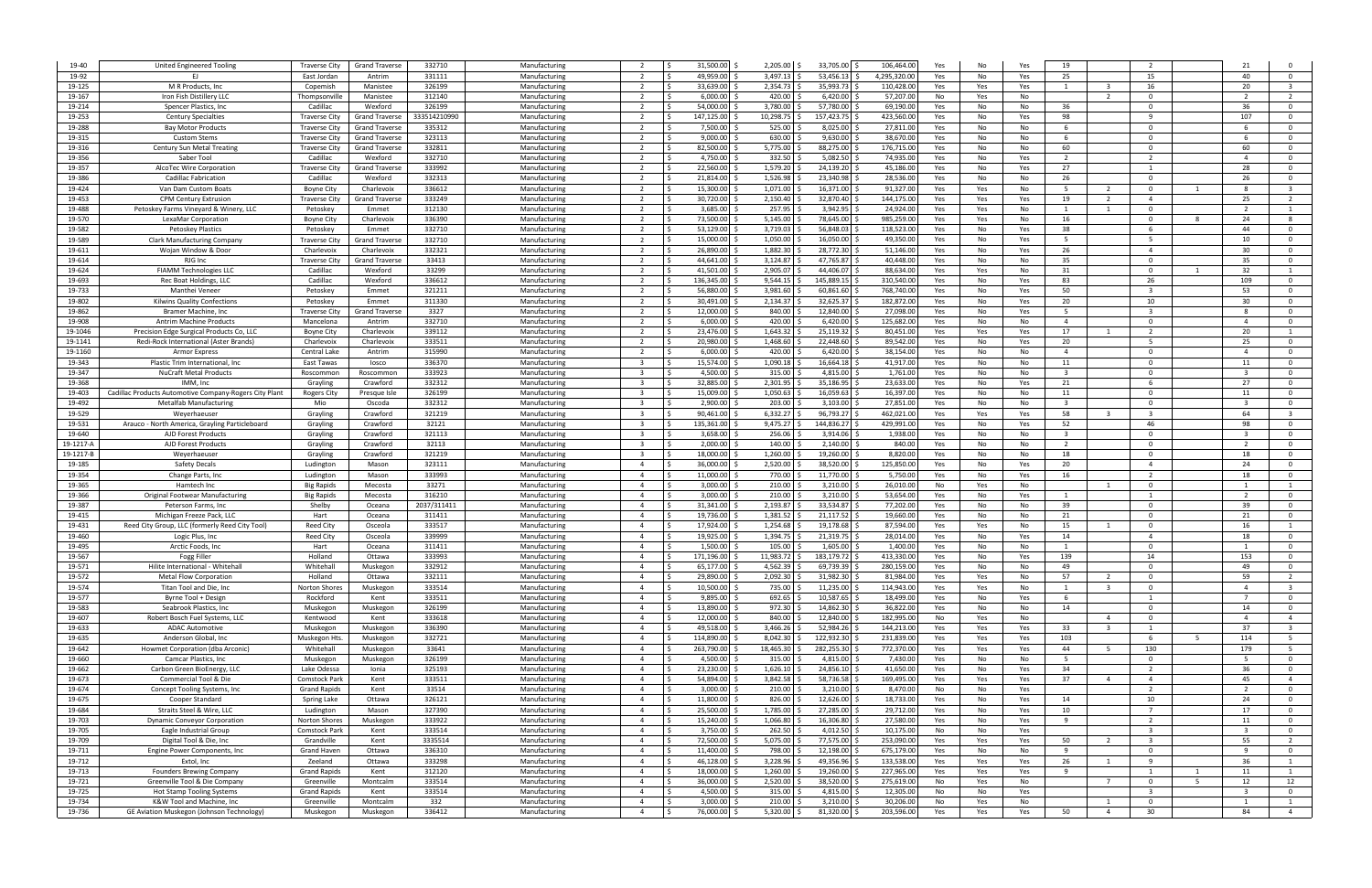| 19-737           | <b>TGW Systems</b>                                  | <b>Grand Rapids</b>              | Kent             | 333922           | Manufacturing                  |                                  | 26,476.00                | 1,853.32 \$           | 28,329.32 \$               | 60,760.00                 | Yes<br>No              | Yes        | 12                      |                         | 12                      |    |                          |                         |
|------------------|-----------------------------------------------------|----------------------------------|------------------|------------------|--------------------------------|----------------------------------|--------------------------|-----------------------|----------------------------|---------------------------|------------------------|------------|-------------------------|-------------------------|-------------------------|----|--------------------------|-------------------------|
| 19-738           | Ketchum Machine Company                             | Freeport                         | Barry            | 332710           | Manufacturing                  | $\overline{4}$                   | 9.000.00                 | 630.00                | 9,630.00                   | 24,955.0                  | Yes<br>No              | Yes        | - 5                     |                         | $\overline{1}$          |    |                          | $\Omega$                |
| 19-739           | L3 Combat Propulsion Systems                        | Muskegon                         | Muskegor         | 336992           | Manufacturing                  | $\overline{4}$                   | 86,270.00                | 6,038.90              | 92,308.90                  | 270,278.0                 | Yes<br>Yes             | Yes        | 48                      | $\overline{2}$          | 16                      |    | 66                       | 2                       |
| 19-743           | Federal-Mogul Powertrain, LLC                       | Greenville                       | Montcaln         | 336350           | Manufacturing                  | $\overline{4}$                   | 88,390.00                | 6,187.30              | 94,577.30                  | 435,531.0                 | Yes<br>Yes             | Yes        | 45                      | $\overline{7}$          | 16                      |    | 68                       | $\overline{7}$          |
| 19-745           | Lake Design & Manufacturing                         | Belding                          | Ionia            | 332119           | Manufacturing                  | $\overline{4}$                   | 14,780.00 \$             | 1,034.60              | 15,814.60                  | 37,861.0                  | Yes<br>No              | Yes        | 14                      |                         | 1                       |    | 15                       | $\overline{\mathbf{0}}$ |
| 19-749           | <b>Holland Plastics Corporation</b>                 | <b>Grand Haver</b>               | Ottawa           | 326199           | Manufacturing                  | $\overline{4}$                   | 2,650.00                 | 185.50                | 2,835.50                   | 19,300.0                  | Yes<br>No              | No         | - 5                     |                         | $\Omega$                |    |                          | $\overline{0}$          |
| 19-754           | <b>BCN Technical Services, Inc.</b>                 | Hastings                         | Barry            | 333518           | Manufacturing                  | $\overline{a}$                   | 61,064.00                | 4,274.48              | 65,338.48                  | 197,025.0                 | Yes<br>No              | Yes        | 46                      |                         | 15                      |    | 61                       | $\overline{0}$          |
| 19-765           | Magna Mirrors of America Inc, dba Mirrors Alto      | Alto                             | Kent             | 336390           | Manufacturing                  | $\overline{4}$                   | 65,750.00                | 4,602.50              | 70,352.50                  | 156,659.0                 | Yes<br>Yes             | Yes        | $\overline{\mathbf{3}}$ | - 3                     | 35                      |    | 41                       | $\overline{\mathbf{3}}$ |
| 19-767           | Magna Mirrors of America Inc dba Mirrors Holland    | Holland                          | Ottawa           | 336399           | Manufacturing                  | $\overline{a}$                   | 53,254.00                | 3,727.78              | 56,981.78                  | 111,143.0                 | Yes<br>Yes             | Yes        | 18                      | $\overline{2}$          | 17                      |    | 37                       | $\overline{2}$          |
| 19-771           | Atlas Roofing Corporation                           | <b>Byron Center</b>              | Kent             | 326140           | Manufacturing                  | $\overline{4}$                   | 6,000.00                 | 420.00                | 6,420.00                   | 84,856.0                  | No<br>Yes              | No         |                         | $\overline{2}$          | $\Omega$                |    | $\overline{\phantom{a}}$ | $\overline{2}$          |
| 19-772           | Mold Tooling Systems                                | <b>Grand Rapids</b>              | Kent             | 333514           | Manufacturing                  | $\overline{a}$                   | 3,000.00                 | 210.00                | 3,210.00                   | 8,870.0                   | No<br>No               | Yes        |                         |                         | $\overline{2}$          |    |                          | $\Omega$                |
| 19-773           | Nestle - Gerber Products                            | Fremont                          | Newaygo          | 311422           | Manufacturing                  | $\overline{4}$                   | 99.000.00                | 6,930.00              | 105,930.00                 | 323,185.0                 | Yes<br>Yes             | No         | 58                      |                         | $\Omega$                |    | 62                       | $\overline{4}$          |
| 19-780           | <b>Velocity USA</b><br>GHSP                         | <b>Grand Rapids</b>              | Kent             | 336991<br>336350 | Manufacturing                  | $\overline{a}$<br>$\overline{a}$ | 10.600.00<br>26,000.00   | 742.00<br>1,820.00    | 11,342.00                  | 23,965.0                  | Yes<br>No              | Yes        | 13                      |                         | 2<br>$\Omega$           |    | 15<br>44                 | $\Omega$<br>$\Omega$    |
| 19-781<br>19-782 |                                                     | Hart<br>Zeeland                  | Oceana           |                  | Manufacturing                  | $\overline{a}$                   | 36,630.00                | 2,564.10              | 27,820.00                  | 93,354.0                  | Yes<br>No              | No         | 44                      |                         | 14                      |    | 35                       | $\overline{0}$          |
| 19-788           | Ventura Manufacturing<br>Stone Fox Staffing         | <b>Grand Rapids</b>              | Ottawa<br>Kent   | 337214<br>333515 | Manufacturing<br>Manufacturing | $\overline{4}$                   | 21,895.00 \$             | 1,532.65              | 39,194.10<br>23,427.65     | 67,839.0<br>77,942.0      | Yes<br>No<br>Yes<br>No | Yes<br>Yes | 21                      |                         | 10                      |    | 15                       | $\overline{\mathbf{0}}$ |
| 19-789           | MEC                                                 | <b>Byron Center</b>              | Kent             | 332999           | Manufacturing                  | $\overline{4}$                   | 59,746.00                | 4,182.22              | 63,928.22                  | 79,319.0                  | Yes<br>Yes             | Yes        | 31                      |                         | 17                      |    | 49                       | -1                      |
| 19-792           | <b>Emerald Corporation</b>                          | <b>Grand Rapids</b>              | Kent             | 336300           | Manufacturing                  | $\overline{4}$                   | 27,280.00 \$             | 1,909.60              | 29,189.60                  | 35,523.0                  | Yes<br>No              | Yes        | 10                      |                         | 10                      |    | 20                       | $\overline{0}$          |
| 19-795           | LLC                                                 | Rockford                         | Kent             | 336360           | Manufacturing                  | $\overline{4}$                   | 37,500.00                | 2,625.00              | 40,125.00                  | 109,478.0                 | Yes<br>Yes             | Yes        | 18                      |                         | - 5                     |    | 24                       | $\overline{1}$          |
| 19-797           | Jireh Metal Products, Inc                           | Grandville                       | Kent             | 332119           | Manufacturing                  | $\overline{a}$                   | 42,900.00                | 3,003.00              | 45,903.00                  | 158,220.0                 | Yes<br>Yes             | Yes        | 26                      |                         |                         |    | 33                       | $\overline{1}$          |
| 19-798           | Koops, Inc                                          | Holland                          | Allegan          | 333200           | Manufacturing                  | $\overline{4}$                   | 48.280.00                | 3,379.60              | 51,659.60                  | 295,218.0                 | Yes<br>Yes             | Yes        | - 6                     | -5                      | 17                      |    | 28                       | - 5                     |
| 19-801           | Ranger Die, Inc                                     | Coopersville                     | Ottawa           | 333514           | Manufacturing                  | $\overline{a}$                   | 10.170.00                | 711.90                | 10,881.90                  | 60,094.0                  | No<br>Yes              | Yes        |                         |                         | -6                      |    |                          | $\overline{1}$          |
| 19-803           | Herman Miller, Inc                                  | Zeeland                          | Ottawa           | 337211           | Manufacturing                  | $\overline{4}$                   | 289,345.00               | 20,254.15             | 309,599.15                 | 947,814.0                 | Yes<br>Yes             | Yes        | 154                     | - 3                     | 90                      |    | 247                      | $\overline{\mathbf{3}}$ |
| 19-805           | <b>CG Automation &amp; Fixture</b>                  | Comstock Par                     | Kent             | 333514           | Manufacturing                  | $\overline{a}$                   | 37.498.00                | 2,624.86              | 40,122.86                  | 140,058.0                 | Yes<br>Yes             | Yes        | 14                      | - 5                     | $\overline{a}$          |    | 23                       | - 5                     |
| 19-808           | Die-Tech and Engineering, Inc.                      | <b>Grand Rapids</b>              | Kent             | 333514           | Manufacturing                  | $\overline{4}$                   | 36.000.00                | 2,520.00              | 38,520.00                  | 209,715.0                 | Yes<br>Yes             | Yes        | $\overline{7}$          | -5                      | $\overline{\mathbf{3}}$ | 2  | 17                       | $\overline{7}$          |
| 19-809           | THK Rhythm Automotive Michigan Corporation          | Portland                         | Ionia            | 336330           | Manufacturing                  | $\overline{a}$                   | 74,688.00                | 5,228.16              | 79,916.16                  | 803,237.0                 | Yes<br>Yes             | Yes        | 87                      |                         | 12                      |    | 100                      |                         |
| 19-810           | Wright Plastic Products Co, LLC                     | Sheridan                         | Montcaln         | 326199           | Manufacturing                  | $\overline{4}$                   | 13,500.00                | 945.00                | 14,445.00                  | 174,480.0                 | Yes<br>No              | No         | 35                      |                         | $\Omega$                |    | 35                       | $\overline{0}$          |
| 19-812           | West Thomas Partners, LLC (dba Gluten Free Bar)     | <b>Grand Rapids</b>              | Kent             | 311340           | Manufacturing                  | $\overline{a}$                   | 30,450.00                | 2,131.50              | 32,581.50                  | 55,404.0                  | Yes<br>No              | Yes        | - 8                     |                         | 14                      |    | 22                       | $\overline{\mathbf{0}}$ |
| 19-813           | Swoboda, Inc                                        | Kentwood                         | Kent             | 336310           | Manufacturing                  | $\overline{4}$                   | 47.078.00                | 3,295.46              | 50,373.46                  | 303,953.0                 | Yes<br>Yes             | Yes        | 16                      | $\overline{4}$          | $\mathbf{q}$            |    | 29                       | $\overline{4}$          |
| 19-816           | Eclipse Tool & Die, Inc                             | Wayland                          | Allegan          | 333511           | Manufacturing                  | $\overline{4}$                   | 19,500.00                | 1,365.00              | 20,865.00                  | 283,303.0                 | Yes<br>Yes             | Yes        | 6                       | 1                       | -3                      |    | 11                       | $\overline{2}$          |
| 19-817           | Altron Automation                                   | Hudsonville                      | Ottawa           | 333999           | Manufacturing                  | $\overline{4}$                   | 74,616.00                | 5,223.12              | 79,839.12                  | 226,946.0                 | Yes<br>Yes             | Yes        | 51                      | $\overline{2}$          | 10                      |    | 63                       | $\overline{2}$          |
| 19-820           | <b>DME Milacron</b>                                 | Greenville                       | Montcaln         | 331110           | Manufacturing                  | $\overline{4}$                   | 72,600.00                | 5,082.00              | 77,682.00                  | 93,595.0                  | Yes<br>No              | Yes        | 46                      |                         | 10                      |    | 56                       | $\overline{0}$          |
| 19-823           | Roskam Baking Company                               | Kentwood                         | Kent             | 311812           | Manufacturing                  | $\overline{4}$                   | 90,000.00                | 6,300.00              | 96,300.00                  | 236,905.0                 | Yes<br>Yes             | Yes        | 43                      | $\overline{4}$          | -9                      |    | 56                       | $\overline{4}$          |
| 19-825           | <b>Gentex Corporation</b>                           | Zeeland                          | Ottawa           | 335310           | Manufacturing                  | $\overline{4}$                   | 90,169.00                | 6,311.83              | 96,480.83                  | 347,414.0                 | Yes<br>Yes             | Yes        | 41                      | 8                       | -8                      |    | 57                       | 8                       |
| 19-826           | <b>ArtiFlex Manufacturing</b>                       | Grand Rapids                     | Kent             | 333514           | Manufacturing                  | $\overline{4}$                   | 88.870.00                | 6,220.90              | 95,090.90                  | 241,446.0                 | Yes<br>Yes             | Yes        | 41                      | $\overline{4}$          | 33                      |    | 78                       | $\overline{4}$          |
| 19-836           | West Michigan Fabrication Corp                      | Belding                          | Ionia            | 332              | Manufacturing                  | $\overline{a}$                   | 9,000.00                 | 630.00                | 9,630.00                   | 15,755.0                  | Yes<br>No              | Yes        | $\overline{\mathbf{3}}$ |                         | $\overline{3}$          |    |                          | $\Omega$                |
| 19-837           | Walker Tool & Die, Inc                              | <b>Grand Rapids</b>              | Kent             | 333514           | Manufacturing                  | $\overline{a}$                   | 21.000.00                | 1,470.00              | 22,470.00                  | 131,777.0                 | No<br>Yes              | Yes        |                         | - 5                     | $\overline{a}$          |    |                          | 5                       |
| 19-845           | Steeplechase Tool and Die                           | Lakeview                         | Montcalm         | 333514           | Manufacturing                  | $\overline{a}$                   | 19.860.00                | 1,390.20              | 21,250.20                  | 101,606.0                 | Yes<br>Yes             | Yes        |                         |                         |                         |    | 11                       |                         |
| 19-849           | Scherdel Sales & Technology, Inc                    | Muskegon                         | Muskegor         | 332613           | Manufacturing                  | $\overline{4}$                   | 48,078.00                | 3,365.46              | 51,443.46                  | 172,864.0                 | Yes<br>Yes             | Yes        | 40                      |                         | 15                      |    | 56                       | -1                      |
| 19-853           | Royal Technologies Corporation                      | Hudsonville                      | Ottawa           | 326199           | Manufacturing                  | $\overline{a}$<br>$\overline{a}$ | 57.000.00                | 3,990.00              | 60,990.00                  | 200,086.0                 | No<br>Yes              | Yes        |                         | $\overline{4}$          | 30<br>$\Omega$          |    | 34                       | $\overline{4}$          |
| 19-854<br>19-858 | <b>Rolar Products</b><br>Rapid Tooling Systems, Inc | Muskegon<br><b>Grand Rapids</b>  | Muskegon<br>Kent | 332710<br>333514 | Manufacturing<br>Manufacturing | $\overline{4}$                   | 17,936.00 \$<br>6,000.00 | 1,255.52<br>420.00    | 19,191.52 \$<br>6,420.00   | 125,348.0<br>31,700.0     | Yes<br>No<br>No        | No         | 22                      |                         | 2                       |    | 22                       | $\overline{0}$<br>- 1   |
| 19-863           |                                                     | <b>Grand Rapids</b>              | Kent             | 336370           | Manufacturing                  | $\overline{4}$                   | 202,962.00               | 14,207.34             | 217,169.34                 | 623,994.0                 | Yes<br>Yes<br>Yes      | Yes<br>Yes | 108                     | 12                      | 50                      |    | 170                      | 12                      |
| 19-866           | Pridgeon & Clay, Inc<br>Perrigo Company - Holland   | Holland                          | Ottawa           | 325412           | Manufacturing                  | $\overline{4}$                   | 50,760.00                | 3,553.20              | 54,313.20                  | 171,001.0                 | Yes<br>Yes             | Yes        | -9                      | $\overline{\mathbf{3}}$ | 25                      |    | 37                       | $\overline{\mathbf{3}}$ |
| 19-867           | Perrigo Company - Allegan                           | Allegan                          | Allegan          | 325412           | Manufacturing                  | $\overline{4}$                   | 251,391.00 \$            | 17,597.37             | 268,988.37                 | 957,866.0                 | Yes<br>Yes             | Yes        | 53                      | 17                      | 100                     |    | 170                      | 17                      |
| 19-879           | Davon Manufacturing Company, Inc                    | Zeeland                          | Ottawa           | 332613           | Manufacturing                  | $\overline{4}$                   | 1.500.00                 | 105.00                | 1,605.00                   | 6,227.0                   | Yes<br>No              | No         | 1                       |                         | $\Omega$                |    |                          | $\overline{0}$          |
| 19-881           | NN Mobile Solutions, A Division of NN Inc.          | Kentwood                         | Kent             | 332721           | Manufacturing                  | $\overline{4}$                   | 52.000.00                | 3,640.00              | 55,640.00                  | 367,250.0                 | Yes<br>Yes             | No         | 11                      | - 6                     | $\Omega$                |    | 23                       | 12                      |
| 19-891           | <b>Metal Technologies</b>                           | Ravenna                          | Muskegor         | 331511           | Manufacturing                  | $\overline{4}$                   | 48.667.00                | 3,406.69              | 52,073.69                  | 85,769.0                  | Yes<br>Yes             | Yes        | 1                       |                         | 30                      |    | 32                       |                         |
| 19-895           | Plasan North America                                | Walker                           | Kent             | 336992           | Manufacturing                  | $\overline{4}$                   | 70.085.00 S              | 4.905.95              | 74.990.95                  | 185.234.0                 | Yes<br>No              | Yes        | 18                      |                         | 32                      |    | 50                       | $\Omega$                |
| 19-901           | Shape Corp                                          | Grand Haven                      | Ottawa           | 332312           | Manufacturing                  | $\overline{4}$                   | 133,095.00 \$            | 9,316.65              | 142,411.65                 | 889,826.00                | Yes<br>Yes             | Yes        | 26                      | 10                      | 45                      |    | 81                       | 10                      |
| 19-906           | <b>TNR Machine</b>                                  | Dowling                          | Barry            | 332312           | Manufacturing                  | $\overline{4}$                   | 17,765.00 \$             | 1,243.55              | 19,008.55 \$               | 37,906.00                 | Yes<br>No              | Yes        | 12                      |                         | $\overline{2}$          |    | 14                       | $\mathbf{0}$            |
| 19-912           | Coastal Automotive. LLC                             | Holland                          | Allegan          | 326140           | Manufacturing                  | $\overline{4}$                   | 5,644.00                 | 395.08                | 6,039.08                   | 14,409.0                  | Yes<br>No              | No         | $\overline{4}$          |                         | $\mathbf{0}$            |    | $\overline{4}$           | $\overline{0}$          |
| 19-914           | <b>Advanced Tooling Systems</b>                     | <b>Comstock Park</b>             | Kent             | 333514           | Manufacturing                  | $\overline{4}$                   | 36,000.00 \$             | 2,520.00              | 38,520.00                  | 180,129.0                 | No<br>Yes              | Yes        |                         | - 5                     | 14                      |    | 19                       | 5 <sup>5</sup>          |
| 19-916           | Fomcore, LLC                                        | Muskegon                         | Muskegor         | 337127           | Manufacturing                  | $\overline{4}$                   | 15,600.00 \$             | 1,092.00              | 16,692.00                  | 15,845.0                  | Yes<br>No              | Yes        | 6                       |                         | -8                      |    | 14                       | $\overline{\mathbf{0}}$ |
| 19-917           | Meridian, Inc                                       | <b>Spring Lake</b>               | Ottawa           | 337214           | Manufacturing                  | $\overline{4}$                   | 103,963.00 \$            | 7,277.41              | 111,240.41 \$              | 983,619.0                 | Yes<br>Yes             | Yes        | 105                     | $\overline{2}$          | 15                      |    | 122                      | $\overline{2}$          |
| 19-927           | <b>CG Plastics</b>                                  | <b>Comstock Park</b>             | Kent             | 326199           | Manufacturing                  | $\overline{4}$                   | 8,500.00 \$              | 595.00                | 9,095.00                   | 15,870.0                  | Yes<br>No              | Yes        | $\overline{4}$          |                         | $\overline{2}$          |    | - 6                      | $\overline{0}$          |
| 19-950           | Agape Plastics, Inc.                                | <b>Grand Rapids</b>              | Kent             | 336390           | Manufacturing                  | $\overline{4}$                   | 37,694.00 \$             | 2,638.58              | 40,332.58                  | 166,132.0                 | Yes<br>No              | Yes        | 11                      |                         | 15                      |    | 26                       | $\overline{0}$          |
| 19-951           | Technologies                                        | Fruitport                        | Ottawa           | 331524           | Manufacturing                  | $\overline{4}$                   | 27,690.00 \$             | 1,938.30              | 29,628.30                  | 175,032.0                 | Yes<br>Yes             | No         | 22                      | $\overline{4}$          | $\Omega$                |    | 26                       | $\overline{4}$          |
| 19-955           | Middleville Tool & Die                              | Middleville                      | Barry            | 333514           | Manufacturing                  | $\overline{4}$                   | 79,234.00 \$             | 5,546.38              | 84,780.38                  | 305,294.0                 | Yes<br>Yes             | Yes        | 30                      | 5                       | 15                      |    | 50                       | 5                       |
| 19-957           | <b>Specialty Tooling Systems</b>                    | <b>Grand Rapids</b>              | Kent             | 333518           | Manufacturing                  | $\overline{4}$                   | 6,000.00                 | 420.00                | 6,420.00                   | 16,940.0                  | No<br>No               | Yes        |                         |                         | $\overline{4}$          |    | $\overline{4}$           | $\overline{0}$          |
| 19-963           | Ultimate Gaging Systems                             | <b>Grand Rapids</b>              | Kent             | 333514           | Manufacturing                  | $\overline{4}$                   | 23,630.00                | 1,654.10              | 25,284.10                  | 126,745.0                 | Yes<br>Yes             | Yes        | 1                       | $\overline{4}$          | $\overline{7}$          |    | 12                       | $\overline{4}$          |
| 19-972           | Guo Ji Tooling Systems                              | <b>Grand Rapids</b>              | Kent             | 333514           | Manufacturing                  | $\overline{4}$<br>$\overline{a}$ | 1,000.00<br>44,050.00    | 70.00                 | 1,070.00                   | 4,335.0                   | No<br>No               | Yes        |                         |                         | $\overline{\mathbf{3}}$ |    |                          | $\overline{0}$<br>- 3   |
| 19-980<br>19-981 | Star Crane & Hoist, Inc.<br>Firstronic, LLC         | Allendale<br><b>Grand Rapids</b> | Ottawa<br>Kent   | 333923<br>334419 | Manufacturing<br>Manufacturing | $\overline{4}$                   | 160,500.00 \$            | 3,083.50<br>11,235.00 | 47,133.50<br>171,735.00 \$ | 103,594.0<br>1,627,700.00 | Yes<br>Yes<br>No       | Yes<br>Yes | 32<br>77                |                         | 30                      | -3 | 38<br>107                | $\overline{0}$          |
| 19-988           | ITW Drawform                                        | Zeeland                          | Ottawa           | 3363700100       | Manufacturing                  | $\overline{4}$                   | 35,506.00 \$             | 2,485.42              | 37,991.42 \$               | 1,020,770.00              | Yes<br>Yes             | No         | 42                      |                         | $\Omega$                |    | 45                       | $\overline{\mathbf{3}}$ |
| 19-993           | Lakeside Spring, LLC                                | <b>Spring Lake</b>               | Muskegon         | 332613           | Manufacturing                  | $\overline{4}$                   | $9,600.00$ \$            | 672.00                | 10,272.00 \$               | 10,648.00                 | Yes<br>Yes<br>No       | No         | - 8                     |                         | $\Omega$                |    |                          | $\overline{0}$          |
| 19-1002          | Hearthside Food Solutions, LLC                      | <b>Grand Rapids</b>              | Kent             | 311821           | Manufacturing                  | $\overline{4}$                   | 26,000.00 \$             | 1,820.00              | 27,820.00                  | 74,290.00                 | Yes<br>No              | Yes        | 12                      |                         | 10                      |    | 22                       | $\overline{0}$          |
| 19-1009          | Hearthside Food Services, LLC                       | Kentwood                         | Kent             | 311821           | Manufacturing                  | $\overline{4}$                   | 43,800.00 \$             | 3,066.00              | 46,866.00 \$               | 132,150.00                | Yes<br>Yes             | Yes        | 34                      | 1                       | 15                      |    | 50                       | $\overline{1}$          |
| 19-1023          | Ropes Courses, Inc.                                 | Allegan                          | Allegan          | 332312           | Manufacturing                  | $\overline{4}$                   | 44,670.00 \$             | 3,126.90              | 47,796.90 \$               | 82,646.00                 | Yes<br>Yes             | Yes        | 19                      | 1                       | 15                      |    | 35                       | $\mathbf{1}$            |
| 19-1041          | Innotec, Corp                                       | Zeeland                          | Ottawa           | 334419           | Manufacturing                  | $\overline{4}$                   | 108,736.00 \$            | $7,611.52$ \$         | 116,347.52 \$              | 233,825.00                | Yes<br>No              | Yes        | 88                      |                         | 11                      |    | 99                       | $\overline{0}$          |
| 19-1063          | Michigan Turkey Producers                           | <b>Grand Rapids</b>              | Kent             | 311615           | Manufacturing                  | $\overline{4}$                   | 113,699.00 \$            | 7,958.93              | 121,657.93 \$              | 658,441.00                | Yes<br>No              | Yes        | 57                      |                         | 20                      |    | 77                       | $\overline{0}$          |
| 19-1074          | Stampede Die and Engineering (Stampede Die Corp)    | Wayland                          | Allegan          | 332900           | Manufacturing                  | $\overline{4}$                   | 66,510.00 \$             | 4,655.70              | 71,165.70 \$               | 193,925.00                | Yes<br>Yes             | Yes        | 31                      | 1                       | 15                      |    | 47                       | $\mathbf{1}$            |
| 19-1078          | <b>Plasan Carbon Composites</b>                     | Walker                           | Kent             | 336211           | Manufacturing                  | $\overline{4}$                   | 37,098.00 \$             | 2,596.86              | 39,694.86 \$               | 210,689.00                | Yes<br>No              | Yes        | 39                      |                         | 42                      |    | 81                       | $\overline{0}$          |
|                  | Next Level Manufacturing                            | Jenison                          | Ottawa           | 333517           | Manufacturing                  | $\overline{4}$                   | $9,460.00$ \$            | 662.20                | $10,122.20$ \$             | 87,269.00                 | Yes<br>No              | No         | 13                      |                         | $\Omega$                |    | 13                       | $\overline{0}$          |
| 19-1089          |                                                     |                                  |                  |                  |                                |                                  |                          |                       |                            |                           |                        |            |                         |                         |                         |    |                          |                         |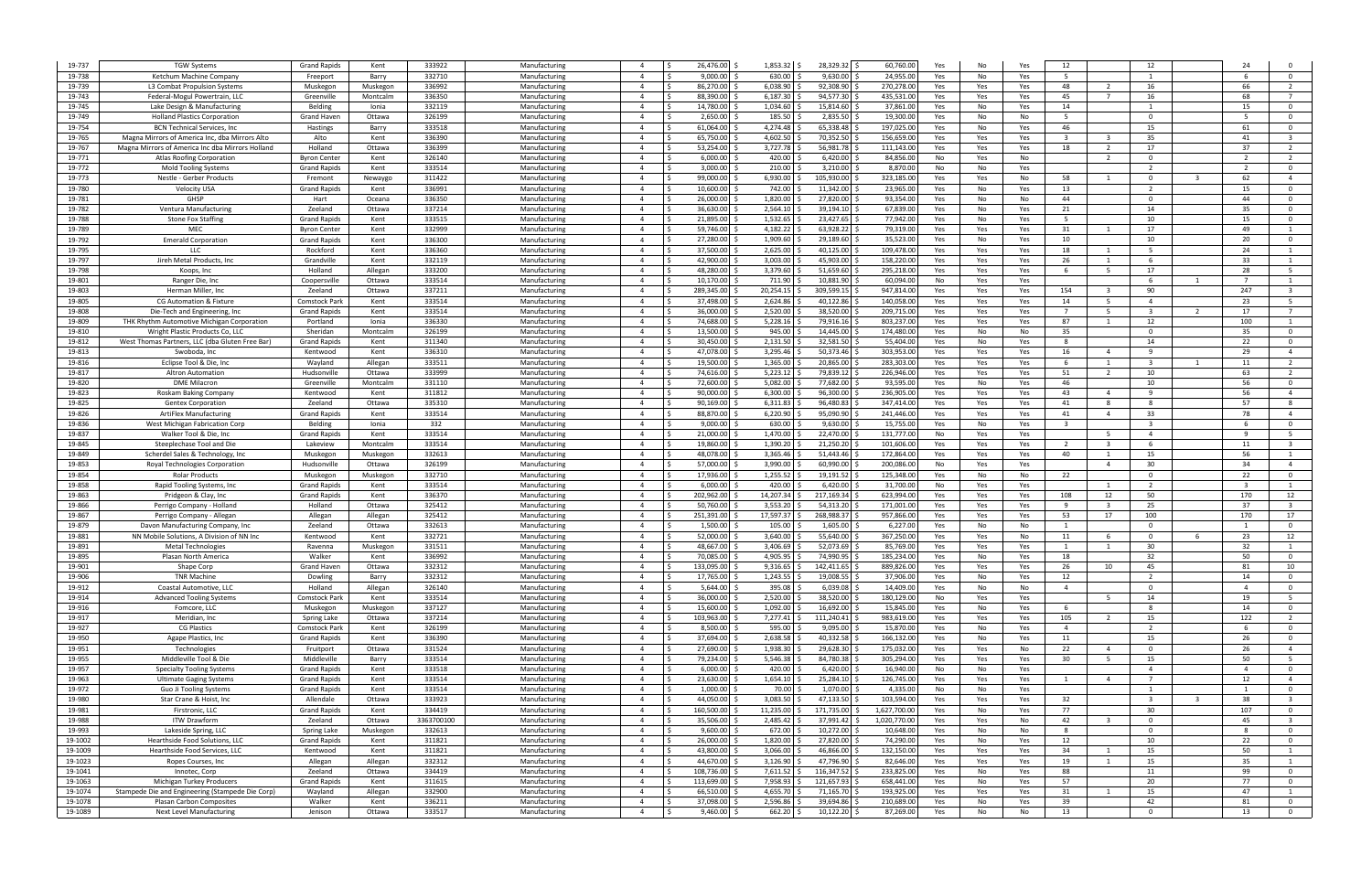| 19-1095             | <b>Comfort Research LLC</b>                                   | <b>Grand Rapids</b>             | Kent               | 337121/339930    | Manufacturing                  | $\overline{a}$                   | 77,250.00                     | $5,407.50$ \$              | 82,657.50 \$                  | 216,499.00            | Yes<br>No              | Yes        | 55                      |                |                                |                |                                                    |
|---------------------|---------------------------------------------------------------|---------------------------------|--------------------|------------------|--------------------------------|----------------------------------|-------------------------------|----------------------------|-------------------------------|-----------------------|------------------------|------------|-------------------------|----------------|--------------------------------|----------------|----------------------------------------------------|
| 19-1110             | Michigan Spring and Stamping of Muskegon, LLC                 | Muskegon                        | Muskegon           | 332612           | Manufacturing                  | $\overline{a}$                   | 95,030.00                     | 6,652.10                   | 101.682.10                    | 210,397.0             | Yes<br>Yes             | Yes        | 52                      |                | 15                             | 68             |                                                    |
| 19-1114             | Rapid-Line                                                    | Wyoming                         | Kent               | 332710           | Manufacturing                  | $\overline{4}$                   | 45,240.00                     | 3,166.80                   | 48,406.80                     | 109,549.0             | Yes<br>Yes             | Yes        | 24                      | $\overline{1}$ | -6                             | 31             | $\overline{1}$                                     |
| 19-1117             | Nucraft Furniture Company                                     | Comstock Par                    | Kent               | 337211           | Manufacturing                  | $\overline{4}$                   | 44.900.00                     | 3,143.00                   | 48,043.00                     | 320,020.0             | Yes<br>Yes             | Yes        | 24                      | -6             | $\overline{3}$                 | 34             | $\overline{7}$                                     |
| 19-1119             | NPR of America, Inc                                           | Grand Haven                     | Ottawa             | 332710           | Manufacturing                  | $\overline{4}$                   | 21,798.00                     | 1,525.86                   | 23,323.86                     | 27,137.0              | Yes<br>No              | Yes        | 11                      |                | -5                             | 16             | $\overline{\mathbf{0}}$                            |
| 19-1125             | West Michigan Compounding                                     | Greenville                      | Montcaln           | 325991           | Manufacturing                  | $\overline{a}$                   | 93.075.00                     | 6,515.25                   | 99,590.25                     | 285,350.0             | Yes<br>No              | Yes        | 54                      |                | 10                             | 64             | $\mathbf 0$                                        |
| 19-1127             | <b>Action Die</b>                                             | Grandville                      | Kent               | 333514           | Manufacturing                  | $\overline{a}$                   | 10.500.00                     | 735.00                     | 11,235.00                     | 70,020.0              | Yes<br>Yes             | No         | $\overline{1}$          | $\overline{2}$ | $\Omega$                       |                | $\overline{2}$                                     |
| 19-1129             | <b>Automatic Spring Products</b>                              | <b>Grand Haver</b>              | Ottawa             | 336350           | Manufacturing                  | $\overline{a}$                   | 46,954.00                     | 3,286.78                   | 50,240.78                     | 976,466.0             | No<br>Yes              | Yes        | 53                      |                | 14                             | 67             | $\overline{0}$                                     |
| 19-1133             | Lakeland Finishin                                             | <b>Grand Rapids</b>             | Kent               | 325510           | Manufacturing                  | $\overline{a}$                   | 46,695.00                     | 3,268.65                   | 49,963.65                     | 325,133.0             | Yes<br>No              | Yes        | 18                      |                | 15                             | 33             | $\overline{0}$                                     |
| 19-1140             | Autocam Medical, LLC                                          | Kentwood                        | Kent               | 339112           | Manufacturing                  | $\overline{4}$<br>$\overline{a}$ | 93,000.00<br>45,885.00        | 6,510.00                   | 99,510.00                     | 1,195,617.0           | No<br>Yes              | Yes        |                         | 15             | 32<br>-5                       | 47             | 15                                                 |
| 19-1147<br>19-1150  | Monroe, LL<br>La Colombe                                      | <b>Grand Rapids</b><br>Muskegon | Kent               | 325211<br>312111 | Manufacturing<br>Manufacturing | $\overline{4}$                   | 34,248.00                     | 3,211.95<br>2,397.36       | 49,096.95<br>36,645.36        | 110,489.0<br>48,367.0 | Yes<br>No<br>Yes<br>No | Yes<br>Yes | 40<br>20                |                | 10                             | 45<br>30       | $\overline{\mathbf{0}}$<br>$\overline{0}$          |
| 19-1151             | Weiss Technik North America, Inc                              | <b>Grand Rapids</b>             | Muskegor<br>Kent   | 333999           | Manufacturing                  | $\overline{a}$                   | 40,505.00                     | 2,835.35                   | 43,340.35                     | 90,205.0              | Yes<br>No              | Yes        | 24                      |                | 11                             | 35             | $\overline{0}$                                     |
| 19-1159             | Fidler Furniture Company                                      | Wyoming                         | Kent               | 332322           | Manufacturing                  | $\overline{4}$                   | 5,500.00                      | 385.00                     | 5,885.00                      | 26,566.0              | Yes<br>No              | Yes        | $\overline{2}$          |                | $\overline{2}$                 |                | $\overline{0}$                                     |
| 19-1164             | <b>Applied Textiles</b>                                       | <b>Byron Cente</b>              | Kent               | 325613           | Manufacturir                   | $\overline{a}$                   | 46,520.00                     | 3,256.40                   | 49,776.40                     | 173,100.0             | Yes<br>No              | Yes        | 29                      |                | $\overline{2}$                 | 31             | $\overline{0}$                                     |
| 19-1166             | Lavoi Corporation dba Epi Breads                              | Muskegor                        | Muskegor           | 311812           | Manufacturing                  | $\overline{a}$                   | 44,520.00                     | 3,116.40                   | 47,636.40                     | 59,958.0              | Yes<br>Yes             | Yes        | 25                      |                | 10                             | 36             |                                                    |
| 19-1168             | Dennen Steel Corporation                                      | <b>Grand Rapids</b>             | Kent               | 336370           | Manufacturing                  | $\overline{a}$                   | 20,915.00                     | 1,464.05                   | 22,379.05                     | 56,978.0              | Yes<br>No              | Yes        | 38                      |                |                                | 45             | $\Omega$                                           |
| 19-1171             | Flexfab, LLC                                                  | <b>Hastings</b>                 | Barry              | 32622            | Manufacturing                  | $\overline{a}$                   | 41.651.00                     | 2,915.57                   | 44,566.57                     | 157,669.0             | Yes<br>Yes             | Yes        | 13                      |                | 15                             | 31             |                                                    |
| 19-1173             | Mark-Maker Company                                            | Wyoming                         | Kent               | 332212           | Manufacturing                  |                                  | 46.600.00                     | 3,262.00                   | 49,862.00                     | 195,325.0             | Yes<br>No              | Yes        | 29                      |                | 5                              | 34             | $\Omega$                                           |
| 19-1180             | Aggressive Tooling                                            | Greenville                      | Montcaln           | 333514           | Manufacturing                  | $\overline{a}$                   | 39,130.00                     | 2,739.10                   | 41,869.10                     | 78,620.0              | Yes<br>Yes             | Yes        | 29                      |                |                                | 33             | 2                                                  |
| 19-1183             | Micron Manufacturing Company                                  | <b>Grand Rapids</b>             | Kent               | 332721           | Manufacturing                  | $\overline{a}$                   | 25,600.00                     | 1,792.00                   | 27,392.00                     | 78,160.0              | Yes<br>Yes             | Yes        | 17                      |                |                                | 22             |                                                    |
| 19-1186             | West Michigan Tag & Label                                     | <b>Grand Rapids</b>             | Kent               | 323112           | Manufacturing                  | $\overline{a}$                   | 28,500.00                     | 1,995.00                   | 30,495.00                     | 243,673.0             | Yes<br>No              | Yes        | 15                      |                | $\overline{a}$                 | 19             | $\overline{0}$                                     |
| 19-1194             | <b>Challenge Manufacturing</b>                                | Walker                          | Kent               | 336370           | Manufacturing                  | $\overline{a}$                   | 121,500.00                    | 8,505.00                   | 130,005.00                    | 317,907.0             | Yes<br>Yes             | Yes        | 20                      | - 5            | 50                             | 75             | - 5                                                |
| 19-1196             | Action Mold and Machining, Inc                                | <b>Grand Rapids</b>             | Kent               | 333514           | Manufacturing                  | $\overline{4}$                   | 52,185.00                     | 3,652.95                   | 55,837.95                     | 139,480.0             | Yes<br>No              | Yes        | 26                      |                | 21                             | 47             | $\overline{0}$                                     |
| 19-1201             | Parker Hannifin Corporation                                   | Otsego                          | Allegan            | 332912           | Manufacturing                  | $\overline{a}$                   | 7,500.00                      | 525.00                     | 8,025.00                      | 50,416.0              | No<br>Yes              | Yes        |                         |                |                                |                | -1                                                 |
| 19-1202             | Autodie, LLC                                                  | <b>Grand Rapids</b>             | Kent               | 332721           | Manufacturing                  | $\overline{4}$                   | 96,080.00                     | 6,725.60                   | 102,805.60                    | 554,867.0             | Yes<br>Yes             | Yes        | 65                      |                | 14                             | 86             | $\overline{7}$                                     |
| 19-1135-A           | Riveridge Cider Company                                       | Sparta                          | Kent               | 311421           | Manufacturing                  | $\overline{4}$                   | 7,500.00                      | 525.00                     | 8,025.00                      | 23,655.0              | Yes<br>No              | No         | - 5                     |                | $\Omega$                       |                | $\overline{0}$                                     |
| 19-1135-E           | Rasch Brothers Apple Storage                                  | <b>Grand Rapids</b>             | Kent               | 311991           | Manufacturing                  | $\overline{4}$                   | 16,500.00                     | 1,155.00                   | 17,655.00 \$                  | 33,705.0              | Yes<br>No              | No         | 11                      |                | $\Omega$                       | 11             | $\overline{0}$                                     |
| 19-1214-A           | Micron Manufacturing Company                                  | <b>Grand Rapids</b>             | Kent               | 332721           | Manufacturing                  | $\overline{4}$                   | 3.000.00                      | 210.00                     | 3,210.00                      | 6,001.0               | Yes<br>No              | No         | 2                       |                | $\Omega$                       |                | $\Omega$                                           |
| 19-1214-B           | NN Mobile Solutions, A Division of NN Inc.                    | Kentwood                        | Kent               | 332721           | Manufacturing                  | $\overline{a}$                   | 3,000.00                      | 210.00                     | 3,210.00                      | 5,361.0               | Yes<br>No              | No         | 2                       |                | $\Omega$                       |                | $\overline{\mathbf{0}}$                            |
| 19-1214-C           | Plasan Carbon Composites                                      | Walker                          | Kent               | 336211           | Manufacturing                  | $\overline{4}$                   | 3.000.00                      | 210.00                     | 3,210.00                      | 4,884.0               | Yes<br>No              | No         | 2                       |                | $\Omega$                       | $\overline{2}$ | $\mathbf 0$                                        |
| 19-1214-D           | Plasan North America                                          | Walker                          | Kent               | 336992           | Manufacturing                  | $\overline{4}$                   | 9.000.00                      | 630.00                     | 9,630.00                      | 13,390.0              | Yes<br>No              | No         | -6                      |                | $\Omega$                       |                | $\Omega$                                           |
| 19-1214-E           | Precision Aerospace Corp                                      | <b>Grand Rapids</b>             | Kent               | 332721           | Manufacturing                  | $\overline{a}$<br>$\Delta$       | 3.000.00                      | 210.00                     | 3,210.00                      | 5,375.0               | Yes<br>No              | No         | $\overline{4}$          |                | $\Omega$<br>$\Omega$           | $\overline{a}$ | $\overline{0}$                                     |
| 19-1214-F<br>19-262 | Nucraft Furniture Company<br>Amigo Mobility International Inc | Comstock Parl<br>Bridgeport     | Kent<br>Saginaw    | 337211<br>339113 | Manufacturing<br>Manufacturing | - 5                              | 9,000.00<br>2,785.00          | 630.00<br>194.95           | 9,630.00<br>2,979.95          | 10,960.0<br>3,688.0   | Yes<br>No<br>Yes<br>No | No<br>No   | - 6<br>$\overline{4}$   |                | $\Omega$                       | - 6            | $\overline{\mathbf{0}}$<br>$\overline{\mathbf{0}}$ |
| 19-263              | Aircraft Precision Products, Inc.                             | Ithaca                          | Gratiot            | 336412           | Manufacturing                  | - 5                              | 9,000.00                      | 630.00                     | 9,630.00                      | 11,450.0              | Yes<br>No              | No         | - 8                     |                | $\Omega$                       |                | $\overline{\mathbf{0}}$                            |
| 19-264              | J & T Tool & Die, Inc                                         | Bay City                        | Bay                | 333514           | Manufacturing                  | - 5                              | 1,500.00                      | 105.00                     | 1,605.00                      | 7,018.0               | Yes<br>No              | No         | 1                       |                | $\Omega$                       | - 1            | $\overline{0}$                                     |
| 19-265              | Cambron Engineering Inc                                       | Bay City                        | Bay                | 333514           | Manufacturing                  | - 5                              | 4,290.00                      | 300.30                     | 4,590.30                      | 11,263.0              | Yes<br>No              | No         | $\overline{4}$          |                | $\Omega$                       |                | $\overline{0}$                                     |
| 19-266              | <b>Modern Machine</b>                                         | <b>Bay City</b>                 | Bay                | 333514           | Manufacturing                  | - 5                              | 3,239.00                      | 226.73                     | 3,465.73                      | 1,200.0               | Yes<br>No              | No         | $\overline{\mathbf{3}}$ |                | $\Omega$                       |                | $\overline{0}$                                     |
| 19-283              | Modern Machinery Inc                                          | Beaverton                       | Gladwin            | 333249           | Manufacturing                  |                                  | 7,990.00                      | 559.30                     | 8,549.30                      | 19,324.0              | Yes<br>No              | No         | -6                      |                | $\Omega$                       |                | $\Omega$                                           |
| 19-303              | Turn One, Inc                                                 | Saginaw                         | Saginaw            | 336330           | Manufacturing                  | - 5                              | 3,000.00                      | 210.00                     | 3,210.00                      | 12,255.0              | Yes<br>No              | Yes        |                         |                |                                |                | $\overline{0}$                                     |
| 19-307              | Eagle Machinin                                                | Frankenmutl                     | Saginaw            | 3312             | Manufacturing                  |                                  | 1,500.00                      | 105.00                     | 1,605.00                      | 34,840.0              | Yes<br>No              | No         |                         |                | $\Omega$                       |                | $\Omega$                                           |
| 19-317              | <b>Endurance Carbide</b>                                      | Saginaw                         | Saginaw            | 333514           | Manufacturing                  |                                  | 4.186.00                      | 293.02                     | 4,479.02                      | 5,060.0               | Yes<br>No              | No         | $\overline{7}$          |                | $\Omega$                       |                | $\Omega$                                           |
| 19-319              | Miller Mold Co                                                | Saginaw                         | Saginaw            | 333511           | Manufacturing                  |                                  | 6.000.00                      | 420.00                     | 6,420.00                      | 20,985.0              | Yes<br>No              | No         | $\overline{4}$          |                | $\Omega$                       |                | $\Omega$                                           |
| 19-348              | Bopp Busch Mfg                                                | AuGres                          | Arenac             | 332116           | Manufacturing                  | -5                               | 21,360.00                     | 1,495.20                   | 22,855.20                     | 15,651.0              | Yes<br>No              | No         | 20                      |                | $\Omega$                       | 20             | $\Omega$                                           |
| 19-359              | <b>RWC Inc</b>                                                | <b>Bay City</b>                 | Bay                | 20478            | Manufacturing                  |                                  | 13,840.00                     | 968.80                     | 14,808.80                     | 36,800.0              | Yes<br>No              | No         | 58                      |                | $\Omega$                       | 58             | $\Omega$                                           |
| 19-371              | Duperon Corporation                                           | Saginaw                         | Saginaw            | 333319           | Manufacturing                  |                                  | 9,995.00                      | 699.65                     | 10,694.65                     | 9,995.0               | Yes<br>No              | No         | 16                      |                |                                | 16             | $\Omega$                                           |
| 19-383              | Cech Corporation                                              | Saginaw                         | Saginaw            | 333997           | Manufacturing                  | - 5                              | 16,500.00                     | 1,155.00                   | 17,655.00                     | 34,799.0              | Yes<br>Yes             | No         | -5                      |                | $\Omega$                       |                | - 3                                                |
| 19-395              | Advanced Tex Screen Printing, Inc.                            | Bay City                        | Bay                | 323113           | Manufacturing                  | 5                                | 28,250.00 \$                  | 1,977.50 \$                | 30,227.50                     | 44,492.00             | Yes<br>No              | No         | 25                      |                | $\Omega$                       | 25             | $\overline{0}$                                     |
| 19-397              | Die Stampco Inc                                               | Bay City                        | Bay                | 333514           | Manufacturing                  | - 5                              | $6,000.00$ \$                 | $420.00$ \$                | $6,420.00$ \$                 | 16,646.00             | No<br>Yes              | No         |                         | $\overline{2}$ | $\mathbf 0$                    | $\overline{2}$ | <sup>2</sup>                                       |
| 19-427              | Michigan Sugar Company                                        | Bay City                        | Bay                | 311313           | Manufacturing                  | 5                                | 158,450.00 \$                 | 11,091.50 \$               | 169,541.50 \$                 | 300,000.00            | Yes<br>Yes             | No         | 223                     | $7^{\circ}$    | $\Omega$                       | 230            | $\overline{7}$                                     |
| 19-444<br>19-457    | Hausbeck Pickle Co<br><b>Magnum Construction Company</b>      | Saginaw<br>Midland              | Saginaw<br>Midland | 311421<br>332312 | Manufacturing<br>Manufacturing | 5<br>5                           | 25,500.00 \$<br>20,522.00 \$  | 1,785.00 \$<br>1,436.54 \$ | 27,285.00 \$<br>21,958.54 \$  | 40,643.0<br>13,893.0  | Yes<br>No<br>Yes<br>No | No<br>Yes  | 17<br>20                |                | $\mathbf{0}$<br>$\overline{3}$ | 17<br>23       | $\overline{0}$<br>$\overline{0}$                   |
| 19-470              | <b>Motion LLC</b>                                             | Saginaw                         | Saginaw            | 336413           | Manufacturing                  | 5                                | 49,942.00 \$                  | $3,495.94$ \$              | 53,437.94 \$                  | 221,189.0             | Yes<br>No              | No         | 57                      |                | $\Omega$                       | 57             | $\overline{0}$                                     |
| 19-480              | <b>Kapex Manufacturing</b>                                    | Saginaw                         | Saginaw            | 332710           | Manufacturing                  | 5                                | 1,400.00 \$                   | 98.00 \$                   | 1,498.00 \$                   | 1,255.0               | Yes<br>No              | No         | 1                       |                | $\Omega$                       | -1             | $\overline{0}$                                     |
| 19-483              | JCP, LLC                                                      | Saginaw                         | Saginaw            | 333515           | Manufacturing                  | 5 <sup>5</sup>                   | 28,250.00 \$                  | 1,977.50                   | 30,227.50 \$                  | 35,493.0              | Yes<br>No              | No         | 21                      |                | $\overline{0}$                 | 21             | $\overline{0}$                                     |
| 19-485              | R&S Cutter Grind                                              | Saginaw                         | Saginaw            | 333517           | Manufacturing                  | - 5                              | $3,000.00$ \$                 | 210.00                     | 3,210.00                      | 6,346.0               | Yes<br>No              | No         | $\overline{\mathbf{3}}$ |                | $\Omega$                       |                | $\overline{0}$                                     |
| 19-537              | Advanced Battery Concepts, LLC                                | Clare                           | Clare              | 335911           | Manufacturing                  | - 5                              | 17,300.00 \$                  | 1,211.00                   | 18,511.00                     | 19,243.0              | Yes<br>No              | No         | 20                      |                | $\Omega$                       | 20             | $\overline{\mathbf{0}}$                            |
| 19-545              | <b>Future Mold Corporation</b>                                | Farwell                         | Clare              | 333220           | Manufacturing                  | - 5                              | $1,500.00$ \$                 | 105.00                     | 1,605.00                      | 2,428.0               | Yes<br>No              | No         | 1                       |                | $\Omega$                       | 1              | $\overline{\mathbf{0}}$                            |
| 19-547              | <b>BGT Aerospace LLC</b>                                      | Bay City                        | Bay                | 336412           | Manufacturing                  | $5^{\circ}$                      | 3,000.00                      | 210.00                     | 3,210.00                      | 8,240.0               | No<br>Yes              | No         |                         | 1              | $\overline{0}$                 | 1              | $\overline{1}$                                     |
| 19-619              | Nexteer Automotive                                            | Saginaw                         | Saginaw            | 336399           | Manufacturing                  | - 5                              | 341,000.00 \$                 | 23,870.00                  | 364,870.00                    | 10,170,000.0          | Yes<br>Yes             | No         | 200                     | 37             | $\overline{0}$                 | 237            | 37                                                 |
| 19-638              | U.S. Graphite, Inc                                            | Saginaw                         | Saginaw            | 335991           | Manufacturing                  | $5^{\circ}$                      | 40,065.00 \$                  | 2,804.55                   | 42,869.55                     | 41,765.0              | Yes<br>No              | Yes        | 43                      |                | - 5                            | 48             | $\overline{\mathbf{0}}$                            |
| 19-649              | Case Systems, Inc                                             | Midland                         | Midland            | 321219           | Manufacturing                  | 5                                | 70,635.00 \$                  | $4,944.45$ \$              | 75,579.45                     | 215,773.0             | Yes<br>No              | Yes        | 55                      |                | 1                              | 56             | $\overline{\mathbf{0}}$                            |
| 19-655              | Fullerton Tool Company, Inc                                   | Saginaw                         | Saginaw            | 333515           | Manufacturing                  | $5^{\circ}$                      | 86,942.00 \$                  | 6,085.94                   | 93,027.94                     | 235,360.0             | Yes<br>No              | No         | 110                     |                | $\overline{0}$                 | 110            | $\overline{0}$                                     |
| 19-677              | Alloy Construcion Service, Inc.                               | Midland                         | Midland            | 332312           | Manufacturing                  | - 5                              | 30,863.00 \$                  | $2,160.41$ \.              | 33,023.41                     | 35,134.0              | Yes<br>No              | No         | 23                      |                | $\Omega$                       | 23             | $\overline{\mathbf{0}}$                            |
| 19-692              | Ingersoll CM Systems, LLC                                     | Midland                         | Midland            | 333517           | Manufacturing                  | 5                                | 11,290.00                     | 790.30                     | 12,080.30                     | 11,181.0              | Yes<br>No              | No         | 9                       |                | $\Omega$                       | $\mathbf{q}$   | $\overline{0}$                                     |
| 19-704              | Mr. Chips, Inc                                                | Pinconning                      | Bay                | 311421           | Manufacturing                  | - 5                              | 25,250.00 \$                  | 1,767.50 \$                | 27,017.50 \$                  | 57,310.0              | Yes<br>No              | No         | 21                      |                | $\mathbf 0$                    | 21             | $\mathbf 0$                                        |
| 19-827              | Universal Printing                                            | Bay City                        | Bay                | 32311109         | Manufacturing                  | 5                                | 27,750.00 \$                  | 1,942.50                   | 29,692.50                     | 41,770.0              | Yes<br>No              | No         | 21                      |                | $\Omega$                       | 21             | $\overline{0}$                                     |
| 19-831              | Tannas Company a division of the Savant Group                 | Midland                         | Midland            | 334516           | Manufacturing                  |                                  | 35,662.00 \$                  | 2,496.34                   | 38,158.34 \$                  | 110,870.0             | Yes<br>No              | Yes        | 42                      |                | $\overline{2}$<br>$\Omega$     | 44             | $\mathbf 0$                                        |
| 19-883              | <b>Metal Sales Manufacturing Corporation</b>                  | Bay City                        | Bay                | 332322           | Manufacturing<br>Manufacturing | - 5<br>- 5                       | 17,250.00 \$<br>$6,000.00$ \$ | $1,207.50$ \$<br>420.00    | 18,457.50 \$<br>$6,420.00$ \$ | 22,006.0              | Yes<br>No<br>No        | No         | 15<br>$\overline{4}$    |                | $\Omega$                       | 15             | $\overline{\mathbf{0}}$<br>$\overline{0}$          |
| 19-1058<br>19-1073  | Sargent Docks & Terminal, Inc.<br>Rock Redi-Mix               | Saginaw<br>Saginaw              | Saginaw<br>Saginaw | 327320<br>327320 | Manufacturing                  |                                  | 10,254.00 \$                  | 717.78 \$                  | 10,971.78 \$                  | 20,629.0<br>44,134.0  | Yes<br>Yes<br>No       | No<br>No   | 13                      |                | $\Omega$                       | 13             | $\overline{0}$                                     |
| 19-1094             | Saginaw Products dba Cignys                                   | Saginaw                         | Saginaw            | 332999           | Manufacturing                  | 5                                | 171,849.00 \$                 | 12,029.43 \$               | 183,878.43 \$                 | 275,233.0             | Yes<br>Yes             | Yes        | 136                     | $\overline{4}$ | 8                              | 148            | $\overline{4}$                                     |
| 19-41               | D&D Design, Inc.                                              | Clio                            | Genesee            | 332710, 541330   | Manufacturing                  | 6                                | $6,145.00$ \$                 | $430.15$ \$                | $6,575.15$ \$                 | 8,820.00              | Yes<br>No              | Yes        | 5                       |                | 1                              | 6              | $\overline{0}$                                     |
|                     |                                                               |                                 |                    |                  |                                |                                  |                               |                            |                               |                       |                        |            |                         |                |                                |                |                                                    |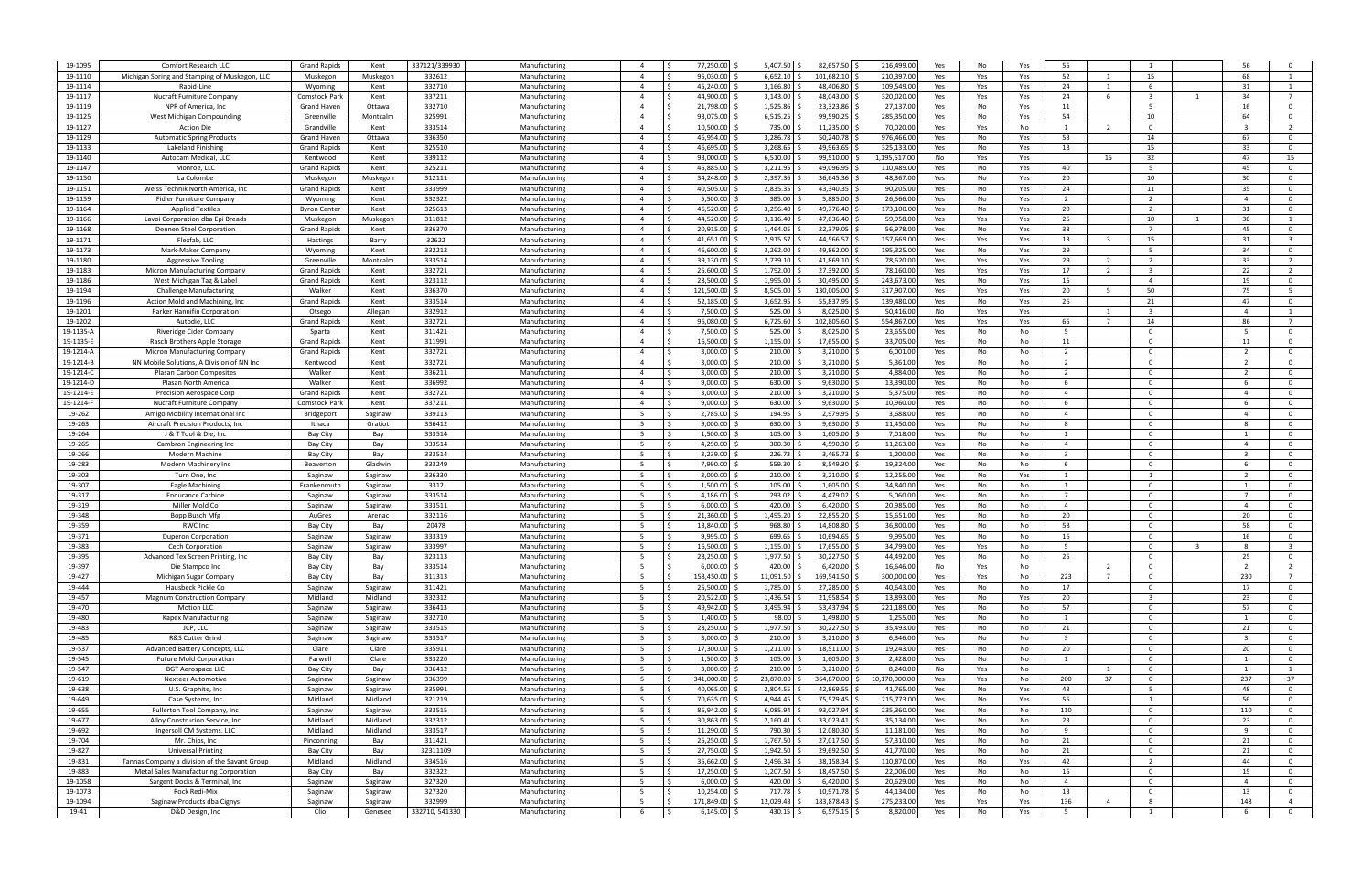| 19-45     | Senk Tooling, Inc.                          | Owosso               | Shiawassee | 332999 | Manufacturing | -6                               | 7,500.00             | 525.00    | 8,025.00 \$  | 18,395.00     | Yes | No  | No  | -5                      |                |                     |                      |                         |
|-----------|---------------------------------------------|----------------------|------------|--------|---------------|----------------------------------|----------------------|-----------|--------------|---------------|-----|-----|-----|-------------------------|----------------|---------------------|----------------------|-------------------------|
| 19-53     | Epic Machince, Inc                          | Fenton               | Genesee    | 332710 | Manufacturing | -6                               | 5.595.00             | 391.65    | 5.986.65     | 8.779.00      | Yes | No  | No  | $\overline{4}$          |                | $\Omega$            | $\overline{a}$       | $\Omega$                |
|           | Aurora Cad Cam, Inc.                        | Metamora             |            | 333249 |               | -6                               | 2.649.00<br>l S      | 185.43    | 2,834.43     | 30,901.00     |     |     | No  | $\overline{\mathbf{3}}$ |                | $\Omega$            |                      | - 0                     |
| 19-54     |                                             |                      | Lapeer     |        | Manufacturing |                                  |                      |           |              |               | Yes | No  |     |                         |                |                     |                      |                         |
| 19-57     | Pepro Enterprises dba Gemini Plastics, Inc. | Ubly                 | Huron      | 326199 | Manufacturing | -6                               | 12,000.00            | 840.00    | 12,840.00    | 51,939.00     | Yes | Yes | Yes | 5                       | $\overline{1}$ | 1                   | $\overline{7}$       |                         |
| 19-62     | TDM International, Inc                      | Flint                | Genesee    | 336330 | Manufacturing | -6                               | 12.000.00            | 840.00    | 12,840.00    | 21,553.0      | Yes | No  | No  | -8                      |                | $\Omega$            |                      | $\overline{0}$          |
| 19-70     | Grabill Windows and Doors, Inc.             | Almont               | Lapeer     | 321999 | Manufacturing | -6                               | 8,450.00             | 591.50    | 9,041.50     | 47,683.00     | Yes | No  | No  | 6                       |                | $\Omega$            | - 6                  | $\Omega$                |
| 19-73     | Aristo-Cast, Inc                            | Almont               | Lapeer     | 331512 | Manufacturing | -6                               | 1,500.00             | 105.00    | 1,605.00     | 1,781.00      | Yes | No  | No  | 1                       |                | $\Omega$            |                      | $\overline{\mathbf{0}}$ |
| 19-76     | Thumb Tool & Engineering                    | Bad Axe              | Huron      | 333514 | Manufacturing | 6                                | 14,480.00            | 1,013.60  | 15,493.60    | 34,466.0      | Yes | No  | No  | 27                      |                | $\Omega$            | 27                   | $\overline{0}$          |
| 19-81     | <b>Britt Manufacturin</b>                   | Port Huron           | St. Clair  | 332117 | Manufacturing | - 6                              | 35,766.00            | 2,503.62  | 38,269.62    | 62,415.00     | Yes | Yes | Yes | 16                      |                | 10                  | 27                   | $\overline{1}$          |
| 19-85     | LogoFit, LLO                                | Flint                | Genesee    | 315990 | Manufacturing | - 6                              | 10,475.00            | 733.25    | 11,208.25    | 8,311.00      | Yes | No  | Yes | 13                      |                | $\overline{2}$      | 15                   | $\overline{0}$          |
| 19-96     | MI-Tech Tooling, Inc                        | Cass City            | Tuscola    | 333515 | Manufacturing | -6                               | 13,500.00            | 945.00    | 14,445.00    | 55,187.0      | Yes | No  | No  | 9                       |                | $\Omega$            |                      | $\overline{\mathbf{0}}$ |
| 19-115    | Centraore, LLO                              | Saint Clai           | St. Clair  | 332710 | Manufacturing | -6                               | 16,490.00            | 1,154.30  | 17,644.30    | 35,971.0      | Yes | No  | No  | 16                      |                | $\Omega$            | 16                   | $\overline{0}$          |
| 19-116    | <b>H&amp;H Tool Inc</b>                     | Lapeer               | Lapeer     | 336390 | Manufacturing | -6                               | 15,150.00            | 1,060.50  | 16,210.50    | 612,605.00    | Yes | No  | No  | 15                      |                | $\Omega$            | 15                   | $\Omega$                |
| 19-122    | Domico Med-Device                           | Fenton               | Genesee    | 339112 | Manufacturing | -6                               | 23,050.00            | 1,613.50  | 24,663.50    | 21,605.0      | Yes | No  | No  | 17                      |                | $\Omega$            | 17                   | $\Omega$                |
| 19-130    | Bourne Industries, Inc.                     | Corunna              | Shiawassee | 2541   | Manufacturing |                                  | 18.000.00            | 1,260.00  | 19,260.00    | 35,950.0      | Yes | No  | Yes | 10                      |                |                     | 13                   | $\Omega$                |
| 19-200    | Dairy Farmers of America, Cass City Plant   | Cass City            | Tuscola    | 311511 | Manufacturing | -6                               | 19.480.00            | 1,363.60  | 20,843.60    | 12,063.00     | Yes | No  | Yes | 14                      |                | $\mathbf{a}$        | 17                   | $\Omega$                |
| 19-210    | Advanced Auto Trends, Inc                   | Metamora             | Sanilac    | 326199 | Manufacturing | -6                               | 14,976.00            | 1,048.32  | 16,024.32    | 19,372.00     | Yes | No  | No  | 37                      |                | $\Omega$            | 37                   | - 0                     |
| 19-218    | Regency Plastics, Inc.                      | Ubly                 | Huron      | 326199 | Manufacturing | -6                               | 22,000.00            | 1,540.00  | 23,540.00    | 51,592.00     | Yes | Yes | Yes | $\mathbf{q}$            |                | $\overline{4}$      | 14                   |                         |
| 19-223    | <b>Tri-Mer Corporation</b>                  | Owosso               | Shiawassee | 333411 | Manufacturing | -6                               | 12,000.00            | 840.00    | 12,840.00    | 22,040.00     | Yes | No  | Yes | -5                      |                | 3                   |                      | $\Omega$                |
| 19-226    | Magna Electronics Technology, Inc.          | <b>Grand Bland</b>   | Genesee    | 334418 | Manufacturing | -6                               | 49,738.00            | 3,481.66  | 53,219.66 \$ | 9,151,246.00  | Yes | No  | Yes | 60                      |                | 10                  | 70                   | $\overline{\mathbf{0}}$ |
| 19-235    | Tower Internationa                          | Elkton               | Huron      | 336370 | Manufacturing | 6                                | 12.000.00            | 840.00    | 12,840.00    | 38,362.00     | No  | Yes | No  |                         | $\overline{4}$ | $\Omega$            |                      | $\overline{4}$          |
| 19-240    | Rivers Fab & Welding, Inc.                  | Owosso               | Shiawassee | 332321 | Manufacturing | 6                                | 8,600.00             | 602.00    | 9,202.00     | 45,296.00     | Yes | No  | Yes | $\overline{2}$          |                | $\overline{4}$      |                      | $\overline{0}$          |
| 19-243    | General Motors LLC (Flint Metal Center)     | Flint                | Genesee    | 336111 | Manufacturing | -6                               | 121,085.00           | 8,475.95  | 129,560.95   | 297,431.00    | Yes | No  | No  | 162                     |                | $\Omega$            | 162                  | $\overline{0}$          |
| 19-268    | Huron Inc                                   | Lexington            | Sanilac    | 332721 | Manufacturing | -6                               | 50.306.00            | 3,521.42  | 53,827.42    | 122,487.00    | Yes | Yes | Yes | $\overline{4}$          | $\overline{4}$ | 23                  | 31                   | $\overline{4}$          |
| 19-270    | Vibracoustic USA, Sandusky Division         | Sandusky             | Sanilac    | 326291 | Manufacturing | -6                               | 80.020.00            | 5,601.40  | 85,621.40    | 432,554.00    | Yes | No  | Yes | 15                      |                | 50                  | 65                   | $\overline{0}$          |
| 19-458    | B & J Tool Services                         | Fenton               | Genesee    | 332710 | Manufacturing | -6                               | 4,800.00             | 336.00    | 5,136.00     | 3,260.00      | Yes | No  | Yes | $\overline{4}$          |                | $\overline{2}$      |                      | $\overline{0}$          |
| 19-1216-A | Advanced Auto Trends, Inc.                  | Snover               | Sanilac    | 326199 | Manufacturing | -6                               | 8.808.00             | 616.56    | 9,424.56     | 17,306.00     | Yes | No  | No  | 6                       |                | $\Omega$            |                      | $\mathbf{0}$            |
| 19-1216-B | Grupo Antolin Michigan, Inc.                | Marlette             | Sanilac    | 336360 | Manufacturing | -6                               | 24,956.00<br>- \$    | 1.746.92  | 26,702.92    | 52,907.00     | Yes | No  | No  | 17                      |                | $\Omega$            | 17                   | $\Omega$                |
| 19-1216-C | Huron Inc                                   | Lexington            | Sanilac    | 332721 | Manufacturing | -6                               | 22,037.00            | 1,542.59  | 23,579.59    | 39,068.0      | Yes | No  | No  | 27                      |                | $\Omega$            | 27                   | $\Omega$                |
| 19-42     | Linn Products, Inc                          | Charlotte            | Eaton      | 331312 | Manufacturing | - 7                              | 30.854.00<br>∫ <     | 2,159.78  | 33,013.78    | 75,978.0      | Yes | Yes | Yes | 41                      | -2             | $\overline{a}$      | 47                   | $\overline{2}$          |
|           |                                             |                      | Clinton    | 336310 |               | $\overline{7}$                   | 44.366.00            | 3,105.62  | 47,471.62    |               |     |     |     | 43                      |                | 10                  | 53                   | $\Omega$                |
| 19-121    | MAHLE Engine Components USA, Inc.           | St. Johns            |            |        | Manufacturing | $\overline{7}$                   | 18,869.00            |           |              | 320,291.00    | Yes | No  | Yes |                         |                | 1                   |                      |                         |
| 19-128    | Enova Premier                               | Charlotte            | Eaton      | 336390 | Manufacturing |                                  |                      | 1,320.83  | 20,189.83    | 15,622.0      | Yes | No  | Yes | 18                      |                |                     | 19                   | $\overline{\mathbf{0}}$ |
| 19-163    | AgroLiquid / COG Marketers LTD              | St. Johns            | Clinton    | 325314 | Manufacturing | $\overline{7}$<br>$\overline{7}$ | 15,911.00            | 1,113.7   | 17,024.77    | 26,725.0      | Yes | No  | Yes | 12                      |                | 1                   | 13                   | $\overline{\mathbf{0}}$ |
| 19-166    | Olympian Tool, LCC                          | St. Johns            | Clinton    | 333514 | Manufacturing |                                  | 19,500.00            | 1,365.00  | 20,865.00    | 17,700.0      | Yes | Yes | Yes | 10                      |                | 1                   | 12                   | $\overline{1}$          |
| 19-190    | Clinton Machine                             | Ovid                 | Clinton    | 333517 | Manufacturing | $\overline{7}$<br>$\overline{7}$ | 15,794.00            | 1,105.58  | 16,899.58    | 27,189.0      | Yes | No  | Yes | 15                      |                | 1<br>$\overline{7}$ | 16                   | $\overline{0}$          |
| 19-229    | Dowding Industries Ind                      | Eaton Rapid:         | Eaton      | 333517 | Manufacturing |                                  | 26,001.00            | 1,820.0   | 27,821.07    | 21,494.0      | Yes | Yes | Yes | 14                      |                |                     | 22                   | $\overline{1}$          |
| 19-231    | KTM Industries, Inc                         | Holt                 | Ingham     | 399999 | Manufacturing | $\overline{7}$                   | 3,000.00             | 210.00    | 3,210.00     | 2,110.0       | No  | No  | Yes |                         |                | $\overline{1}$      |                      | $\overline{0}$          |
| 19-234    | Gestamp                                     | Mason                | Ingham     | 336370 | Manufacturing |                                  | 140,169.00           | 9,811.83  | 149,980.83   | 3,301,462.0   | Yes | Yes | Yes | 60                      |                | 30                  | 93                   | $\overline{\mathbf{3}}$ |
| 19-494    | <b>IMPCO</b>                                | Lansing              | Ingham     | 3541   | Manufacturing |                                  | 24,955.00            | 1,746.85  | 26,701.85    | 88,585.0      | Yes | No  | No  | 18                      |                | $\Omega$            | 18                   | $\Omega$                |
| 19-516    | Bekum America Corporation                   | Williamston          | Ingham     | 333220 | Manufacturing |                                  | 67.144.00            | 4,700.08  | 71.844.08    | 236,827.0     | Yes | Yes | Yes | 34                      |                | 15                  | 55<br>-5             | - 6                     |
| 19-525    | Lectronix Inc                               | Lansing              | Ingham     | 334418 | Manufacturing |                                  | 17,529.00            | 1,227.03  | 18,756.03    | 21,179.00     | Yes | No  | Yes | 17                      |                | -2                  | 19                   | $\Omega$                |
| 19-539    | Peckham Diversified, Inc.                   | Lansing              | Ingham     | 3152   | Manufacturing |                                  | 29,600.00            | 2,072.00  | 31,672.00    | 149,938.0     | No  | No  | Yes |                         |                | 20                  | 20                   | $\Omega$                |
| 19-594    | Franchino Mold & Engineering                | Lansing              | Clinton    | 333514 | Manufacturing |                                  | 56,595.00            | 3,961.65  | 60,556.65    | 558,698.00    | Yes | Yes | Yes | 39                      | $\mathbf{R}$   | 8                   | 52                   | - 5                     |
| 19-612    | Precision Tool Inc                          | Vermontville         | Eaton      | 332710 | Manufacturing |                                  | 23,112.00            | 1,617.84  | 24,729.84    | 207,726.00    | Yes | No  | Yes | 20                      |                | - 2                 | 22                   | - 0                     |
| 19-618    | Neogen Corporation                          | Lansing              | Ingham     | 32532  | Manufacturing |                                  | 193,519.00           | 13,546.33 | 207,065.33   | 251,920.00    | Yes | Yes | No  | 292                     | - 3            | $\Omega$            | 297                  | 5                       |
| 19-832    | Cameron Tool Corporation                    | Lansing              | Ingham     | 333514 | Manufacturing | - 7                              | 48,550.00            | 3,398.50  | 51,948.50    | 96,231.00     | No  | Yes | Yes |                         | - 5            | 10                  | 15                   | 5                       |
| 19-846    | Peckham, Inc                                | Lansing              | Ingham     | 3152   | Manufacturing |                                  | 125,020.00           | 8,751.40  | 133,771.40   | 209,303.00    | Yes | Yes | Yes | 62                      | <sub>q</sub>   | 30                  | 101                  | - 9                     |
| 19-896    | Niowave, Inc.                               | Lansing              | Ingham     | 325180 | Manufacturing |                                  | 38,100.00            | 2,667.00  | 40,767.00    | 112,600.00    | Yes | No  | Yes | 17                      |                | 10                  | 27                   | $\Omega$                |
| 19-1060   | MS Plastic Welders, LLC                     | Webberville          | Ingham     | 333992 | Manufacturing |                                  | 6.000.00             | 420.00    | 6,420.00     | 31,565.00     | Yes | Yes | No  |                         |                |                     |                      |                         |
| 19-106    | Sigma Machine, Inc.                         | Kalamazoo            | Kalamazoo  | 332721 | Manufacturing | 8                                | 26,050.00 \$<br>l \$ | 1,823.50  | 27,873.50 \$ | 96,292.00     | Yes | Yes | Yes | 11                      |                | 10                  | 22                   |                         |
| 19-109    | <b>Abbott Nutrition</b>                     | Sturgis              | St. Joseph | 311514 | Manufacturing | 8                                | l s<br>54,509.00 \$  | 3,815.63  | 58,324.63 \$ | 184,322.00    | Yes | No  | Yes | 43                      |                | $\overline{2}$      | 45                   | $\overline{0}$          |
| 19-198    | BorgWarner Inc                              | Marshall             | Calhoun    | 336300 | Manufacturing | 8                                | 12,660.00<br>l S     | 886.20    | 13,546.20    | 40,529.00     | Yes | No  | No  | 11                      |                | $\overline{0}$      | 11                   | $\overline{0}$          |
| 19-249    | XL Machine Co                               | <b>Three Rivers</b>  | St. Joseph | 332710 | Manufacturing | - 8                              | 62,204.00<br>l \$    | 4,354.28  | 66,558.28    | 100,649.00    | Yes | Yes | No  | 80                      | $\overline{1}$ | $\Omega$            | 81                   | 1                       |
| 19-252    | Manufacturing Company)                      | Portage              | Kalamazoo  | 3354   | Manufacturing | - 8                              | 192,500.00           | 13,475.00 | 205,975.00   | 645,362.00    | Yes | Yes | Yes | 142                     | $\overline{2}$ | -6                  | 150                  | $\overline{2}$          |
| 19-254    | Parker-Hannifin                             | Otsego               | Allegan    | 3329   | Manufacturing | -8                               | 24,000.00<br>l S     | 1,680.00  | 25,680.00    | 436,626.00    | No  | Yes | No  |                         | - 8            | $\Omega$            |                      | 8                       |
| 19-304    | American Axle & Manufacturing               | <b>Three Rivers</b>  | St. Joseph | 336350 | Manufacturing | - 8                              | 149,885.00           | 10,491.95 | 160,376.95   | 525,325.00    | Yes | Yes | Yes | 85                      | - 5            | 30                  | 120                  | 5                       |
| 19-323    | Post Consumer Brands - Battle Creek         | <b>Battle Creek</b>  | Calhoun    | 311230 | Manufacturing | - 8                              | 52,923.00<br>l S     | 3,704.61  | 56,627.61    | 224,664.00    | Yes | No  | Yes | 31                      |                | 20                  | 51                   | $\overline{\mathbf{0}}$ |
|           |                                             |                      |            |        | Manufacturing | 8                                | 19,365.00            | 1,355.55  | 20,720.55    | 62,093.00     | Yes | No  | Yes | 13                      |                | -6                  | 19                   | $\overline{0}$          |
| 19-332    | National Flavors, LLC                       | Kalamazoo            | Kalamazoo  | 311942 |               |                                  |                      |           |              |               |     |     |     |                         |                |                     | - 5                  | $\overline{0}$          |
| 19-336    | Le Vannes                                   | Portage              | Kalamazoo  | 333511 | Manufacturing | 8                                | 7,425.00<br>l s      | 519.75    | 7,944.75     | 41,985.00     | Yes | No  | No  | 5                       |                | $\overline{0}$      |                      |                         |
| 19-338    | Singh Automation, LLC                       | Portage              | Kalamazoo  | 31-33  | Manufacturing | 8                                | 2,495.00<br>l \$     | 174.65    | 2,669.65     | 4,387.00      | Yes | No  | No  | $\overline{2}$          |                | $\overline{0}$      | 2                    | $\overline{0}$          |
| 19-390    | Eimo Technologies                           | Vicksburg            | Kalamazoo  | 326199 | Manufacturing | - 8                              | l s<br>29,280.00     | 2,049.60  | 31,329.60    | 64,642.00     | Yes | Yes | Yes | 8                       | $\overline{2}$ | 31                  | 41                   | $\overline{2}$          |
| 19-401    | Mann+Hummel                                 | Portage              | Kalamazoo  | 336390 | Manufacturing | 8                                | Is.<br>23,143.00     | 1,620.01  | 24,763.01    | 61,702.00     | Yes | Yes | No  | 32                      | $\overline{2}$ | $\Omega$            | 34                   | $\overline{2}$          |
| 19-419    | A&O Mold & Engineering                      | Vicksburg            | Kalamazoo  | 333511 | Manufacturing | 8                                | l s<br>8,984.00      | 628.88    | 9,612.88     | 22,844.00     | Yes | Yes | No  | 5                       |                | $\overline{0}$      | 1                    | 1                       |
| 19-425    | White Pigeon Paper Co                       | White Pigeon         | St. Joseph | 322130 | Manufacturing | 8                                | l \$<br>6,000.00     | 420.00    | 6,420.00     | 16,295.00     | Yes | No  | No  | $\overline{4}$          |                | $\Omega$            | $\overline{4}$       | $\overline{0}$          |
| 19-432    | Weber Specialties Company                   | Schoolcraft          | Kalamazoo  | 332119 | Manufacturing | 8                                | 35,095.00            | 2,456.65  | 37,551.65    | 120,706.00    | Yes | Yes | Yes | 17                      |                | 10                  | 29<br>$\overline{2}$ | $\overline{2}$          |
| 19-596    | Team 1 Plastics, Inc.                       | Albion               | Calhoun    | 326199 | Manufacturing | 8                                | 11,275.00            | 789.25    | 12,064.25    | 19,334.00     | Yes | No  | No  | 10                      |                | $\Omega$            | 10                   | $\overline{0}$          |
| 19-599    | Ausco Products, LLC                         | <b>Benton Harbor</b> | Berrien    | 333513 | Manufacturing | 8                                | 59,594.00            | 4,171.58  | 63,765.58    | 122,975.00    | Yes | Yes | Yes | 29                      |                | q                   | 39                   |                         |
| 19-600    | I I Stanley Co, Inc                         | <b>Battle Creek</b>  | Calhoun    | 3714   | Manufacturing | 8                                | 35,850.00            | 2,509.50  | 38,359.50    | 93,930.00     | Yes | No  | Yes | 30                      |                | 14                  | 44                   | $\overline{\mathbf{0}}$ |
| 19-603    | Colson Group USA - Albion Industries        | Albion               | Calhoun    | 332510 | Manufacturing | 8                                | 70,838.00            | 4,958.66  | 75,796.66    | 180,200.00    | Yes | No  | Yes | 65                      |                | 13                  | 78                   | $\overline{0}$          |
| 19-609    | Douglas Autotech Corporation                | Bronson              | Branch     | 336330 | Manufacturing | 8                                | 15,900.00            | 1,113.00  | 17,013.00    | 47,691.00     | Yes | No  | Yes | 18                      |                |                     | 21                   | $\overline{0}$          |
| 19-681    | Stewart Industries, LLC                     | <b>Battle Creek</b>  | Calhoun    | 336390 | Manufacturing | 8                                | 12,175.00 \$<br>l S  | 852.25    | 13,027.25 \$ | 37,595.00     | Yes | No  | No  | 10                      |                | $\mathbf 0$         | 10                   | $\overline{\mathbf{0}}$ |
| 19-690    | Hanson Mold                                 | St. Joseph           | Berrien    | 333511 | Manufacturing | 8                                | 53,191.00 \$<br>I\$  | 3,723.37  | 56,914.37 \$ | 209,049.00    | Yes | Yes | Yes | 19                      |                | -6                  | 30                   | 5 <sub>5</sub>          |
| 19-700    | Zoetis LLC                                  | Kalamazoo            | Kalamazoo  | 325412 | Manufacturing | 8                                | l \$<br>38,158.00    | 2,671.06  | 40,829.06 \$ | 34,219,202.00 | Yes | Yes | No  | 33                      |                | $\mathbf 0$         | 34                   | 1                       |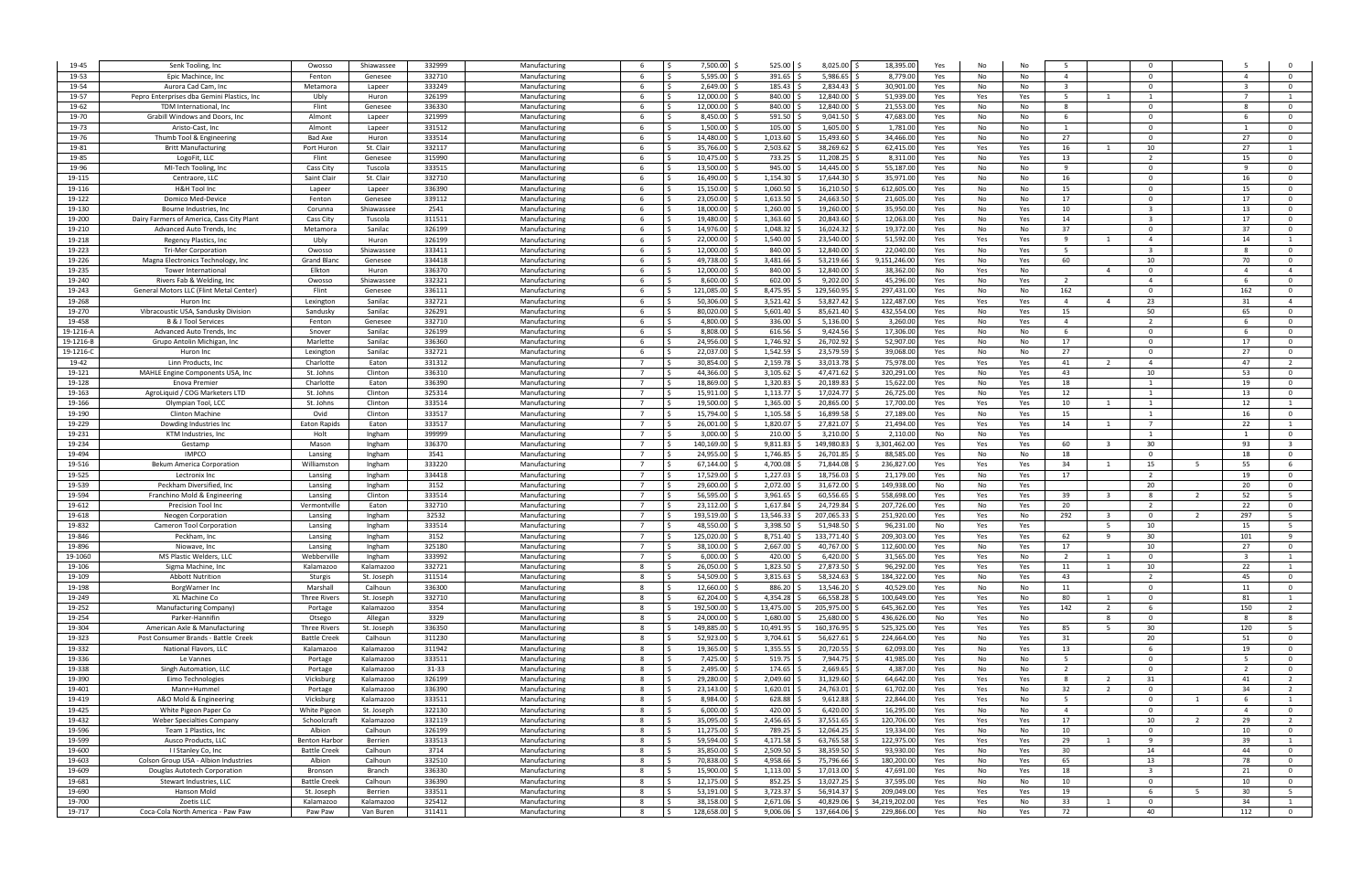| 19-730             | <b>Bleistahl North America</b>                                    | <b>Battle Creek</b>                | Calhoun                | 336310           | Manufacturing                  |                      | 12,917.00<br>$904.19$ \$                                  | 13,821.19 \$                   | 1,737,265.00<br>Yes                   | Yes        | No         | $\overline{7}$                   |                       | $\Omega$                         |                          |                |                                                    |
|--------------------|-------------------------------------------------------------------|------------------------------------|------------------------|------------------|--------------------------------|----------------------|-----------------------------------------------------------|--------------------------------|---------------------------------------|------------|------------|----------------------------------|-----------------------|----------------------------------|--------------------------|----------------|----------------------------------------------------|
| 19-755             | Michigan Die Casting, LLC                                         | Dowagiac                           | Cass                   | 331523           | Manufacturing                  | -8                   | 2,093.00<br>29,900.00                                     | 31,993.00                      | 58,594.0<br>Yes                       | No         | Yes        | -8                               |                       | 15                               |                          | 23             | $\Omega$                                           |
| 19-779             | Colson Group USA - Shepherd Caster                                | St. Joseph                         | Berrien                | 332510           | Manufacturing                  | -8                   | 157,230.00<br>11,006.10                                   | 168,236.10                     | 594,425.0<br>Yes                      | No         | Yes        | 163                              |                       | 21                               |                          | 184            | $\Omega$                                           |
| 19-821             | Hanson Systems LLC, dba Eagle Technologies Group                  | Bridgman                           | Berrien                | 333515           | Manufacturing                  | 8                    | 91,226.00<br>6,385.82                                     | 97,611.82                      | 574,803.0<br>Yes                      | Yes        | No         | 48                               | 10                    | $\Omega$                         |                          | 64             | 16                                                 |
| 19-864             | FoodTools Consolidated                                            | South Haven                        | Van Buren              | 333<br>311421    | Manufacturing<br>Manufacturing | - 8<br>-8            | 21,580.00<br>1,510.60<br>27,666.00<br>1,936.62            | 23,090.60<br>29,602.62         | 108,775.0<br>Yes<br>61,122.0          | No         | Yes        | 12<br>22                         |                       | - 5<br>$\mathbf{R}$              |                          | 17<br>25       | $\overline{\mathbf{0}}$<br>$\overline{0}$          |
| 19-872<br>19-875   | Knouse Foods<br><b>Manning Enterprises</b>                        | Paw Paw<br>Paw Paw                 | Van Buren<br>Van Buren | 332322           | Manufacturing                  | - 8                  | 15,460.00<br>1,082.20                                     | 16,542.20                      | Yes<br>21,030.0<br>Yes                | No<br>No   | Yes<br>No  | 15                               |                       | $\Omega$                         |                          | 15             | $\overline{0}$                                     |
| 19-887             | Pro Powder, Inc                                                   | South Haven                        | Van Buren              | 325510           | Manufacturing                  | -8                   | 24,265.00<br>1,698.5                                      | 25,963.55                      | 52,800.<br>Yes                        | No         | No         | 18                               |                       | $\Omega$                         |                          | 18             | $\overline{0}$                                     |
| 19-889             | Cosma Casting Michigan                                            | <b>Battle Creek</b>                | Calhoun                | 336370           | Manufacturing                  |                      | 147,635.00<br>10,334.45                                   | 157,969.45                     | 390,781.0<br>Yes                      | Yes        | Yes        | 87                               |                       | 25                               |                          | 124            | 12                                                 |
| 19-918             | Spencer Manufacturing, Inc.                                       | South Haven                        | Van Buren              | 33699            | Manufacturing                  | -8                   | 19,935.00<br>1,395.45                                     | 21,330.45                      | 23,954.0<br>Yes                       | No         | Yes        | $\overline{7}$                   |                       | 10                               |                          | 17             | $\overline{0}$                                     |
| 19-922             | St. Julian Wine Co Inc                                            | Paw Paw                            | Van Buren              | 312130           | Manufacturing                  | -8                   | 59,020.00<br>4,131.40                                     | $63,151.40$ \$                 | 66,573.0<br>Yes                       | No         | Yes        | 38                               |                       | -3                               |                          | 41             | $\Omega$                                           |
| 19-931             | <b>Tri-Mation Industries</b>                                      | Mattawan                           | Van Buren              | 333514           | Manufacturing                  | 8                    | 3,088.7<br>44,125.00                                      | 47,213.75 \$                   | 576,395.0<br>Yes                      | Yes        | Yes        | 31                               |                       | <b>q</b>                         |                          | 41             |                                                    |
| 19-946             | Parker Hannifin Corporation - Richland                            | Richland                           | Kalamazoo              | 332912           | Manufacturing                  |                      | 1,260.00<br>18.000.00                                     | 19,260.00                      | 94,115.0<br>No                        | Yes        | Yes        |                                  |                       | 8                                |                          | 10             | $\overline{2}$                                     |
| 19-954             | Brembo North America                                              | Homer                              | Calhoun                | 336340           | Manufacturing                  | -8                   | 167,651.00 \$<br>11,735.57                                | 179,386.57 \$                  | 590,028.0<br>Yes                      | Yes        | No         | 113                              |                       | $\Omega$                         |                          | 120            | 7                                                  |
| 19-974             | Albemarle Corporation                                             | South Haven                        | Van Buren              | 325412           | Manufacturing                  | -8                   | 106,064.00<br>7,424.48                                    | 113,488.48                     | 651,500.0<br>Yes                      | Yes        | Yes        | 50                               | $\overline{4}$        | $\mathbf{R}$                     | 11                       | 68             | 15                                                 |
| 19-985             | <b>Bangor Plastics</b>                                            | Bangor                             | Van Buren              | 326130           | Manufacturing                  | - 8                  | 11,500.00 \$<br>805.00                                    | 12,305.00 \$                   | 22,680.00<br>Yes                      | No         | No         | 14                               |                       | $\Omega$                         |                          | 14             | - 0                                                |
| 19-1003<br>19-1007 | Lovejoy, Inc<br>TC Transcontinental Michigan                      | South Haven<br><b>Battle Creek</b> | Van Buren<br>Calhoun   | 333613<br>326112 | Manufacturing<br>Manufacturing | 8<br>- Ś<br>-8       | $6,725.00$ \$<br>470.75<br>4,500.00 \$<br>315.00          | 7,195.75 \$<br>4,815.00 \$     | 4,370.00<br>Yes<br>22,128.00<br>Yes   | No<br>Yes  | No<br>No   | 8<br>1                           | 1                     | $\Omega$<br>$\Omega$             |                          |                | $\overline{\mathbf{0}}$<br>$\overline{1}$          |
| 19-1024            | Custom Tool & Die Company                                         | Stevensville                       | Berrien                | 333514           | Manufacturing                  | 8<br>- Ś             | 1,365.00<br>19,500.00 \$                                  | 20,865.00                      | 148,039.0<br>Yes                      | Yes        | No         | 11                               | -1                    | $\overline{0}$                   | - 3                      | 15             | $\overline{4}$                                     |
| 19-1028            | <b>Gaishin Manufacturing</b>                                      | Benton Harbo                       | Berrien                | 332721           | Manufacturing                  | ۱s<br>-8             | 13,545.00 \$<br>948.15                                    | 14,493.15 \$                   | 17,780.0<br>Yes                       | No         | Yes        | 13                               |                       | $\overline{4}$                   |                          | 17             | $\overline{0}$                                     |
| 19-1030            | Rosler Metal Finishing USA, LLC                                   | <b>Battle Creek</b>                | Calhoun                | 10998            | Manufacturing                  | S,<br>- 8            | 16.894.00 \$<br>1,182.58                                  | 18,076.58                      | 41,669.0<br>Yes                       | Yes        | No         | 9                                | $\overline{4}$        | $\Omega$                         |                          | 13             | $\overline{4}$                                     |
| 19-1032            | AmHawk, LLC                                                       | Coloma                             | Berrien                | 332              | Manufacturing                  | - Ś<br>-8            | 420.00<br>$6.000.00$ \$                                   | $6,420.00$ \$                  | 123,695.0<br>Yes                      | No         | No         | $\overline{4}$                   |                       | $\Omega$                         |                          |                | $\overline{0}$                                     |
| 19-1044            | Journeyman Distillery                                             | Three Oaks                         | Berrien                | 31214            | Manufacturing                  | - Ś<br>8             | 2,580.34<br>36,862.00 \$                                  | 39,442.34 \$                   | 66,070.0<br>Yes                       | No         | Yes        | 30                               |                       | 15                               |                          | 45             | $\overline{0}$                                     |
| 19-1045            | Kelm Acuba                                                        | <b>Benton Harbo</b>                | Berrien                | 333515           | Manufacturing                  | - S<br>- 8           | 3.000.00<br>210.00                                        | $3,210.00$ :                   | 23,939.0<br>No                        | Yes        | No         |                                  | $\overline{1}$        | $\Omega$                         |                          |                |                                                    |
| 19-1047            | Lakeshore Mold & Die, LLC                                         | Stevensville                       | Berrien                | 333511           | Manufacturing                  | 8                    | 210.00<br>3.000.00                                        | 3,210.00                       | 154,300.0<br>Yes                      | No         | No         | $\overline{2}$                   |                       | $\Omega$                         |                          | $\overline{2}$ | $\mathbf{0}$                                       |
| 19-1050            | <b>LECO Corporation</b>                                           | St. Joseph                         | Berrien                | 334516           | Manufacturing                  | - 8                  | 3,494.54<br>49,922.00 \$                                  | 53,416.54                      | 99,378.0<br>Yes                       | Yes        | No         | 64                               | $\overline{2}$        | $\Omega$                         |                          | 66             | $\overline{2}$                                     |
| 19-1053            | Liberty 3D Technologies                                           | St. Joseph                         | Berrien                | 33271            | Manufacturing                  | 8                    | 5,309.50<br>75,850.00                                     | 81,159.50                      | 871,953.0<br>Yes                      | Yes        | Yes        | 31                               | - 5                   | -8                               | - 5                      | 49             | 10                                                 |
| 19-1055            | Lindberg/MPH (TPS, LLC)                                           | Riverside                          | Berrien                | 333999           | Manufacturing                  |                      | 28,979.00 \$<br>2,028.53                                  | 31,007.53                      | 20,073.0<br>Yes                       | No         | Yes        | 33                               |                       | $\overline{\phantom{a}}$         |                          | 35             | $\Omega$                                           |
| 19-1057<br>19-1059 | M&I Machine                                                       | Coloma                             | Berrien                | 332721<br>332410 | Manufacturing                  | 8<br>- 8             | 1,500.00<br>105.00<br>$3,000.00$ \$<br>210.00             | 1,605.00<br>3,210.00           | 6,700.0<br>Yes<br>4,071.00            | No         | No         | $\overline{1}$<br>$\overline{2}$ |                       | $\Omega$<br>$\Omega$             |                          | - 1            | $\overline{\mathbf{0}}$<br>$\overline{\mathbf{0}}$ |
| 19-1061            | Niles Steel Tank Company<br>Shawnee Specialties, Inc.             | Niles<br>Eau Claire                | Berrien<br>Berrien     | 331523           | Manufacturing<br>Manufacturing | -8                   | 1,453.90<br>20,770.00 \$                                  | 22,223.90                      | Yes<br>25,670.0<br>Yes                | No<br>No   | No<br>No   | 21                               |                       | $\Omega$                         |                          | 21             | $\overline{0}$                                     |
| 19-1068            | <b>Wolverine Corporation</b>                                      | St. Joseph                         | Berrien                | 332110           | Manufacturing                  | 8<br>- Ś             | 4,549.30<br>64,990.00 \$                                  | 69,539.30                      | 90,931.0<br>Yes                       | Yes        | Yes        | 72                               |                       | 10                               | $\overline{\phantom{a}}$ | 84             | $\overline{2}$                                     |
| 19-1107            | DENSO Manufacturing Michigan, Inc                                 | <b>Battle Creek</b>                | Calhoun                | 336399           | Manufacturing                  | - 8                  | 125,310.00<br>8,771.70                                    | 134,081.70                     | 13,547,564.0<br>Yes                   | Yes        | Yes        | 64                               | - 6                   | 20                               |                          | 90             | 6                                                  |
| 19-1111            | Kay Manufacturing Company                                         | St. Joseph                         | Berrien                | 332721           | Manufacturing                  | -8<br>- Ś            | 66.840.00<br>4,678.80                                     | 71,518.80                      | 130,566.0<br>Yes                      | No         | Yes        | 20                               |                       | 30                               |                          | 50             | $\overline{0}$                                     |
| 19-1146            | C&S Machine Products, Inc.                                        | Niles                              | Berrien                | 332999           | Manufacturing                  | -8                   | 6,696.27<br>95,661.00                                     | 102,357.27                     | 153,562.0<br>Yes                      | Yes        | Yes        | 76                               |                       | 5                                |                          | 84             | $\overline{3}$                                     |
| $19-2$             | K Tool, LLC                                                       | Lambertville                       | Monroe                 | 333514           | Manufacturing                  | - q                  | 3,850.00<br>269.50                                        | 4,119.50                       | 17,616.0<br>Yes                       | No         | No         | -3                               |                       | $\Omega$                         |                          |                | $\Omega$                                           |
| 19-260             | Fluid Equipment Development Company                               | Monroe                             | Monroe                 | 333911           | Manufacturing                  | $\mathbf{q}$         | 25.580.00<br>1,790.60                                     | 27,370.60 \$                   | 31,311.0<br>Yes                       | No         | No         | 26                               |                       | $\Omega$                         |                          | 26             | $\Omega$                                           |
| 19-281             | Premier Industries Corporation                                    | Monroe                             | Monroe                 | 3599             | Manufacturing                  | - q                  | 4,462.00<br>312.34                                        | 4,774.34 \$                    | 1,323.0<br>Yes                        | No         | No         | $\overline{4}$                   |                       | $\Omega$                         |                          |                | $\Omega$                                           |
|                    |                                                                   |                                    |                        |                  |                                |                      |                                                           |                                |                                       |            |            |                                  |                       |                                  |                          |                |                                                    |
| 19-321             | <b>TTG Automation</b>                                             | Temperance                         | Monroe                 | 333000           | Manufacturing                  | - q                  | 43,500.00<br>3,045.00                                     | 46,545.00                      | 134,069.0<br>Yes                      | No         | Yes        | 19                               |                       | 10                               |                          | 29             | $\Omega$                                           |
| 19-331             | Mountain Machine                                                  | Belleville                         | Washtenaw              | 332710           | Manufacturing                  | - q                  | 3,000.00<br>210.00                                        | 3,210.00                       | 26,020.0<br>Yes                       | No         | No         | $\overline{2}$                   |                       | $\Omega$                         |                          |                | $\Omega$                                           |
| 19-392             | DURA GAS Milan Metal Systems                                      | Milan                              | Monroe                 | 33299            | Manufacturing                  | -9                   | 4,157.86<br>59,398.00 \$                                  | $63,555.86$ \$                 | 197,587.0<br>Yes                      | Yes        | Yes        | 36                               |                       | ્વ                               |                          | 40             |                                                    |
| 19-637             | Akervall Technologies, Inc                                        | Saline                             | Washtenaw              | 339920           | Manufacturing                  | $\mathbf{q}$         | 13,820.00<br>967.40                                       | 14,787.40                      | 16,216.00<br>Yes                      | No         | No         | 12                               |                       | $\Omega$<br>-6                   |                          | 12             | $\overline{\mathbf{0}}$                            |
| 19-670<br>19-682   | CEI Composite Materials, LLC<br>Gudel, Inc                        | Manchester<br>Ann Arbor            | Washtenaw<br>Washtenaw | 332323           | Manufacturing<br>Manufacturing | - Ś<br>-9<br>9       | 2,744.00<br>39,200.00 \$<br>4,495.00 \$<br>314.65         | 41,944.00 \$<br>4,809.65 \$    | 814,233.0<br>Yes                      | No<br>No   | Yes        | 29<br>$\overline{\mathbf{3}}$    |                       | $\Omega$                         |                          | 35             | $\overline{0}$<br>$\overline{0}$                   |
| 19-683             | <b>TWB Company</b>                                                | Monroe                             | Monroe                 | 333999<br>333992 | Manufacturing                  | -Ś<br>-9             | 53,210.00 \$<br>3,724.70                                  | 56,934.70 \$                   | 6,725.00<br>Yes<br>87,772.00<br>Yes   | Yes        | No<br>No   | 38                               | 2                     | $\Omega$                         |                          | 42             | $\overline{4}$                                     |
| 19-689             | Kvocera Unimerco Tooling Inc                                      | Saline                             | Washtenaw              | 333515           | Manufacturing                  | 9<br>- Ś             | 51.000.00<br>3,570.00                                     | 54,570.00 \$                   | 120,467.0<br>Yes                      | No         | No         | 34                               |                       | $\Omega$                         |                          | 34             | $\overline{0}$                                     |
| 19-804             | Ventower Industries                                               | Monroe                             | Monroe                 | 332312           | Manufacturing                  | -9                   | 6,944.00<br>99,200.00                                     | 106,144.00                     | 214,545.0<br>Yes                      | Yes        | Yes        | 45                               |                       | 30                               |                          | 78             | $_{\rm 3}$                                         |
| 19-923             | Leon Hand-Crafted Speakers, Inc.                                  | Ann Arbor                          | Washtenaw              | 3343             | Manufacturing                  | 9                    | 1,848.70<br>26,410.00                                     | 28,258.70                      | 63,756.0<br>Yes                       | No         | Yes        | 18                               |                       | $\overline{4}$                   |                          | 22             | $\Omega$                                           |
| 19-924             | Logic Quantum LLC                                                 | Ann Arbor                          | Washtenaw              | 334614           | Manufacturing                  | -9                   | 3.370.00<br>235.90                                        | $3.605.90$ \$                  | 3.704.00<br>Yes                       | No         | No         | $\mathbf{R}$                     |                       | $\Omega$                         |                          |                | $\Omega$                                           |
| 19-929             | Navitas Advanced Solutions Group, LLC                             | Ann Arbor                          | Washtenaw              | 335911           | Manufacturing                  | -9<br>l S            | 60,475.00 \$<br>4,233.25                                  | $64,708.25$ \$                 | 62,122.00<br>Yes                      | No         | No         | 46                               |                       | $\Omega$                         |                          | 46             | $\mathbf{0}$                                       |
| 19-934             | Sensors, Inc.                                                     | Saline                             | Washtenaw              | 334516           | Manufacturing                  | 9<br>- Ś             | 24,643.00 \$<br>1,725.01                                  | 26,368.01 \$                   | 28,341.00<br>Yes                      | No         | Yes        | 19                               |                       | $\mathbf{1}$                     |                          | 20             | $\mathbf{0}$                                       |
| 19-942             | Zero Hour Parts (Spot Design)                                     | Ann Arbor                          | Washtenaw              | 332710           | Manufacturing                  | 9                    | 17,850.00 \$<br>1,249.50                                  | 19,099.50 \$                   | 17,701.00<br>Yes                      | No         | No         | 15                               |                       | $\overline{0}$                   |                          | 15             | $\overline{0}$                                     |
| 19-949<br>19-959   | American Tooling Center, Inc.<br>Caster Concepts, Inc.            | Grass Lake<br>Albion               | Jackson<br>Jackson     | 336370<br>331221 | Manufacturing<br>Manufacturing | 9<br>l S<br>9<br>- Ś | 146,959.00 \$<br>10,287.13<br>33,655.00 \$<br>2,355.85    | 157,246.13 \$<br>36,010.85 \$  | 504,071.00<br>Yes<br>105,508.0<br>Yes | Yes<br>Yes | Yes<br>No  | 69<br>20                         | - 8<br>$\overline{2}$ | 25<br>$\overline{\mathbf{0}}$    |                          | 102<br>22      | 8<br>$\overline{2}$                                |
| 19-964             | Crankshaft Machine Group                                          | Jackson                            | Jackson                | 333517           | Manufacturing                  | 9<br>l S             | 13,380.00 \$<br>936.60                                    | 14,316.60 \$                   | 1,320,915.00<br>Yes                   | Yes        | No         | $\overline{7}$                   | 1                     | $\overline{\mathbf{0}}$          |                          | - 8            | $\mathbf{1}$                                       |
| 19-966             | Diversified Engineering and Plastics, LLC                         | Jackson                            | Jackson                | 3261             | Manufacturing                  | 9<br>۱Ś              | 27,810.00 \$<br>1,946.70                                  | 29,756.70 \$                   | 82,945.00<br>Yes                      | Yes        | Yes        | 18                               | 1                     | $\overline{4}$                   |                          | 23             | $\mathbf{1}$                                       |
| 19-968             | Diversified Precision Products, Inc                               | Spring Arbor                       | Jackson                | 333515           | Manufacturing                  | 9<br>۱Ś              | 1,008.70<br>14,410.00 \$                                  | 15,418.70 \$                   | 181,718.0<br>Yes                      | No         | No         | 11                               |                       | $\overline{\mathbf{0}}$          |                          | 11             | $\overline{0}$                                     |
| 19-975             | Great Lakes Industry, Inc.                                        | Jackson                            | Jackson                | 333613           | Manufacturing                  | 9<br>l S             | 35,350.00 \$<br>2,474.50                                  | 37,824.50 \$                   | 60,271.00<br>Yes                      | Yes        | Yes        | 20                               | 1                     | 8                                |                          | 29             | $\mathbf{1}$                                       |
| 19-979             | Industrial Steel Treating, Co                                     | Jackson                            | Jackson                | 332811           | Manufacturing                  | 9<br>-Ś              | 33,000.00 \$<br>2,310.00                                  | 35,310.00 \$                   | 200,946.0<br>Yes                      | Yes        | Yes        | 15                               | 1                     | - 5                              |                          | 21             | $\mathbf{1}$                                       |
| 19-987             | Martinrea International, Inc                                      | Manchester                         | Washtenaw              | 336340           | Manufacturing                  | 9<br>-Ś              | 130,190.00 \$<br>9,113.30                                 | 139,303.30 \$                  | 133,255.0<br>Yes                      | Yes        | No         | 55                               |                       | $\overline{0}$                   |                          | 58             | $\overline{\mathbf{3}}$                            |
| 19-1000            | PDF MFG, Inc                                                      | Grass Lake                         | Jackson                | 333514           | Manufacturing                  | 9                    | 1,500.00 \$<br>105.00                                     | 1,605.00 \$                    | 2,731.00<br>Yes                       | No         | No         | 1                                |                       | $\Omega$                         |                          |                | $\overline{0}$                                     |
| 19-1005            | Technique, Inc                                                    | Jackson                            | Jackson                | 332119           | Manufacturing                  | 9                    | 72,230.00 \$<br>5,056.10                                  | 77,286.10 \$                   | 230,222.0<br>Yes                      | Yes        | Yes        | 51                               | $\overline{4}$        | 15                               | $\overline{2}$           | 72             | 6                                                  |
| 19-1008            | <b>Total Source Manufacturing</b>                                 | Jackson                            | Jackson                | 332710           | Manufacturing                  | -9<br>9              | $9,080.00$ \$<br>635.60                                   | $9,715.60$ \$                  | 8,040.00<br>Yes                       | No         | No         |                                  |                       | $\Omega$                         |                          |                | $\Omega$<br>$\overline{0}$                         |
| 19-1016<br>19-1017 | Acme Mills, LLC Fairway Products<br>American Axle & Manufacturing | Hillsdale<br>Litchfield            | Hillsdale<br>Hillsdale | 314999<br>336300 | Manufacturing<br>Manufacturing | l\$<br>9             | 31,480.00 \$<br>$2,203.60$ \$<br>1,308.30<br>18,690.00 \$ | 33,683.60 \$<br>19,998.30 \$   | 34,412.00<br>Yes<br>54,422.00<br>Yes  | No<br>Yes  | Yes<br>Yes | 11<br>-8                         | 1                     | 10                               |                          | 21<br>12       | $\overline{1}$                                     |
| 19-1021            | Martinrea International-Jonesville                                | Jonesville                         | Hillsdale              | 336111           | Manufacturing                  | 9<br>l S             | 45,090.00 \$<br>$3,156.30$ \$                             | 48,246.30 \$                   | 488,457.00<br>Yes                     | Yes        | Yes        | 10                               | 5                     | 10                               |                          | 25             | 5                                                  |
| 19-1022            | Paragon Metals, Inc                                               | Hillsdale                          | Hillsdale              | 336350           | Manufacturing                  | 9<br>I\$             | 91,750.00 \$<br>$6,422.50$ \$                             | 98,172.50 \$                   | 102,311.00<br>Yes                     | No         | Yes        | 57                               |                       | 20                               |                          | 77             | $\overline{0}$                                     |
| 19-1037            | CRW Plastics USA, Inc.                                            | Howell                             | Livingston             | 32619            | Manufacturing                  | 9<br>l s             | 14,700.00 \$<br>1,029.00 \$                               | 15,729.00 \$                   | 18,500.00<br>Yes                      | No         | No         | 14                               |                       | $\Omega$                         |                          | 14             | $\overline{0}$                                     |
| 19-1049            | Fortech Products                                                  | Brighton                           | Livingston             | 324191           | Manufacturing                  | 9<br>l s             | $9,825.00$ \$<br>687.75 \$                                | $10,512.75$ \$                 | 13,660.00<br>Yes                      | No         | No         | 9                                |                       | $\overline{\mathbf{0}}$          |                          | <b>q</b>       | $\overline{0}$                                     |
| 19-1051            | <b>GKI Foods LLC</b>                                              | Brighton                           | Livingston             | 311352           | Manufacturing                  | 9<br>l \$            | $1,169.00$ \$<br>$81.83$ \$                               | $1,250.83$ \$                  | 3,275.00<br>Yes                       | No         | No         | 1                                |                       | $\overline{0}$                   |                          |                | $\overline{0}$                                     |
| 19-1066            | Rex Materials, Inc                                                | Howell                             | Livingston             | 339999           | Manufacturing                  | 9<br>l s             | $3,000.00$ \$<br>210.00 \$                                | $3,210.00$ \$                  | 5,731.00<br>Yes                       | No         | No         | 2                                |                       | $\overline{0}$                   |                          | $\overline{2}$ | $\overline{0}$                                     |
| 19-1100            | Unified Industries, Inc.                                          | Howell                             | Livingston             | 333923           | Manufacturing                  | 9<br>l ś             | $9,765.00$ \$<br>683.55                                   | 10,448.55 \$                   | 15,203.00<br>Yes                      | No         | No         | 8                                |                       | $\Omega$                         |                          |                | $\overline{0}$                                     |
| 19-1106<br>19-1112 | Company<br>ididit, LLC                                            | Adrian<br>Tecumseh                 | Lenawee<br>Lenawee     | 333413<br>3714   | Manufacturing<br>Manufacturing | 9<br>l s<br>9<br>- Ś | 11,899.00 \$<br>832.93<br>10,500.00 \$<br>735.00 \$       | 12,731.93 \$<br>$11,235.00$ \$ | 11,523.00<br>Yes<br>96,880.00<br>No   | No<br>Yes  | No<br>Yes  | 14                               | 2                     | $\overline{0}$<br>$\overline{3}$ |                          | 14<br>5        | $\overline{0}$<br>$\overline{2}$                   |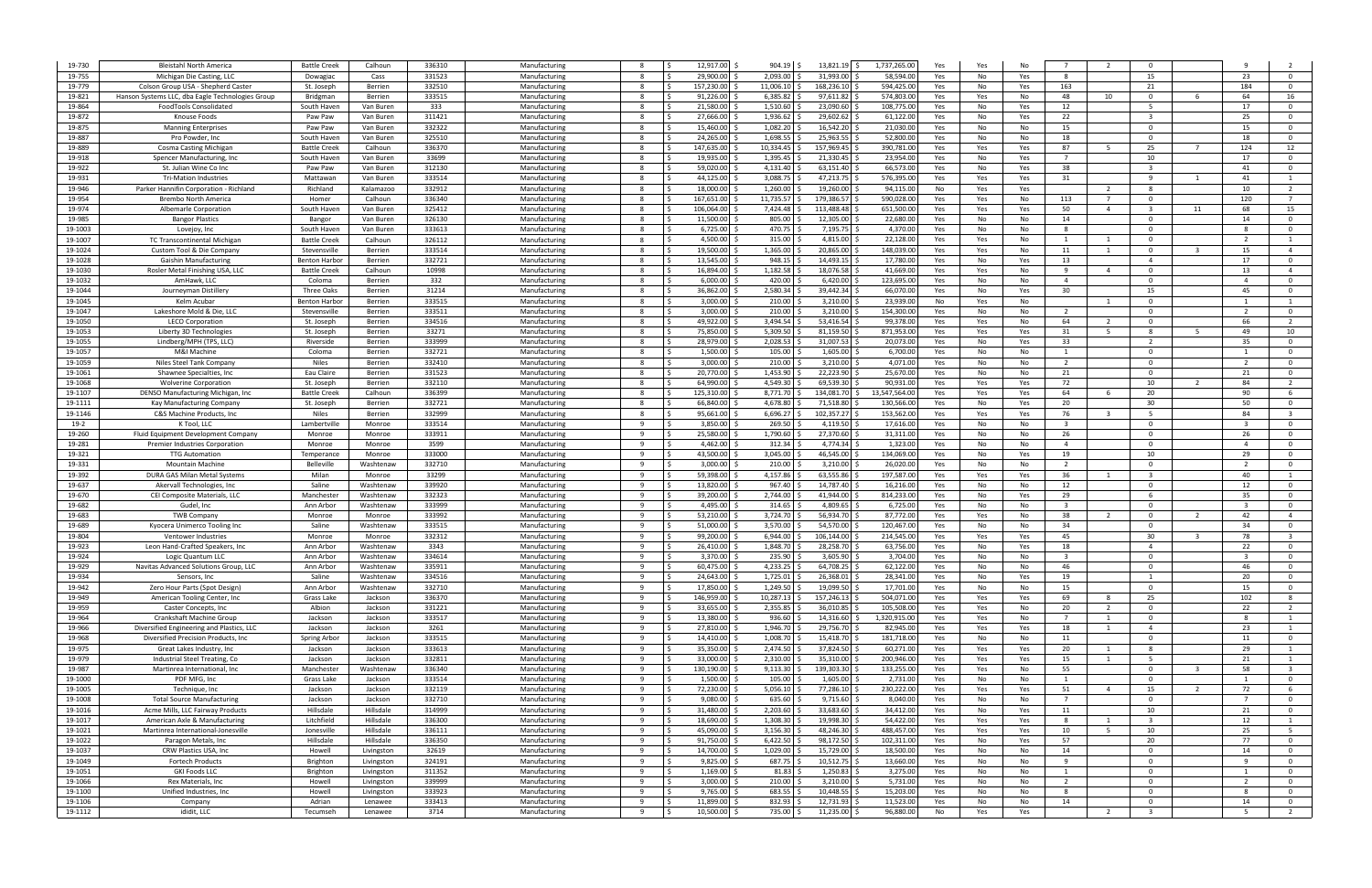| 19-1124          | W2Fuel, LLC                                              | Adrian                             | Lenawee            | 325193           | Manufacturing                  |              | 24,759.00                     | 1,733.13                | 26,492.13                      | 32,690.00              | Yes<br>No              | N.         | 20                      | $\Omega$                   |    |                    |                                           |
|------------------|----------------------------------------------------------|------------------------------------|--------------------|------------------|--------------------------------|--------------|-------------------------------|-------------------------|--------------------------------|------------------------|------------------------|------------|-------------------------|----------------------------|----|--------------------|-------------------------------------------|
| 19-1130          | <b>Wacker Chemical Corporation</b>                       | Adrian                             | Lenawee            | 325100           | Manufacturing                  | $\mathbf{q}$ | 137,625.00                    | 9.633.75                | 147.258.7                      | 1.774.736.0            | Yes<br>No              | Yes        | 98                      | 29                         |    | 127                | $\Omega$                                  |
| $19-8$           | TK Mold & Engineering, Inc                               | Romeo                              | Macomb             | 333511           | Manufacturing                  | 10           | 24,312.00                     | 1,701.84                | 26,013.84                      | 133,414.0              | Yes<br>No              | No         | 20                      | $\Omega$                   |    | 20                 | $\overline{0}$                            |
| 19-9             | Acorn Stamping, Inc.                                     | Oxford                             | Oakland            | 332119           | Manufacturing                  | 10           | 3,000.00                      | 210.00                  | 3,210.00                       | 7,480.0                | No<br>Yes              | No         |                         | $\Omega$                   |    |                    |                                           |
| 19-13            | Orlandi Gear Company, Inc.                               | Fraser                             | Macomb             | 333612           | Manufacturing                  | 10           | 22,500.00                     | 1,575.00                | 24,075.00                      | 109,980.0              | Yes<br>Yes             | No         | $\overline{\mathbf{3}}$ | $\Omega$                   | -5 |                    | -6                                        |
|                  | General Motors LLC (MFG Labor Relations, Global Technica |                                    |                    |                  |                                |              |                               |                         |                                |                        |                        |            |                         |                            |    |                    |                                           |
| 19-22            | Center, Warren)                                          | Warren                             | Macomb             | 336111           | Manufacturing                  | 10           | 87.000.00                     | 6.090.00                | 93,090.00                      | 1,567,778.0            | No<br>Yes              | N.         |                         | 29<br>$\Omega$             |    | 29                 | 29                                        |
| 19-29            | Sigma International                                      | Livonia                            | Wayne              | 336111           | Manufacturing                  | 10           | 10.749.00                     | 752.43                  | 11,501.43                      | 27,642.0               | Yes<br>No              | Yes        |                         | $\overline{3}$             |    | 10                 | $\overline{0}$                            |
| 19-31            | Aztec Manufacturing Corporation                          | Romulus                            | Wayne              | 336310           | Manufacturing                  | 10           | 19,460.00                     | 1,362.20                | 20,822.20                      | 59,229.0               | Yes<br>No              | No         | 16                      | $\Omega$                   |    | 16                 | $\Omega$                                  |
| 19-43            | ORRI CORPORATION                                         | Waterford                          | Oakland            | 335931           | Manufacturing                  | 10           | 7.500.00                      | 525.00                  | 8,025.00                       | 6.848.0                | Yes<br>No              | Yes        |                         |                            |    |                    | $\Omega$                                  |
| 19-46            | Cadillac Products Automotive Company-Troy Plant          | Troy                               | Oakland            | 3714/336339      | Manufacturing                  | 10           | 9.000.00                      | 630.00                  | 9,630.00                       | 411,895.0              | Yes<br>No              | No         | -6                      | $\Omega$                   |    |                    | $\Omega$                                  |
| 19-50            | <b>INOAC Interior Systems</b>                            | Farmington Hil                     | Oakland            | 336390           | Manufacturing                  | 10           | 3,000.00                      | 210.00                  | 3,210.00                       | 4,252.0                | Yes<br>No              | No         | 2                       | $\Omega$                   |    |                    | $\Omega$                                  |
| 19-60            | FCA, LLC US                                              | <b>Auburn Hills</b>                | Oakland            | 336111           | Manufacturing                  | 10           | 296,367.00                    | 20,745.69               | 317,112.69                     | 633,703.0              | Yes<br>No              | Yes        | 211                     | 6                          |    | 217                | $\overline{0}$                            |
| 19-63            | Macauto USA, Inc                                         | Troy                               | Oakland            | 3363             | Manufacturing                  | 10           | 3,000.00                      | 210.00                  | 3,210.00                       | 3,521.0                | Yes<br>No              | No         |                         | $\Omega$                   |    |                    | $\overline{\mathbf{0}}$                   |
| 19-80            | MAG Automotive, LLC                                      | <b>Sterling Heights</b>            | Macomb             | 333517           | Manufacturing                  | 10           | 24,810.00 \$                  | 1,736.70                | 26,546.70                      | 125,749.0              | Yes<br>Yes             | No         | 17                      | $\Omega$                   |    | 18                 | -1                                        |
| 19-110           | Horstman, Inc.                                           | <b>Sterling Height:</b>            | Macomb             | 332999           | Manufacturing                  | 10           | 28,835.00 \$                  | 2,018.45                | 30,853.45                      | 30,282.0               | Yes<br>Yes             | Yes        | 9                       | $\overline{4}$<br>8        |    | 21                 | $\overline{4}$                            |
| 19-132           | Bernal, LLC                                              | Rochester Hill:                    | Oakland            | 333514           | Manufacturing                  | 10           | 30,259.00                     | 2,118.13                | 32,377.13                      | 623,540.0              | Yes<br>No              | Yes        | 22                      | 8                          |    | 30                 | $\overline{0}$                            |
| 19-143           | State Building Products, Inc.                            | Warren                             | Macomb             | 331221           | Manufacturing                  | 10           | 56,244.00 \$                  | 3,937.08                | 60,181.08                      | 307,272.0              | Yes<br>No              | Yes        | 28                      | 11                         |    | 39                 | $\overline{0}$                            |
| 19-150           | Milco Mfg                                                | Warren                             | Macomb             | 336390           | Manufacturing                  | 10           | 35.690.00                     | 2,498.30                | 38,188.30                      | 101,182.0              | Yes<br>No              | No         | 27                      | $\Omega$                   |    | 27                 | $\overline{0}$                            |
| 19-171           | Tower International                                      | Clinton Townsh                     | Macomb             | 336370           | Manufacturing                  | 10           | 40,358.00 \$                  | 2,825.06                | 43,183.06                      | 297,987.0              | Yes<br>Yes             | No         | 69                      | $\Omega$<br>-5             |    | 74                 | 5                                         |
| 19-180           | Century Tool and Gage                                    | Fenton                             | Oakland            | 333000           | Manufacturing                  | 10           | 52,500.00                     | 3,675.00                | 56,175.00                      | 152,234.0              | Yes<br>No              | Yes        | 25                      | 10                         |    | 35                 | $\overline{0}$                            |
| 19-186           | Ultraform Industries                                     | Romeo                              | Macomb             | 336370           | Manufacturing                  | 10           | 25.426.00                     | 1,779.82                | 27,205.82                      | 109,340.0              | Yes<br>No              | Yes        | 17                      | $\overline{2}$             |    | 19                 | $\mathbf{0}$                              |
| 19-187           | <b>Systematic Manufacturing</b>                          | <b>Sterling Height</b>             | Macomb             | 332721           | Manufacturing                  | 10           | 27,245.00                     | 1,907.15                | 29,152.15                      | 191,951.0              | Yes<br>Yes             | Yes        | 18                      | $\overline{2}$<br>- 3      |    | 24                 | $\overline{4}$                            |
| 19-189           | <b>E&amp;E Manufacturing Company</b>                     | Plymouth                           | Wayne              | 336370           | Manufacturing                  | 10           | 105,818.00                    | 7,407.26                | 113,225.26                     | 365,919.0              | Yes<br>Yes             | Yes        | 67                      | 30<br>2                    |    | 99                 | 2                                         |
| 19-197           | Majestic Industries                                      | Macomb                             | Macomb             | 333000           | Manufacturing                  | 10           | 112,500.00                    | 7,875.00                | 120,375.00                     | 526,801.0              | Yes<br>Yes             | Yes        | 40                      | 19<br>- 8                  |    | 67                 | -8                                        |
| 19-206           | Ford Sterling Axle Plant                                 | <b>Sterling Height:</b>            | Macomb             | 336350           | Manufacturing                  | 10           | 121,116.00                    | 8,478.12                | 129,594.12                     | 11,771,220.0           | Yes<br>Yes             | No         | 54                      | 15<br>$\Omega$             |    | 69                 | 15                                        |
| 19-216           | Magna Powertrain Sterling Heights (MPTSH                 | <b>Sterling Height</b>             | Macomb             | 336350           | Manufacturing                  | 10           | 86,620.00                     | 6,063.40                | 92,683.40                      | 1,244,153.0            | Yes<br>No              | Yes        | 25                      | 38                         |    | 63                 | $\overline{0}$                            |
| 19-220           | <b>Barron Industries</b>                                 | Oakland                            | Oakland            | 331524           | Manufacturing                  | 10           | 50,700.00                     | 3,549.00                | 54,249.00                      | 50,714.0               | Yes<br>No              | Yes        | 19                      | 20                         |    | 39                 | $\overline{0}$                            |
| 19-224           | Global Advanced Products, LLC                            | Chesterfield                       | Macoml             | 33670            | Manufacturing                  | 10           | 13,000.00                     | 910.00                  | 13,910.00                      | 14,229.0               | No<br>No               | Yes        |                         | $\mathbf{q}$               |    | <b>q</b>           | $\overline{0}$                            |
| 19-227           | <b>SAMES KREMLIN Inc</b>                                 | Plymouth                           | Wayne              | 333200           | Manufacturing                  | 10           | 55,720.00                     | 3,900.40                | 59,620.40                      | 73,820.0               | Yes<br>No              | Yes        | 74                      | -6<br>$\overline{4}$       |    | 80<br>$\mathbf{q}$ | $\overline{0}$<br>$\overline{0}$          |
| 19-230<br>19-233 | Peter-Lacke USA                                          | Troy<br>Clarkston                  | Oakland<br>Oakland | 325510<br>326199 | Manufacturing                  | 10<br>10     | 8,185.00<br>33.000.00         | 572.95<br>2,310.00      | 8,757.95<br>35,310.00          | 13,601.0<br>133,251.0  | Yes<br>No<br>No        | Yes        | - 5                     | 22                         |    | 22                 | $\overline{0}$                            |
| 19-239           | Lawrence Plastics, LLC<br>M.A.K.S., Inc                  | Troy                               | Oakland            | 334418, 334419   | Manufacturing<br>Manufacturing | 10           | 8,485.00                      | 593.95                  | 9,078.95                       | 9,174.0                | No<br>No<br>No         | Yes<br>Yes |                         | -6                         |    |                    | $\Omega$                                  |
| 19-255           | Globe Tech, LLC                                          | Plymouth                           | Wayne              | 336370           | Manufacturing                  | 10           | 33,000.00                     | 2,310.00                | 35,310.00                      | 38,948.0               | Yes<br>Yes             | Yes        | 10                      | 11                         |    | 22                 |                                           |
| 19-257           | Delaco Kasle Processing, LLC                             | Woodhaven                          | Wayne              | 336211           | Manufacturing                  | 10           | 8,175.00                      | 572.25                  | 8,747.25                       | 32,115.0               | Yes<br>No              | No         | - 8                     | $\Omega$                   |    |                    | $\Omega$                                  |
| 19-259           | Delaco Steel Corporation                                 | Dearborn                           | Wayne              | 331221           | Manufacturing                  | 10           | 6,825.00                      | 477.75                  | 7,302.75                       | 14,813.0               | Yes<br>No              | No         | $\overline{7}$          | $\Omega$                   |    |                    | $\Omega$                                  |
| 19-272           | FCA USA LLC Sterling Stamping Plant                      | Sterling Height                    | Macomb             | 336111           | Manufacturing                  | 10           | 136,067.00 \$                 | 9,524.69                | 145,591.69                     | 819,600.0              | Yes<br>No              | No         | 106                     | $\Omega$                   |    | 106                | $\Omega$                                  |
| 19-279           | Ackroyd's Scottish Bakery                                | Redford                            | Wayne              | 311811           | Manufacturing                  | 10           | 14.000.00                     | 980.00                  | 14,980.00                      | 41,504.0               | Yes<br>No              | Yes        |                         | $\overline{a}$             |    | 11                 | $\Omega$                                  |
| 19-286           | BorgWarner Inc                                           | Auburn Hills                       | Oakland            | 336350           | Manufacturing                  | 10           | 175,201.00 \$                 | 12,264.07               | 187,465.07                     | 359,951.0              | Yes<br>No              | Yes        | 109                     | 33                         |    | 142                | $\overline{\mathbf{0}}$                   |
| 19-289           | BorgWarner PDS Livonia                                   | Livonia                            | Oakland            | 336350           | Manufacturing                  | 10           | 24,000.00                     | 1,680.00                | 25,680.00                      | 18,189.0               | Yes<br>No              | No         | 16                      | $\Omega$                   |    | 16                 | $\overline{\mathbf{0}}$                   |
| 19-291           | Detroit Edge Tool Company                                | Detroit                            | Wayne              | 333515           | Manufacturing                  | 10           | 22,440.00 \$                  | 1,570.80                | 24,010.80                      | 42,980.0               | Yes<br>Yes             | Yes        | 14                      | - 3<br>$\overline{1}$      |    | 18                 | $\overline{3}$                            |
| 19-296           | Safie Specialty Foods Inc                                | Chesterfield                       | Macomb             | 311421           | Manufacturing                  | 10           | 123,000.00                    | 8,610.00                | 131,610.00                     | 186,398.0              | Yes<br>No              | Yes        | 51                      | 31                         |    | 82                 | $\overline{0}$                            |
| 19-297           | Betterform, Inc                                          | Ferndale                           | Oakland            | 316210           | Manufacturing                  | 10           | 7,500.00                      | 525.00                  | 8,025.00                       | 14,500.0               | Yes<br>No              | No         | -5                      | $\Omega$                   |    |                    | $\overline{0}$                            |
| 19-300           | Stanley Engineered Fastening                             | Chesterfield                       | Macomb             | 1406016          | Manufacturing                  | 10           | 24.000.00                     | 1.680.00                | 25,680.00                      | 59,787.0               | Yes<br>No              | No         | 16                      | $\Omega$                   |    | 16                 | $\Omega$                                  |
| 19-318           | Ferndale Laboratories                                    | Ferndale                           | Oakland            | 325412           | Manufacturing                  | 10           | 9,165.00                      | 641.55                  | 9,806.55                       | 26,664.0               | Yes<br>No              | Yes        | 17                      |                            |    | 18                 | $\overline{0}$                            |
| 19-325           | Prosper-Tech Machine & Tool. LLC                         | Richmond                           | Macomb             | 332710           | Manufacturing                  | 10           | 10,475.00                     | 733.25                  | 11,208.25                      | 55,618.0               | Yes<br>Yes             | No         | - 5                     | $\Omega$<br>1              |    |                    | $\overline{1}$                            |
| 19-326           | Eastern Oil Company                                      | Pontiac                            | Oakland            | 324191           | Manufacturing                  | 10           | 10.360.00                     | 725.20                  | 11,085.20                      | 19,229.0               | Yes<br>No              | No         | - 8                     | $\Omega$                   |    |                    | $\Omega$                                  |
| 19-327           | Omega Plastics, Inc.                                     | Clinton Townsh                     | Macomb             | 326199           | Manufacturing                  | 10           | 26,335.00                     | 1,843.45                | 28,178.45                      | 124,165.0              | Yes<br>No              | No         | 20                      | $\Omega$                   |    | 20                 | $^{\circ}$                                |
| 19-333           | Eidemiller Precision Maching, Inc.                       | Milford                            | Oakland            | 332710           | Manufacturing                  | 10           | $1,600.00$ \$                 | 112.00                  | 1,712.00 \$                    | 2,190.0                | Yes<br>No              | No         | 2                       | $\Omega$                   |    | $\overline{2}$     | $\mathbf{0}$                              |
| 19-334           | Schuler Incorporated                                     | Canton                             | Wayne              | 333517           | Manufacturing                  | 10           | 53,538.00 \$                  | 3,747.66                | 57,285.66 \$                   | 201,569.00             | Yes<br>No              | No         | 51                      | $\overline{\mathbf{0}}$    |    | 51                 | $\overline{0}$                            |
| 19-341           | Mektec International Corporation                         | Wixom                              | Houghton           | 334412           | Manufacturing                  | 10           | 14,245.00 \$                  | 997.15                  | 15,242.15                      | 12,708.0               | Yes<br>No              | Yes        | 9                       | $\overline{2}$             |    | 11                 | $\overline{\mathbf{0}}$                   |
| 19-353           | <b>Special Tooling Services</b>                          | Township                           | Oakland            | 333517           | Manufacturing                  | 10           | $3,000.00$ \$                 | 210.00                  | 3,210.00                       | 36,345.00              | No<br>Yes              | No         |                         | $\overline{0}$<br>1        |    | $\overline{1}$     | $\overline{1}$                            |
| 19-360           | JC Gibbons Manufacturing, Inc.                           | Livonia                            | Wayne              | 332721           | Manufacturing                  | 10           | 15,150.00 \$                  | 1,060.50                | 16,210.50                      | 18,664.0               | Yes<br>No              | No         | 16                      | $\mathbf 0$                |    | 16                 | $\overline{0}$                            |
| 19-362           | Talent industries Inc                                    | Redford                            | Wayne              | 332710           | Manufacturing                  | 10           | 1,492.00 \$                   | 104.44                  | 1,596.44                       | 3,000.0                | Yes<br>No              | No         | 1                       | $\Omega$                   |    | $\overline{1}$     | $\overline{0}$                            |
| 19-385           | Minth North America                                      | Wixom                              | Oakland            | 336370           | Manufacturing                  | 10           | 37,453.00 \$                  | 2,621.71                | 40,074.71 \$                   | 61,262.0               | Yes<br>No              | No         | 31                      | $\overline{0}$             |    | 31                 | $\overline{0}$                            |
| 19-393           | United Machining, Inc (a Wescast Company)                | <b>Sterling Height:</b>            | Macomb             | 333              | Manufacturing                  | 10           | 28,605.00                     | 2,002.35                | 30,607.35                      | 126,071.0              | Yes<br>Yes             | No         | 18                      | $\Omega$                   |    | 19                 | $\mathbf{1}$                              |
| 19-399           | Stylerite Label Corporation                              | Rochester Hills                    | Oakland            | 323111           | Manufacturing                  | 10           | 19,500.00 \$                  | 1,365.00                | 20,865.00                      | 26,157.0               | Yes<br>No              | Yes        | 10                      | $\overline{\mathbf{3}}$    |    | 13                 | $\overline{0}$                            |
| 19-410           | Detroit Thermal Systems, LLC                             | Romulus                            | Wayne              | 3714             | Manufacturing                  | 10           | 36,080.00 \$                  | 2,525.60                | 38,605.60                      | 120,617.0              | Yes<br>No              | Yes        | 21                      | $\overline{4}$             |    | 25                 | $\overline{0}$                            |
| 19-418           | Preh, Inc                                                | Novi                               | Oakland            | 336320           | Manufacturing                  | 10           | 42,975.00 \$                  | 3,008.25                | 45,983.25                      | 49,437.0               | Yes<br>No              | No         | 32                      | $\mathbf{0}$               |    | 32                 | $\mathbf 0$                               |
| 19-443           | Eaton Steel Bar Company Inc                              | Oak Park                           | Oakland            | 331110           | Manufacturing                  | 10           | 18,000.00 \$                  | 1,260.00                | 19,260.00                      | 45,520.0               | Yes<br>No              | No         | 12                      | $\Omega$                   |    | 12                 | $\overline{0}$                            |
| 19-445           | <b>Industrial Automation LLC</b>                         | Rochester Hill:                    | Oakland            | 332710           | Manufacturing                  | 10           | 13,500.00 \$                  | 945.00                  | 14,445.00                      | 35,404.0               | Yes<br>No              | Yes        | $\overline{\mathbf{3}}$ | 6                          |    |                    | $\overline{\mathbf{0}}$                   |
| 19-450           | L&W Engineering (Axis Plant)                             | Dundee                             | Monroe             | 336370           | Manufacturing                  | 10           | 10,533.00 \$                  | 737.31                  | 11,270.31 \$                   | 33,119.0               | Yes<br>Yes             | No         | $\overline{3}$          | $\Omega$                   |    |                    | $\overline{\mathbf{3}}$                   |
| 19-455           | Resinate Materials Group, Inc.                           | Plymouth                           | Wayne              | 325211           | Manufacturing                  | 10           | 27,850.00 \$                  | 1,949.50                | 29,799.50                      | 33,791.00              | Yes<br>No              | Yes        | 19                      | -3                         |    | 22                 | $\overline{0}$                            |
| 19-476           | <b>Emabond Solutions, LLC</b>                            | Auburn Hills                       | Oakland            | 326100           | Manufacturing                  | 10           | 15,000.00 \$                  | 1,050.00                | 16,050.00 \$                   | 67,156.00              | Yes<br>No              | Yes        |                         | -9                         |    | 10                 | $\overline{\mathbf{0}}$                   |
| 19-477           | Ford Motor Company Van Dyke Plant                        | <b>Sterling Heights</b>            | Macomb             | 336350           | Manufacturing                  | 10           | 171,090.00 \$                 | 11,976.30               | 183,066.30 \$                  | 16,905,534.00          | Yes<br>Yes             | No         | 65                      | 36<br>$\mathbf 0$          |    | 101                | 36                                        |
| 19-489           | Happy Howie's, LLC                                       | Detroit                            | Wayne              | 31110            | Manufacturing                  | 10           | 23,539.00 \$                  | 1,647.73                | 25,186.73 \$                   | 37,229.00              | Yes<br>No              | Yes        | 14                      | -5                         |    | 19                 | $\overline{0}$                            |
| 19-491<br>19-496 | Tecla Company<br>Orion Measurement Solutions, Inc.       | <b>Walled Lake</b><br>Auburn Hills | Oakland<br>Oakland | 332212<br>334515 | Manufacturing<br>Manufacturing | 10<br>10     | 23,100.00 \$<br>$9,440.00$ \$ | $1,617.00$ \$<br>660.80 | 24,717.00 \$<br>$10,100.80$ \$ | 73,445.00<br>12,151.00 | Yes<br>No<br>Yes<br>No | Yes<br>No  | 22<br>10                | $\overline{4}$<br>$\Omega$ |    | 26<br>10           | $\overline{0}$<br>$\overline{\mathbf{0}}$ |
| 19-497           | Overhead Conveyor Company                                | Ferndale                           | Oakland            | 333922           | Manufacturing                  | 10           | 14,790.00 \$                  | 1,035.30                | 15,825.30 \$                   | 13,972.00              | Yes<br>No              | No         | 10                      | $\Omega$                   |    | 10                 | $\overline{0}$                            |
| 19-499           | Urgent Plastic Services                                  | Rochester Hill:                    | Oakland            | 326199           | Manufacturing                  | 10           | 33,992.00 \$                  | 2,379.44 \$             | 36,371.44 \$                   | 25,195.00              | Yes<br>No              | No         | 57                      | $\Omega$                   |    | 57                 | $\overline{0}$                            |
| 19-514           | <b>HBPO North America</b>                                | Troy                               | Oakland            | 336211           | Manufacturing                  | 10           | $9,000.00$ \$                 | 630.00                  | $9,630.00$ \$                  | 8,314.00               | Yes<br>No              | No         | 6                       | $\Omega$                   |    | - 6                | $\overline{0}$                            |
| 19-526           | NOG Heller                                               | Milford                            | Oakland            | 336399           | Manufacturing                  | 10           | 23,058.00 \$                  | 1,614.06                | 24,672.06 \$                   | 58,138.0               | Yes<br>Yes             | No         | 16                      | $\Omega$<br>$\overline{1}$ |    | 17                 | 1                                         |
| 19-536           | HMS Mfg. Co.                                             | Troy                               | Oakland            | 326199           | Manufacturing                  | 10           | 39,575.00 \$                  | 2,770.25                | 42,345.25                      | 51,703.0               | Yes<br>No              | No         | 39                      | $\Omega$                   |    | 39                 | $\overline{0}$                            |
| 19-555           | Shannon Precision Fastener LLC - Distribution Center     | <b>Madison Heights</b>             | Oakland            | 339900           | Manufacturing                  | 10           | $8,000.00$ \$                 | 560.00                  | 8,560.00                       | 8,324.00               | Yes<br>No              | No         | $\overline{7}$          | $\mathbf{0}$               |    | $\overline{7}$     | $\overline{0}$                            |
|                  |                                                          |                                    |                    |                  |                                |              |                               |                         |                                |                        |                        |            |                         |                            |    |                    |                                           |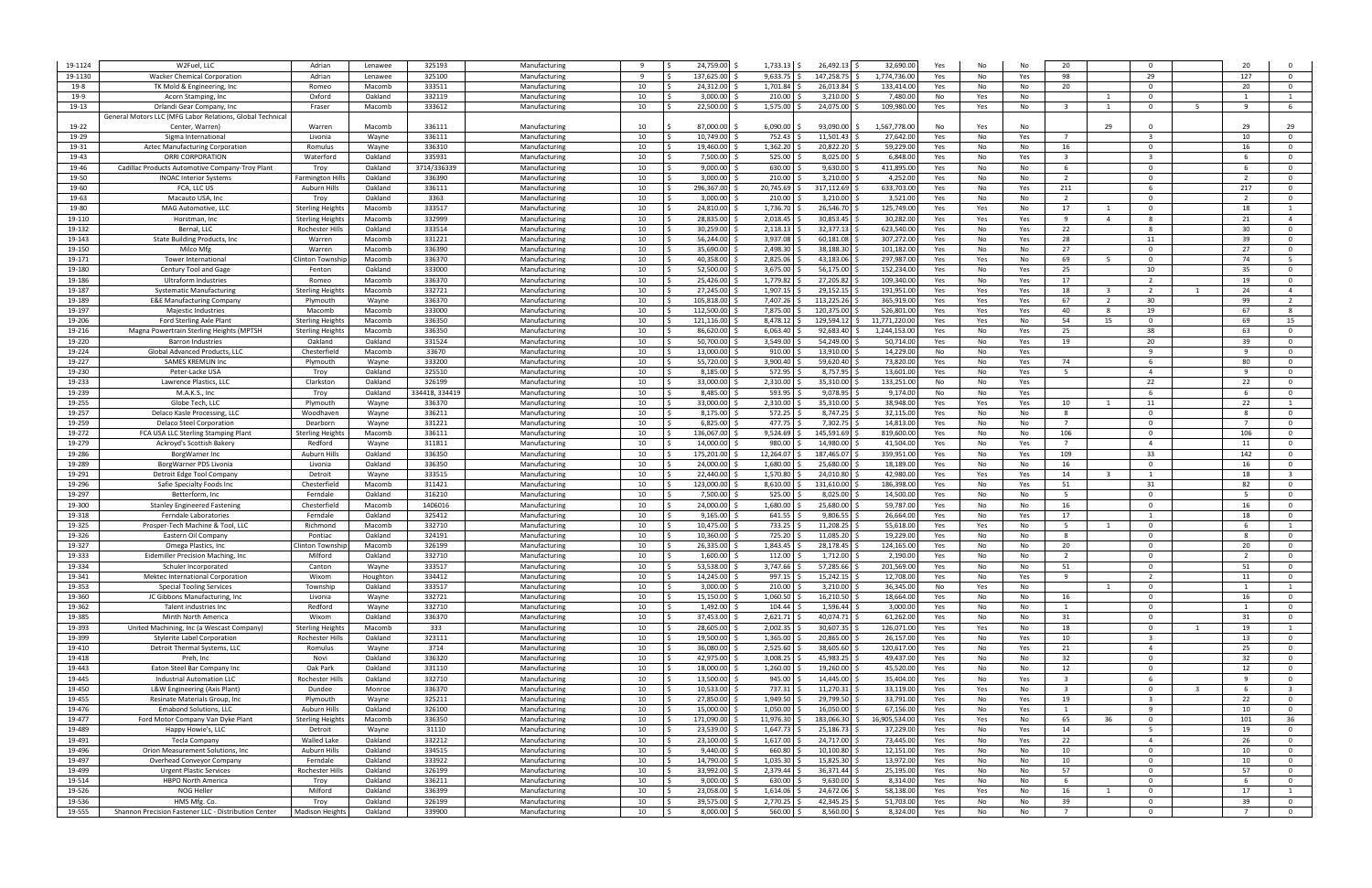| 19-556            | Shannon Precision Fastener LLC - Plant 1                   | <b>Madison Height</b>           | Oakland               | 339900           | Manufacturing                                                                                        | 10                               | 5,917.00                               | 414.19               | 6,331.19                      | 5,480.00                | Yes        | No                       |                         |                |                                  |                          |                                           |
|-------------------|------------------------------------------------------------|---------------------------------|-----------------------|------------------|------------------------------------------------------------------------------------------------------|----------------------------------|----------------------------------------|----------------------|-------------------------------|-------------------------|------------|--------------------------|-------------------------|----------------|----------------------------------|--------------------------|-------------------------------------------|
| 19-559            | Shelby Foam Systems                                        | Shelby Township                 | Macomb                | 336360           | Manufacturing                                                                                        | 10                               | 42.485.00                              | 2,973.95             | 45,458.95                     | 94,327.0                | Yes        | Yes<br>Yes               | 14                      |                | 13                               | 28                       |                                           |
| 19-564            | <b>Axalta Coating Systems</b>                              | Mt. Clemens                     | Macomb                | 325510           | Manufacturing                                                                                        | 10                               | 15,491.00                              | 1,084.37             | 16,575.37                     | 92,747.00               | Yes        | Yes<br>No                | 31                      | $\overline{1}$ | $\Omega$                         | 32                       | $\overline{1}$                            |
| 19-565            | The Oakwood Group                                          | Taylor                          | Wayne                 | 332              | Manufacturing                                                                                        | 10                               | 26,175.00                              | 1,832.25             | 28,007.25                     | 68,335.0                | Yes        | Yes<br>Yes               | 16                      | 1              | $\overline{4}$                   | 22                       | $\overline{2}$                            |
| 19-566            | YAPP USA                                                   | Troy                            | Oakland               | 36219            | Manufacturing                                                                                        | 10                               | 22,895.00                              | 1,602.65             | 24,497.65                     | 29,037.0                | Yes        | No<br>No                 | 27                      |                | $\Omega$                         | 27                       | $\overline{\mathbf{0}}$                   |
| 19-576            | 4M Industries, Inc                                         | Livonia                         | Wayne                 | 332710           | Manufacturing                                                                                        | 10                               | 16,821.00                              | 1,177.47             | 17,998.47                     | 22,800.0                | Yes        | No<br>No                 | 33                      |                | $\Omega$                         | 33                       | $\overline{0}$                            |
| 19-591            | Intra Corporation                                          | Westland                        | Wayne                 | 333514           | Manufacturing                                                                                        | 10                               | 29,470.00                              | 2,062.90             | 31,532.90                     | 62,095.0                | Yes        | No<br>No                 | 24                      |                | $\Omega$                         | 24                       | $\overline{0}$                            |
| 19-593            | Mercury Manufacturing Company                              | Wyandotte                       | Wayne                 | 332721           | Manufacturing                                                                                        | 10                               | 47,042.00                              | 3,292.94             | 50,334.9                      | 100,005.0               | Yes        | No<br>Yes                | 56                      |                | $\overline{4}$                   | 60                       | $\overline{0}$                            |
| 19-697            | <b>R&amp;E Automated Systems</b>                           | <b>Bruce Townshi</b>            | Macomb                | 336111           | Manufacturing                                                                                        | 10                               | 225,000.00                             | 15,750.00            | 240,750.00                    | 804,912.0               | Yes        | Yes<br>No                | 100                     |                | 50                               | 150                      | $\overline{0}$                            |
| 19-729            | Shannon Precision Fastener, LLC                            | Auburn Hills                    | Oakland               | 339900           | Manufacturing                                                                                        | 10                               | 19,120.00                              | 1,338.40             | 20,458.40                     | 19,776.0                | Yes        | No<br>No                 | 29                      |                | $\Omega$                         | 29                       | $\overline{0}$                            |
| 19-777            | Drake Enterprises, Inc.                                    | Clinton Townshi                 | Macomb                | 336350           | Manufacturing                                                                                        | 10                               | 33,556.00                              | 2,348.92             | 35,904.9                      | 108,090.0               | Yes        | No<br>No                 | 33                      |                | $\Omega$                         | 33                       | $\Omega$                                  |
| 19-818<br>19-868  | Marimba Auto, LLC<br><b>DME Milacron</b>                   | Canton                          | Wayne<br>Oakland      | 331210           | Manufacturing                                                                                        | 10<br>10                         | 30.000.00<br>82,500.00                 | 2,100.00<br>5,775.00 | 32,100.00<br>88,275.00        | 114,100.0               | Yes        | No<br>Yes                | 17<br>78                |                | $\overline{3}$<br>10             | 20<br>88                 | $\Omega$<br>$\Omega$                      |
| 19-869            | Shiloh Industries                                          | Troy<br>Warren                  | Macomb                | 331110<br>336370 | Manufacturing<br>Manufacturing                                                                       | 10                               | 17,703.00 \$                           | 1,239.21             | 18,942.21                     | 151,782.0<br>24,563.0   | Yes<br>Yes | No<br>Yes<br>No<br>No    | 21                      |                | $\Omega$                         | 21                       | $\Omega$                                  |
| 19-878            | <b>T-Tool Company</b>                                      | Taylor                          | Wayne                 | 333517           | Manufacturing                                                                                        | 10                               | 9,185.00                               | 642.95               | 9,827.95                      | 13,607.0                | Yes        | No<br>No                 | 8                       |                | $\Omega$                         |                          | $\Omega$                                  |
| 19-898            | Shannon Precision Fastener, LLC                            | Holly                           | Oakland               | 339900           | Manufacturing                                                                                        | 10                               | 2,958.00                               | 207.06               | 3,165.06                      | 2,722.00                | Yes        | No<br>No                 | 2                       |                | $\Omega$                         |                          | $\overline{\mathbf{0}}$                   |
| 19-905            | Avalon International Breads                                | Detroit                         | Wayne                 | 7722511          | Manufacturing                                                                                        | 10                               | 17,450.00                              | 1,221.50             | 18,671.50                     | 17,889.0                | Yes        | No<br>No                 | 15                      |                | $\Omega$                         | 15                       | $\Omega$                                  |
| 19-948            | Metrex Research, LLC                                       | Romulus                         | Wayne                 | 32541            | Manufacturing                                                                                        | 10                               | 44,100.00 \$                           | 3,087.00             | 47,187.00                     | 714,427.00              | Yes        | Yes<br>No                | 14                      |                | 16                               | 30                       | $\overline{0}$                            |
| 19-1067           | National Metal Sales, Inc                                  | Romulus                         | Wayne                 | 332322           | Manufacturing                                                                                        | 10                               | 5,000.00                               | 350.00               | 5,350.00                      | 13,350.00               | Yes        | No<br>No                 | $\overline{4}$          |                | $\Omega$                         | $\overline{a}$           | $\overline{0}$                            |
| 19-1077           | ArecelorMittal Tailored Blanks                             | Detroit                         | Wayne                 | 336390           | Manufacturing                                                                                        | 10                               | 66,000.00                              | 4,620.00             | 70,620.00                     | 2,568,585.00            | Yes        | Yes<br>Yes               | 34                      |                |                                  | 43                       | $\overline{1}$                            |
| 19-1205           | Autocraft-Warren                                           | Warren                          | Macomb                | 333514           | Manufacturing                                                                                        | 10                               | 27.340.00 \$                           | 1,913.80             | 29,253.80                     | 77,043.0                | Yes        | Yes<br>Yes               | 11                      | $\overline{1}$ | -8                               | 20                       |                                           |
| 19-68             | ON-Minerals, Inc dba Carmeuse Lime & Stone                 | Gulliver                        | Schoolcraft           | 212312           | Mining, Quarrying, and Oil and Gas Extraction                                                        |                                  | 41,695.00 \$                           | 2,918.65             | 44,613.65                     | 125,337.0               | Yes        | Yes<br>Yes               | 34                      |                | -6                               | 41                       | $\overline{1}$                            |
| 19-72             | O-N Minerals (Michigan) Co dba Carmeuse Lime & Stone       | Cedarville                      | Mackinac              | 212312           | Mining, Quarrying, and Oil and Gas Extraction                                                        | 1                                | 51,905.00                              | 3,633.35             | 55,538.35                     | 296,244.00              | Yes        | Yes<br>Yes               | 35                      | 1              | -6                               | 42                       |                                           |
| 19-183            | Carmeuse Lime & Stone - Drummond Dolomite                  | )rummond Islar                  | Chippewa              | 212312           | Mining, Quarrying, and Oil and Gas Extraction                                                        |                                  | 29,912.00                              | 2,093.84             | 32,005.84                     | 39,839.0                | Yes        | No<br>No                 | 31                      |                | $\Omega$                         | 31                       | $\overline{0}$                            |
| 19-404            | Carmeuse Lime & Stone                                      | <b>Rogers City</b>              | Presque Isle          | 212312           | Mining, Quarrying, and Oil and Gas Extraction                                                        | $\overline{\mathbf{3}}$          | 44.244.00 \$                           | 3,097.08             | 47.341.08                     | 124,008.0               | Yes        | Yes<br>Yes               | 29                      | $\overline{1}$ | -6                               | 36                       |                                           |
| 19-373            | Cargill Salt Hersey                                        | Hersey                          | Osceola               | 212391           | Mining, Quarrying, and Oil and Gas Extraction                                                        | $\overline{a}$                   | 6,000.00                               | 420.00               | 6,420.00                      | 111,044.0               | No         | Yes<br>No                |                         | 2              | $\Omega$                         |                          | $\overline{2}$                            |
| 19-256            | Boyne Boat Yard, Inc.                                      | <b>Boyne City</b>               | Charlevoix            | 811490           | Other Services (except Public Administration)                                                        | $\overline{2}$                   | 7,295.00 \$                            | 510.65               | 7,805.65                      | 51,128.0                | Yes        | Yes<br>No                | $\overline{4}$          |                | $\overline{1}$                   | -5                       | $\overline{0}$                            |
| 19-345            | Witt Enterprises Inc, dba Jims Collision                   | Roscommon                       | Roscommon             | 811121           | Other Services (except Public Administration                                                         | $\mathbf{R}$                     | 3,732.00                               | 261.24               | 3,993.24                      | 2,162.0                 | Yes        | No<br>No                 | $\overline{4}$          |                | $\Omega$                         |                          | $\overline{\mathbf{0}}$                   |
| 19-643            | Sand Bay Marina Sales Service & Storage LLC                | Presque Isle                    | Presque Isle          | 811490           | Other Services (except Public Administration                                                         | $\overline{\mathbf{3}}$          | 1,600.00                               | 112.00               | 1,712.00                      | 1,820.00                | Yes        | No<br>No                 | $\overline{2}$          |                | $\Omega$                         | $\overline{\phantom{a}}$ | $\overline{\mathbf{0}}$                   |
| 19-644            | World of Floors                                            | Grayling                        | Crawford              | 813910           | Other Services (except Public Administration                                                         | $\overline{\mathbf{3}}$          | 2,439.00                               | 170.73               | 2,609.73                      | 4,355.0                 | Yes        | No<br>No                 | $\overline{2}$          |                | $\mathbf 0$                      |                          | $\overline{\mathbf{0}}$                   |
| 19-761            | <b>Grayling Main Street</b>                                | Grayling                        | Crawford              | 813910           | Other Services (except Public Administration                                                         | $\overline{\mathbf{3}}$          | $1,375.00$ \$                          | 96.25                | 1,471.25                      | 757.00                  | Yes        | No<br>No                 | $\mathbf{1}$            |                | $\Omega$                         | $\overline{1}$           | $\overline{0}$                            |
| 19-1215-A         | AuSable Valley Animal Shelter                              | Grayling                        | Crawford              | 812910           | Other Services (except Public Administration                                                         | $\overline{\mathbf{3}}$          | $1,000.00$ \$                          | 70.00<br>1,050.00    | 1,070.00                      | 167.2                   | Yes        | No<br>No                 | 1                       |                | $\overline{0}$                   |                          | $\overline{0}$                            |
| 19-569<br>19-584  | Benjamin's Hope                                            | Holland                         | Ottawa<br>Kent        | 8661<br>811310   | Other Services (except Public Administration)                                                        | $\overline{4}$<br>$\overline{4}$ | 15,000.00<br>7,300.00                  | 511.00               | 16,050.00<br>7,811.00         | 17,927.0<br>15,700.0    | Yes<br>Yes | No<br>Yes                | 5<br>5                  |                | - 5<br>$\Omega$                  | 10                       | $\overline{\mathbf{0}}$<br>$\overline{0}$ |
| 19-764            | Scarlett Inc<br>Pierce Cedar Creek Institute               | <b>Grand Rapids</b><br>Hastings | Barry                 | 813312           | Other Services (except Public Administration)<br>Other Services (except Public Administration        | $\overline{4}$                   | 10,500.00                              | 735.00               | 11,235.00                     | 22,197.0                | Yes        | No<br>No<br>No<br>No     | $\overline{7}$          |                | $\Omega$                         | $\overline{7}$           | $\overline{0}$                            |
| 19-870            | Material Transfer & Storage, Inc                           | Allegan                         | Allegan               | 811310           | Other Services (except Public Administration)                                                        | $\overline{a}$                   | 9,000.00                               | 630.00               | 9,630.00                      | 22,098.0                | No         | No<br>Yes                |                         |                | -6                               |                          | $\Omega$                                  |
|                   |                                                            |                                 |                       |                  |                                                                                                      |                                  |                                        |                      |                               |                         |            |                          |                         |                |                                  |                          |                                           |
|                   |                                                            |                                 |                       |                  |                                                                                                      | $\overline{a}$                   |                                        |                      |                               |                         |            |                          |                         |                | -5                               |                          | $\Omega$                                  |
| 19-886            | Essenburg Car Wash of Holland dba Quality Car Wash         | Holland                         | Ottawa                | 811192           | Other Services (except Public Administration                                                         | $\overline{4}$                   | 7.500.00                               | 525.00               | 8,025.00                      | 21,775.0                | No         | No<br>Yes                |                         |                | 40                               | 58                       |                                           |
| 19-1006<br>19-447 | Repair Center LLC dba Tech Defender:<br>York Repair        | <b>Grand Rapids</b><br>Bay City | Kent<br>Bay           | 811211<br>811310 | Other Services (except Public Administration<br>Other Services (except Public Administration         | 5                                | 66,200.00<br>$9,491.00$ \$             | 4,634.00<br>664.37   | 70,834.00<br>10,155.37        | 224,225.0<br>20,336.0   | Yes<br>Yes | Yes<br>Yes<br>Yes<br>Yes | 17<br>-8                |                | $\overline{2}$                   | 11                       | $\overline{1}$                            |
| 19-1139           | Roberts Sinto Corporation                                  | Lansing                         | Ingham                | 811310           | Other Services (except Public Administration)                                                        |                                  | 61,614.00                              | 4,312.98             | 65,926.98                     | 64,135.0                | Yes        | Yes<br>Yes               | 28                      | 2              | 10                               | 40                       |                                           |
| 19-940            | UIS SCADA, Inc                                             | Dexter                          | Washtenaw             | 811310           | Other Services (except Public Administration                                                         | - 9                              | 47,399.00 \$                           | 3,317.93             | 50,716.93                     | 82,268.00               | Yes        | Yes<br>No                | 30                      |                | ્વ                               | 33                       | $\overline{0}$                            |
| 19-952            | America's Preferred Home Warranty                          | Jackson                         | Jackson               | 811412           | Other Services (except Public Administration)                                                        | -9                               | 32,770.00                              | 2,293.90             | 35,063.90                     | 549,328.0               | Yes        | No<br>Yes                | 88                      |                | 15                               | 103                      | $\overline{\mathbf{0}}$                   |
| 19-238            | Coventry Industries, LLC                                   | Holly                           | Oakland               | 811310           | Other Services (except Public Administration)                                                        | 10                               | 16,400.00 \$                           | 1,148.00             | 17,548.00                     | 31,162.00               | Yes        | Yes<br>No                | -5                      |                | -6                               | 11                       | $\overline{0}$                            |
| 19-402            | Michigan Minority Supplier Development Council             | Detroit                         | Wayne                 | 813410           | Other Services (except Public Administration)                                                        | 10                               | 21,600.00                              | 1,512.00             | 23,112.00                     | 28,006.00               | Yes        | Yes<br>No                | 14                      |                | $\overline{3}$                   | 17                       | $\overline{0}$                            |
| 19-437            | Great Lakes Sound and Vibration                            | Houghton                        | Houghton              | 541330           | Professional, Scientific, and Technical Services                                                     |                                  | 32,037.00 \$                           | 2,242.59             | 34,279.59                     | 41,367.00               | Yes        | No<br>Yes                | 24                      |                | -1                               | 25                       | $\overline{0}$                            |
| 19-26             | Otwell Mawby                                               | <b>Traverse City</b>            | <b>Grand Traverse</b> | 541620           | Professional, Scientific, and Technical Services                                                     | $\overline{2}$                   | 3,237.00                               | 226.59               | 3,463.59                      | 7,636.00                | Yes        | Yes<br>No                | 2                       |                | 1                                |                          | $\overline{0}$                            |
| 19-248            | TraverseCONNECT                                            | <b>Traverse City</b>            | <b>Grand Traverse</b> | 541720           | Professional, Scientific, and Technical Services                                                     | $\overline{2}$                   | 10,395.00                              | 727.65               | 11,122.65                     | 34,488.00               | Yes        | No<br>Yes                | 5                       |                | $\overline{2}$                   |                          | $\overline{0}$                            |
| 19-328            | Oneupweb                                                   | <b>Traverse City</b>            | <b>Grand Traverse</b> | 541810           | Professional, Scientific, and Technical Services                                                     | $\overline{2}$                   | 7,499.00                               | 524.93               | 8,023.93                      | 42,657.0                | Yes        | No<br>No                 | 5                       |                | $\Omega$                         |                          | $\Omega$                                  |
| 19-482            | Orchard, Hiltz & McCliment, Inc dba OHM Advisors           | Petoskey                        | Emmet                 | 541330           | Professional, Scientific, and Technical Services                                                     | $\overline{2}$                   | 11.045.00 \$                           | 773.15               | 11.818.15                     | 21.838.00               | Yes        | No<br>No                 | 15                      |                | $\Omega$                         | 15                       | $\Omega$                                  |
| 19-573            | Apex Controls Inc                                          | Hudsonville                     | Ottawa                | 541330           | Professional, Scientific, and Technical Services                                                     | $\overline{4}$                   | $6,000.00$ \$<br>ΙŚ                    | 420.00               | 6,420.00                      | 71,390.00               | No         | Yes<br>No                |                         | $\overline{2}$ | $\Omega$                         | 2                        | $\overline{2}$                            |
| 19-575            | <b>Beene Garter LLP</b>                                    | <b>Grand Rapids</b>             | Kent                  | 541211           | Professional, Scientific, and Technical Services                                                     | $\overline{4}$<br>$\overline{4}$ | 18,500.00 \$<br>ΙŚ                     | 1,295.00             | 19,795.00                     | 44,805.00               | Yes        | No<br>Yes                | $\overline{4}$          |                | 10                               | 14                       | $\overline{0}$                            |
| 19-608<br>19-628  | Open Systems Technologies DE, LLC<br>Worksighted           | <b>Grand Rapids</b><br>Holland  | Kent<br>Ottawa        | 541511<br>541512 | Professional, Scientific, and Technical Services<br>Professional, Scientific, and Technical Services | $\overline{4}$                   | 47,640.00 \$<br>42,964.00 \$<br>l S    | 3,334.80<br>3,007.48 | 50,974.80<br>45,971.48        | 142,034.00<br>89,589.00 | Yes<br>Yes | No<br>Yes<br>No<br>Yes   | 32<br>14                |                | 21<br>18                         | 53<br>32                 | $\overline{0}$<br>$\overline{0}$          |
| 19-652            | Bravo LT                                                   | <b>Grand Rapids</b>             | Kent                  | 541511           | Professional, Scientific, and Technical Services                                                     | $\overline{4}$                   | 35,140.00 \$                           | 2,459.80             | 37,599.80                     | 143,498.00              | Yes        | No<br>Yes                | 5                       |                | 20                               | 25                       | $\overline{0}$                            |
| 19-680            | CQL, Inc                                                   | Grand Rapids                    | Kent                  | 541511           | Professional, Scientific, and Technical Services                                                     | $\overline{4}$                   | 33,949.00 \$<br>l S                    | 2,376.43             | 36,325.43                     | 102,318.00              | Yes        | Yes<br>No                | 14                      |                | 12                               | 26                       | $\overline{0}$                            |
| 19-698            | DealerOn                                                   | <b>Grand Rapids</b>             | Kent                  | 541511           | Professional, Scientific, and Technical Services                                                     | $\overline{4}$                   | 39,450.00 \$<br>l S                    | 2,761.50             | 42,211.50                     | 67,316.00               | Yes        | No<br>Yes                | 31                      |                | 10                               | 41                       | $\overline{0}$                            |
| 19-701            | Driesenga & Associates, Inc                                | Holland                         | Ottawa                | 541330           | Professional, Scientific, and Technical Services                                                     | $\overline{4}$                   | ۱Ś.<br>$8,201.00$ \$                   | 574.07               | 8,775.07 \$                   | 28,949.00               | Yes        | Yes<br>No                | 6                       |                | - 6                              | 12                       | $\overline{0}$                            |
| 19-708            | Elevator Up                                                | <b>Grand Rapids</b>             | Kent                  | 541511           | Professional, Scientific, and Technical Services                                                     | $\overline{4}$                   | ۱Ś.<br>17,585.00 \$                    | 1,230.95             | 18,815.95                     | 42,233.0                | Yes        | Yes<br>No                | 8                       |                | $\overline{4}$                   | 12                       | $\overline{0}$                            |
| 19-715            | Fusion IT, LLC                                             | <b>Grand Rapids</b>             | Kent                  | 541513           | Professional, Scientific, and Technical Services                                                     | $\overline{4}$                   | 8,577.00 \$<br>ΙŚ                      | 600.39               | 9,177.39                      | 18,069.00               | Yes        | No<br>Yes                | $\overline{4}$          |                | $\overline{2}$                   | - 6                      | $\overline{0}$                            |
| 19-732            | Computer Rescue 911, LLC. dba ITPartners+                  | <b>Grand Rapids</b>             | Kent                  | 541519           | Professional, Scientific, and Technical Services                                                     | $\overline{4}$                   | $6,000.00$ \$                          | 420.00               | 6,420.00                      | 33,540.0                | No         | Yes<br>Yes               |                         |                | $\overline{2}$                   |                          | 1                                         |
| 19-746            | Lakeshore Enviromental, Inc                                | Grand Haven                     | Ottawa                | 541620           | Professional, Scientific, and Technical Services                                                     | $\overline{4}$                   | 6,930.00 \$                            | 485.10               | 7,415.10                      | 9,331.00                | Yes        | No<br>No                 | 5                       |                | $\Omega$                         | - 5                      | $\overline{\mathbf{0}}$                   |
| 19-775            | Perception Engineering, LLC                                | Allendale                       | Ottawa                | 541330           | Professional, Scientific, and Technical Services                                                     | $\overline{4}$                   | 5,464.00 \$                            | 382.48               | 5,846.48                      | 13,005.00               | Yes        | No<br>Yes                | $\overline{4}$          |                | $\overline{1}$                   | - 5                      | $\overline{0}$                            |
| 19-796            | Hungerford Nichols CPAs + Advisors                         | <b>Grand Rapids</b>             | Kent                  | 541211           | Professional, Scientific, and Technical Services                                                     | $\overline{a}$                   | 17,500.00 \$                           | 1,225.00             | 18,725.00                     | 28,433.00               | Yes        | Yes<br>No                | 25                      |                | $\overline{2}$                   | 27                       | $\Omega$                                  |
| 19-857            | <b>Real IT Solutions</b>                                   | <b>Comstock Park</b>            | Kent                  | 541512           | Professional, Scientific, and Technical Services                                                     | $\overline{4}$                   | 4,500.00 \$                            | 315.00               | $4,815.00$ \$                 | 9,672.00                | Yes        | No<br>No                 | $\mathbf{R}$            |                | $\Omega$                         |                          | $\overline{0}$                            |
| 19-915            | Progressive AE                                             | <b>Grand Rapids</b>             | Kent                  | 541310           | Professional, Scientific, and Technical Services                                                     | $\overline{4}$                   | 14,290.00 \$                           | 1,000.30             | 15,290.30                     | 32,411.00               | Yes        | Yes<br>No                | 20                      |                | -6                               | 26                       | $\overline{0}$                            |
| 19-970            | Disher                                                     | Zeeland                         | Ottawa                | 541330           | Professional, Scientific, and Technical Services                                                     | $\overline{4}$                   | $12,000.00$ \$<br>l S                  | 840.00               | 12,840.00 \$                  | 31,614.00               | Yes        | No<br>No                 | 16                      |                | $\Omega$                         | 16                       | $\overline{0}$                            |
| 19-1029           | DeWys Engineering                                          | Coopersville                    | Ottawa                | 541330           | Professional, Scientific, and Technical Services                                                     | $\overline{4}$                   | $3,285.00$ \$<br>l S                   | 229.95               | $3,514.95$ \$                 | 7,742.00                | Yes        | No<br>No                 | $\overline{\mathbf{3}}$ |                | $\overline{0}$                   |                          | $\overline{0}$                            |
| 19-1131           | Die Cad Group, LLC                                         | <b>Grand Rapids</b>             | Kent                  | 541330           | Professional, Scientific, and Technical Services                                                     | $\overline{4}$                   | ۱s.<br>58,700.00 \$                    | 4,109.00             | 62,809.00 \$                  | 178,360.00              | Yes        | Yes<br>Yes               | 42                      |                | -3                               | 47                       | $\overline{2}$                            |
| 19-10             | Blue Water Controls, LLC                                   | Clyde                           | St. Clair             | 541330           | Professional, Scientific, and Technical Services                                                     | 6<br>6                           | ۱s<br>$5,184.00$ \$<br>l \$            | 362.88               | 5,546.88                      | 13,496.00               | Yes        | No<br>Yes<br>No          | $\overline{2}$<br>9     |                | $\overline{2}$<br>$\overline{0}$ | $\overline{4}$<br>-9     | $\overline{0}$<br>$\overline{0}$          |
| 19-89<br>19-199   | Cogent Hex, Inc<br>Composite Performance Technologies, LLC | Port Huron<br>Lapeer            | St. Clair<br>Lapeer   | 541330<br>541330 | Professional, Scientific, and Technical Services<br>Professional, Scientific, and Technical Services | 6                                | $13,500.00$ \$<br>$1,500.00$ \$<br>۱Ś. | 945.00<br>105.00     | 14,445.00 \$<br>$1,605.00$ \$ | 17,626.00<br>6,755.00   | Yes<br>Yes | No<br>No<br>No           | 1                       |                | $\overline{0}$                   | 1                        | $\overline{0}$                            |
| 19-11             | <b>Fibertec Environmental Services</b>                     | Holt                            | Ingham                | 541380           | Professional, Scientific, and Technical Services                                                     | $\overline{7}$                   | 14,742.00 \$<br>۱Ś.                    | 1,031.94             | 15,773.94 \$                  | 333,296.00              | Yes        | No<br>No                 | 12                      |                | $\Omega$                         | 12                       | $\overline{0}$                            |
| 19-215            | Piper & Gold Public Relations, LLC                         | Lansing                         | Ingham                | 541820           | Professional, Scientific, and Technical Services                                                     | $\overline{7}$                   | ۱Ś.<br>$5,796.00$ \$                   | 405.72               | $6,201.72$ \$                 | 6,650.00                | Yes        | No<br>No                 | $\overline{4}$          |                | $\Omega$                         | $\overline{4}$           | $\overline{0}$                            |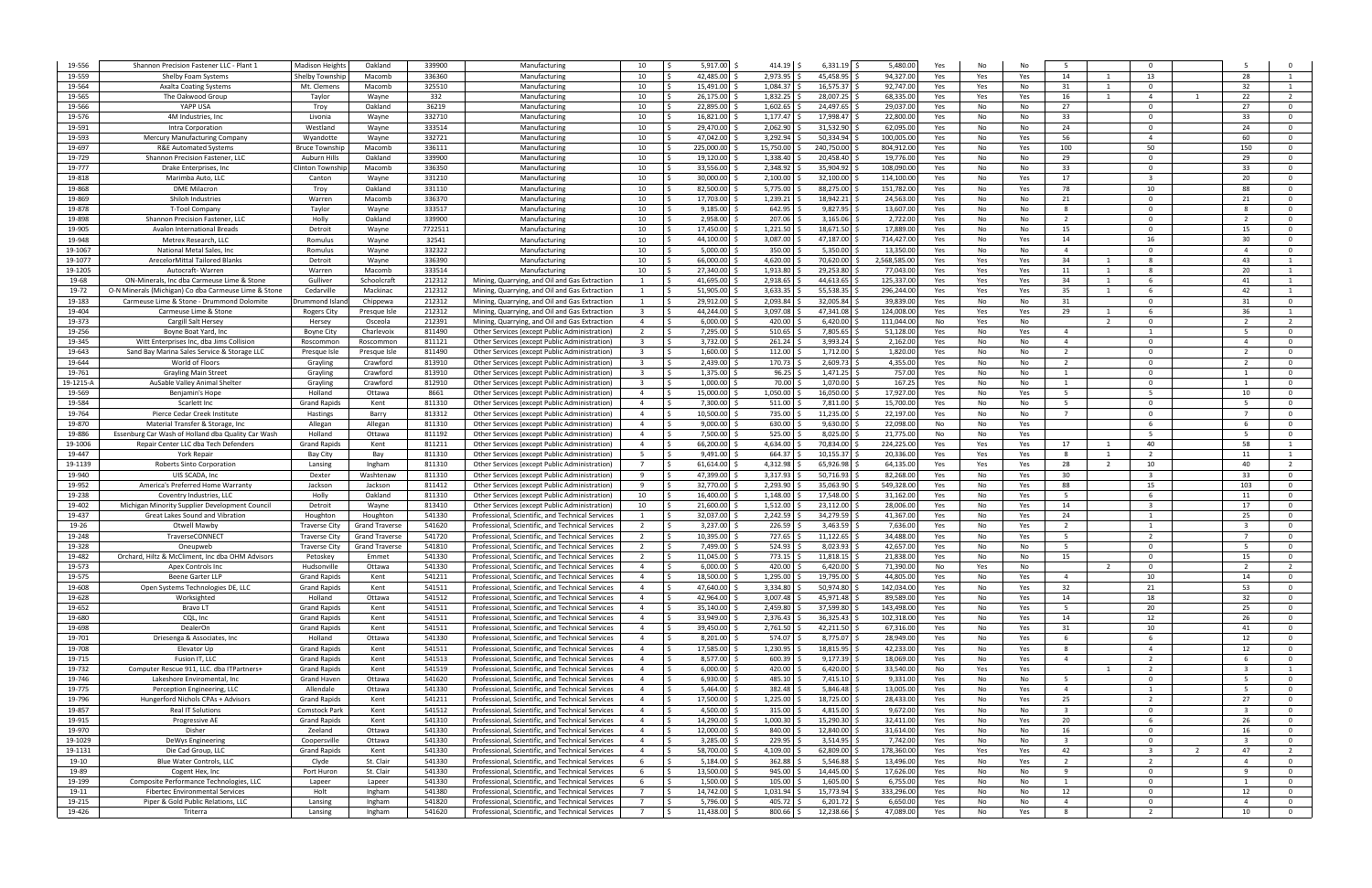| 19-544  | NuWave Technology Partners                                | Lansing               | Ingham                | 541512        | Professional, Scientific, and Technical Services |                          | 32,249.00                  | $2,257.43$ \$ | 34,506.43     | 33,433.00    | Yes | No  |     | 26                      |     |                         |             |                         |                         |
|---------|-----------------------------------------------------------|-----------------------|-----------------------|---------------|--------------------------------------------------|--------------------------|----------------------------|---------------|---------------|--------------|-----|-----|-----|-------------------------|-----|-------------------------|-------------|-------------------------|-------------------------|
|         |                                                           |                       |                       |               |                                                  |                          |                            |               |               |              |     |     |     |                         |     |                         |             |                         |                         |
| 19-625  | A.J. Boggs & Company                                      | <b>East Lansing</b>   | Ingham                | 541511        | Professional, Scientific, and Technical Services | $\overline{7}$           | 12.500.00 \$               | 875.00        | 13.375.00     | 20.992.0     | Yes | No  | No  | -9                      |     | $\Omega$                |             |                         | $\Omega$                |
| 19-653  | Enliven Software                                          | <b>East Lansing</b>   | Ingham                | 541511        | Professional, Scientific, and Technical Services | $\overline{7}$           | 7.500.00 \$                | 525.00        | 8,025.00      | 7,225.00     | Yes | No  | No  | 5                       |     | $\Omega$                |             | - 5                     | - 0                     |
| 19-1039 | DC Engineering, PC                                        | Lansing               | Ingham                | 541330        | Professional, Scientific, and Technical Services | $\overline{7}$           | 10,016.00                  | 701.12        | 10,717.12     | 7,640.00     | Yes | No  | No  | $\overline{7}$          |     | $\Omega$                |             | $\overline{7}$          | $\Omega$                |
| 19-434  | Tekna, Inc                                                | Kalamazoo             | Kalamazoo             | 541330/541420 | Professional, Scientific, and Technical Services | -8                       | $4.000.00$ S               | 280.00        | 4,280.00      | 24,738.0     | Yes | No  | No  | -9                      |     | $\Omega$                |             | - q                     | - 0                     |
| 19-902  | Petter Investments dba Riveer                             | South Haver           | Van buren             | 541990        | Professional, Scientific, and Technical Services | -8                       | 46,845.00 \$               | 3,279.15      | 50,124.15     | 10,422.0     | Yes | No  | Yes | 31                      |     | - 5                     |             | 36                      | $\Omega$                |
|         |                                                           |                       |                       |               |                                                  |                          |                            |               |               |              |     |     |     |                         |     |                         |             |                         |                         |
| 19-661  | Ashcom Technologies                                       | Ann Arbor             | Washtenaw             | 541519        | Professional, Scientific, and Technical Services | -9                       | 7,500.00                   | 525.00        | 8,025.00      | 11,325.0     | Yes | No  | No  | 5                       |     | $\Omega$                |             |                         | $\overline{\mathbf{0}}$ |
| 19-664  | Avomeen Analytical, LLC                                   | Ann Arbor             | Washtenaw             | 541380        | Professional, Scientific, and Technical Services | -9                       | 7,800.00                   | 546.00        | 8,346.00      | 11,511.0     | Yes | No  | Yes | 6                       |     | 2                       |             |                         | $\overline{\mathbf{0}}$ |
| 19-926  | Logic Solutions, Inc                                      | Ann Arbor             | Washtenaw             | 541512        | Professional, Scientific, and Technical Services | -9                       | 6,105.00                   | 427.35        | 6,532.35      | 5,025.0      | Yes | No  | No  | 5                       |     | $\Omega$                |             | - 5                     | $\overline{0}$          |
| 19-932  | Quantum Signal, LLC                                       | Saline                | Washtenaw             | 541511        | Professional, Scientific, and Technical Services | - 9                      | 4,275.00                   | 299.25        | 4,574.25      | 8,996.0      | Yes | No  | No  | $\overline{\mathbf{3}}$ |     | $\Omega$                |             |                         | $\overline{\mathbf{0}}$ |
|         |                                                           |                       |                       |               |                                                  |                          |                            |               |               |              |     |     |     |                         |     |                         |             |                         |                         |
| 19-936  | SimuQuest                                                 | Ann Arbor             | Washtenaw             | 541512        | Professional, Scientific, and Technical Services | -9                       | 7,449.00                   | 521.43        | 7,970.43      | 5,976.0      | Yes | No  | No  | $7^{\circ}$             |     | $\Omega$                |             |                         | $\overline{0}$          |
| 19-1033 | <b>Boss Engineering</b>                                   | Howell                | Livingston            | 541330        | Professional, Scientific, and Technical Services | <sup>9</sup>             | 14,140.00                  | 989.80        | 15,129.80     | 10,665.0     | Yes | No  | No  | 18                      |     | $\Omega$                |             | 18                      | $\overline{0}$          |
| 19-28   | Vision Computer Solutions                                 | Northville            | Wayne                 | 541690        | Professional, Scientific, and Technical Services | 10                       | 1,500.00                   | 105.00        | 1,605.00      | 1,460.0      | Yes | No  | No  | 1                       |     | $\Omega$                |             |                         | $\overline{0}$          |
| 19-51   | Everworks, Inc.                                           | Southfield            | Oakland               | 541600        | Professional, Scientific, and Technical Services | 10                       | 3,270.00                   | 228.90        | 3,498.90      | 3,665.0      | Yes | No  | No  | $\overline{\mathbf{3}}$ |     | $\Omega$                |             |                         | $\Omega$                |
|         |                                                           |                       |                       |               |                                                  |                          |                            |               |               |              |     |     |     |                         |     |                         |             |                         |                         |
| 19-65   | Ruby+Associates, Inc                                      | <b>Bingham Farm</b>   | Oakland               | 541330        | Professional, Scientific, and Technical Services | 10                       | 25.842.00                  | 1.808.94      | 27,650.94     | 27,045.0     | Yes | No  | Yes | 19                      |     | $\mathbf{a}$            |             | 22                      | $\Omega$                |
| 19-82   | Global Technology                                         | Sterling Height:      | Macomb                | 541330        | Professional, Scientific, and Technical Services | 10                       | $6,630.00$ \;              | 464.10        | 7,094.10      | 14,778.0     | Yes | No  | No  | - 6                     |     | $\Omega$                |             |                         | $\Omega$                |
| 19-104  | Drive System Design                                       | <b>Farmington Hil</b> | Oakland               | 541330        | Professional, Scientific, and Technical Services | 10                       | 34,234.00                  | 2,396.38      | 36,630.38     | 119,647.0    | Yes | No  | Yes | 17                      |     | 8                       |             | 25                      | - 0                     |
| 19-126  | Iknowvate Technologies                                    | Southfield            | Oakland               | 541512        | Professional, Scientific, and Technical Services | 10                       | 30,000.00                  | 2,100.00      | 32,100.00     | 74,000.0     | No  | No  | Yes |                         |     | 20                      |             | 20                      | $\overline{0}$          |
|         |                                                           |                       |                       |               |                                                  |                          |                            |               |               |              |     |     |     |                         |     |                         |             |                         |                         |
| 19-135  | PARTNERS in Architecture, PLC                             | Mt. Clemens           | Macomb                | 541310        | Professional, Scientific, and Technical Services | 10                       | 32,775.00                  | 2,294.25      | 35,069.25     | 81,046.00    | Yes | No  | Yes | 20                      |     | $\overline{4}$          |             | 24                      | $\Omega$                |
| 19-144  | <b>Technosoft Corporation</b>                             | Southfield            | Oakland               | 541512        | Professional, Scientific, and Technical Services | 10                       | $51,000.00$ \$             | 3,570.00      | 54,570.00     | 110,200.00   | No  | No  | Yes |                         |     | 34                      |             | 34                      | $\overline{\mathbf{0}}$ |
| 19-145  | <b>Rumba Solutions LLC</b>                                | Southfield            | Oakland               | 541512        | Professional, Scientific, and Technical Services | 10                       | 33,000.00                  | 2,310.00      | 35,310.00     | 104,200.00   | No  | No  | Yes |                         |     | 22                      |             | 22                      | $\overline{0}$          |
| 19-188  | EL Shaddai Consulting                                     | Rochester Hills       | Oakland               | 541612        | Professional, Scientific, and Technical Services | 10                       | 4,500.00                   | 315.00        | 4,815.00      | 10,195.00    | Yes | No  | Yes | $\overline{2}$          |     |                         |             |                         | $\overline{0}$          |
|         |                                                           |                       |                       | 541620        | Professional, Scientific, and Technical Services |                          |                            | 5,911.50      |               |              |     |     |     |                         |     | 20                      |             |                         | $\overline{0}$          |
| 19-192  | <b>Environmental Testing and Consulting</b>               | Romulus               | Wayne                 |               |                                                  | 10                       | 84,450.00                  |               | 90,361.50     | 87,717.00    | Yes | No  | Yes | 53                      |     |                         |             | 73                      |                         |
| 19-205  | Industrie Reply, LLC                                      | Auburn Hills          | Oakland               | 5419990       | Professional, Scientific, and Technical Services | 10                       | 10,490.00                  | 734.30        | 11,224.30     | 7,561.00     | Yes | No  | No  | - 8                     |     | $\Omega$                |             |                         | $\overline{0}$          |
| 19-242  | <b>ESG Automotive, Inc.</b>                               | Troy                  | Oakland               | 541330        | Professional, Scientific, and Technical Services | 10                       | 125,061.00                 | 8,754.27      | 133,815.27    | 264,266.00   | Yes | No  | Yes | 80                      |     | 40                      |             | 120                     | $\overline{0}$          |
| 19-308  | Energy Sciences Resource Partners, LLC                    | Royal Oak             | Oakland               | 541690        | Professional, Scientific, and Technical Services | 10                       | 5,740.00 \$                | 401.80        | 6,141.80      | 21,812.0     | Yes | No  | Yes | $\overline{4}$          |     | 1                       |             |                         | $\overline{\mathbf{0}}$ |
|         |                                                           |                       |                       |               |                                                  |                          |                            |               |               |              |     |     |     |                         |     | $\Omega$                |             |                         | $\Omega$                |
| 19-351  | Miracle Software Systems, Inc.                            | Novi                  | Oakland               | 541511        | Professional, Scientific, and Technical Services | 10                       | 10.735.00 \$               | 751.45        | 11,486.45     | 12,480.0     | Yes | No  | No  | - 8                     |     |                         |             |                         |                         |
| 19-352  | FEV North America, Inc                                    | <b>Auburn Hills</b>   | Oakland               | 541330        | Professional, Scientific, and Technical Services | 10                       | 64.735.00 \$               | 4,531.45      | 69,266.45     | 218,417.0    | Yes | Yes | No  | 40                      |     | $\Omega$                | -5          | 45                      | - 5                     |
| 19-394  | PITSS America LLC                                         | Troy                  | Oakland               | 541511        | Professional, Scientific, and Technical Services | 10                       | 12,000.00                  | 840.00        | 12,840.00     | 15,832.0     | Yes | No  | No  | - 8                     |     | $\Omega$                |             |                         | $\Omega$                |
| 19-396  | hofer powertrain (USA), Inc.                              | Troy                  | Oakland               | 541330        | Professional, Scientific, and Technical Services | 10                       | 8,610.00                   | 602.70        | 9,212.70      | 26,123.0     | Yes | No  | Yes | - 8                     |     | $\overline{2}$          |             | 10                      | $\overline{\mathbf{0}}$ |
| 19-405  |                                                           | Rochester Hill        | Oakland               |               | Professional, Scientific, and Technical Services | 10                       | 14,400.00                  | 1,008.00      | 15,408.00     | 50,656.0     |     |     |     | $\overline{\mathbf{3}}$ |     | $\overline{7}$          |             | 10                      | $\Omega$                |
|         | Dataspeed                                                 |                       |                       | 541715        |                                                  |                          |                            |               |               |              | Yes | No  | Yes |                         |     |                         |             |                         |                         |
| 19-440  | Red Level Networks, LLC.                                  | Novi                  | Oakland               | 541512        | Professional, Scientific, and Technical Services | 10                       | 45,000.00                  | 3,150.00      | 48,150.00     | 54,127.0     | Yes | No  | Yes | 23                      |     | $\overline{7}$          |             | 30                      | $\overline{\mathbf{0}}$ |
| 19-517  | Umicore Autocat USA Inc                                   | Auburn Hills          | Oakland               | 541380        | Professional, Scientific, and Technical Services | 10                       | 27,620.00                  | 1,933.40      | 29,553.40     | 55,871.0     | Yes | No  | Yes | 19                      |     | $\overline{2}$          |             | 21                      | $\overline{\mathbf{0}}$ |
| 19-595  | Mechanical Electrical Engineering Consultants, PC         | Plymouth              | Wayne                 | 541330        | Professional, Scientific, and Technical Services | 10                       | 8,873.00                   | 621.11        | 9,494.11      | 28,277.0     | Yes | No  | No  | 6                       |     | $\Omega$                |             |                         | $\overline{0}$          |
| 19-616  | Walker Miller Energy Services                             | Detroit               |                       | 541690        | Professional, Scientific, and Technical Services | 10                       | 69,516.00                  | 4,866.12      | 74,382.12     | 178,003.0    | Yes | No  | Yes | 97                      |     | 12                      |             | 109                     | $\overline{0}$          |
|         |                                                           |                       | Wayne                 |               |                                                  |                          |                            |               |               |              |     |     |     |                         |     |                         |             |                         |                         |
| 19-663  | <b>Cyber Security Solutions (CBI</b>                      | Detroit               | Wayne                 | 541512        | Professional, Scientific, and Technical Services | 10                       | 46,500.00                  | 3,255.00      | 49,755.00     | 453,388.0    | Yes | Yes | No  | 11                      |     | $\Omega$                | 10          | 21                      | 10                      |
| 19-726  | Spire Intergrated Systems                                 | Troy                  | Oakland               | 541511        | Professional, Scientific, and Technical Services | 10                       | 5,600.00                   | 392.00        | 5,992.00      | 8,287.0      | Yes | No  | Yes | $\overline{2}$          |     | $\overline{2}$          |             | $\overline{a}$          | $\overline{0}$          |
| 19-793  | Centric Design Studio                                     | Detroit               | Wayne                 | 541310        | Professional, Scientific, and Technical Services | 10                       | $6,000.00$ \ $\frac{9}{2}$ | 420.00        | 6,420.00      | 14,608.0     | Yes | No  | Yes | 2                       |     | $\overline{2}$          |             |                         | $\Omega$                |
| 19-1144 | RTI Laboratories, Inc                                     | Livonia               | Wayne                 | 541380        | Professional, Scientific, and Technical Services | 10                       | 78,700.00                  | 5,509.00      | 84,209.00     | 138,222.0    | Yes | No  | Yes | 44                      |     | -9                      |             | 53                      | $\Omega$                |
|         |                                                           |                       |                       |               |                                                  |                          |                            |               |               |              |     |     |     |                         |     |                         |             |                         |                         |
| 19-1206 | <b>Polker Design Services</b>                             | Warren                | Macomb                | 541512        | Professional, Scientific, and Technical Services | 10                       | 29.980.00                  | 2,098.60      | 32,078.60     | 197,132.0    | Yes | No  | Yes | 6                       |     | 14                      |             | 20                      | $\Omega$                |
| 19-1199 | City of West Branch                                       | West Branch           | Ogemaw                | 92            | <b>Public Administration</b>                     |                          | 21,948.00                  | 1,536.36      | 23,484.36     | 22,352.0     | Yes | No  | No  | 17                      |     | $\Omega$                |             | 17                      | $\Omega$                |
| 19-510  | City of Gladwin                                           | Gladwin               | Gladwin               | 921130        | <b>Public Administration</b>                     | - 5                      | 7,740.00 \$                | 541.80        | 8,281.80      | 19,782.0     | Yes | No  | No  | 13                      |     | $\Omega$                |             | 13                      | $\Omega$                |
| 19-518  | Gladwin County                                            | Gladwin               | Gladwin               | 9211120       | <b>Public Administration</b>                     | -5                       | 14,920.00 \$               | 1,044.40      | 15,964.40     | 4,395.00     | Yes | No  | No  | 10                      |     | $\Omega$                |             | 10                      | $\overline{0}$          |
|         |                                                           |                       |                       |               |                                                  |                          |                            |               |               |              |     |     |     |                         |     |                         |             |                         |                         |
| 19-538  | City of Harrison                                          | Harrison              | Clare                 | 92114         | <b>Public Administration</b>                     |                          | 5,700.00                   | 399.00        | 6,099.00      | 6,847.0      | Yes | No  | No  | $\overline{4}$          |     | $\Omega$                |             |                         | $\Omega$                |
| 19-542  | City of Beavertor                                         | Beaverton             | Gladwin               | 921130        | <b>Public Administration</b>                     | - 5                      | 6,960.00                   | 487.20        | 7,447.20      | 7,993.00     | Yes | No  | No  | -5                      |     | $\Omega$                |             |                         | $\overline{\mathbf{0}}$ |
| 19-147  | City of Eaton Rapids                                      | Eaton Rapids          | Eaton                 | 921140        | <b>Public Administration</b>                     |                          | 7,500.00                   | 525.00        | 8,025.00      | 7,884.00     | Yes | No  | Yes | $\overline{4}$          |     | 1                       |             |                         | $\overline{0}$          |
| 19-623  | City of Hamtramck                                         | Hamtramck             | Wayne                 | 921110        | <b>Public Administration</b>                     | 10                       | 7,470.00 \$                | 522.90        | 7,992.90      | 8,871.00     | Yes | No  | No  | 15                      |     | $\Omega$                |             | 15                      | $\overline{\mathbf{0}}$ |
|         |                                                           |                       |                       |               |                                                  |                          |                            |               |               |              |     |     |     |                         |     |                         |             |                         |                         |
| 19-848  | Star Truck Rentals, Inc.                                  | <b>Grand Rapids</b>   | Kent                  | 53212016      | Real Estate and Rental and Leasing               | $\overline{a}$           | 90,000.00 \$               | 6,300.00      | 96,300.00     | 901,500.00   | No  | Yes | No  |                         | 10  | $\Omega$                | 20          | 30                      | 30                      |
| 19-436  | ATD Solutions Corporate LLO                               | Clarkston             | Oakland               | 53310         | Real Estate and Rental and Leasing               | 10                       | 6.848.00 \$                | 479.36        | 7,327.36      | 17,972.00    | Yes | No  | Yes |                         |     |                         |             |                         | $\Omega$                |
| 19-1128 | Rivers Investment/ Rivers Realty                          | Detroit               | Wayne                 | 531210        | Real Estate and Rental and Leasing               | 10                       | 11,883.00 \$               | 831.81        | 12,714.81 \$  | 22,956.00    | Yes | No  | Yes | $\mathbf{R}$            |     |                         |             |                         |                         |
| 19-77   | Mr. Tire, Inc                                             | Escanaba              | Delta                 | 441300        | <b>Retail Trade</b>                              | -1                       | $6,000.00$ \$              | 420.00        | 6,420.00      | 11,290.00    | No  | No  | Yes |                         |     | $\overline{4}$          |             | $\overline{4}$          | $\mathbf{0}$            |
|         |                                                           |                       |                       |               |                                                  |                          |                            |               |               |              |     |     |     |                         |     |                         |             |                         |                         |
| 19-129  | Newberry Motors, Inc.                                     | Newberry              | Luce                  | 441110        | <b>Retail Trade</b>                              | 1                        | $6,000.00$ \$              | 420.00        | 6,420.00      | 9,345.00     | Yes | No  | No  | $\overline{4}$          |     | $\Omega$                |             |                         | $\mathbf{0}$            |
| 19-181  | Frei Chevrolet                                            | Marquette             | Marquette             | 441110        | Retail Trade                                     | $\overline{\mathbf{1}}$  | 20,834.00                  | 1,458.38      | 22,292.38     | 6,625.00     | Yes | No  | Yes | 12                      |     | $\overline{4}$          |             | 16                      | $\overline{\mathbf{0}}$ |
| 19-428  | Wattsson & Wattsson Jewelers                              | Marquette             | Marquette             | 448310        | Retail Trade                                     |                          | 1,685.00 \$<br>- S         | 117.95        | 1,802.95 \$   | 3,770.00     | Yes | No  | No  | <sup>2</sup>            |     | $\Omega$                |             | 2                       | $\overline{0}$          |
| 19-475  | Chuck Renze Ford of Newberry                              | Newberry              |                       | 441110        |                                                  | $\mathbf{1}$             | 4,500.00 \$                |               | 4,815.00      |              |     |     |     |                         |     | $\overline{\mathbf{3}}$ |             | $\overline{\mathbf{3}}$ |                         |
|         |                                                           |                       | Luce                  |               | Retail Trade                                     |                          |                            | 315.00        |               | 11,410.00    | No  | No  | Yes |                         |     |                         |             |                         | $\overline{0}$          |
| 19-55   | Photodon, LLC                                             | <b>Traverse City</b>  | <b>Grand Traverse</b> | 45411         | <b>Retail Trade</b>                              | $\overline{\phantom{a}}$ | $2,250.00$ \$              | 157.50        | 2,407.50 \$   | 2,202.00     | Yes | No  | No  | 2                       |     | $\Omega$                |             | $\overline{2}$          | $\overline{0}$          |
| 19-626  | Cooper Standard                                           | East Tawas            | losco                 | 454210        | <b>Retail Trade</b>                              | $\overline{\mathbf{3}}$  | $6,000.00$ \$<br>-Ŝ        | 420.00        | $6,420.00$ \$ | 4,402.00     | Yes | No  | Yes | $\overline{2}$          |     | $\overline{2}$          |             | $\overline{4}$          | $\overline{0}$          |
| 19-568  | Zagers Pool & Spa                                         | Jamestown             | Ottawa                | 453998        | Retail Trade                                     | $\overline{4}$           | 10,195.00 \$               | 713.65        | 10,908.65     | 27,648.00    | Yes | No  | No  | $\overline{7}$          |     | $\mathbf 0$             |             | $\overline{7}$          | $\overline{0}$          |
|         |                                                           |                       |                       |               |                                                  |                          |                            |               |               |              |     |     |     |                         |     |                         |             |                         |                         |
| 19-752  | Bekins, Inc                                               | Coopersville          | Ottawa                | 443141        | Retail Trade                                     | $\overline{4}$           | $4,000.00$ \$<br>۱s        | 280.00        | 4,280.00 \$   | 10,875.00    | No  | No  | Yes |                         |     | 5                       |             | - 5                     | $\overline{0}$          |
| 19-1079 | K&R Truck Sales, Inc                                      | Holland               | Allegan               | 441228        | <b>Retail Trade</b>                              | $\overline{4}$           | 33,000.00 \$<br>$\zeta$    | 2,310.00      | 35,310.00     | 55,770.00    | Yes | No  | Yes | 8                       |     | 14                      |             | 22                      | $\overline{0}$          |
| 19-1157 | Urka Auto                                                 | Ludington             | Mason                 | 44110         | Retail Trade                                     | $\overline{a}$           | $9,330.00$ \$              | 653.10        | $9,983.10$ \$ | 11,650.00    | Yes | No  | No  | 10                      |     | $\Omega$                |             | 10                      | $\overline{\mathbf{0}}$ |
| 19-446  | AHB Tooling & Machinery, LLC                              | Saginaw               | Saginaw               | 45439         | <b>Retail Trade</b>                              | - 5                      | 8,395.00 \$                | 587.65        | 8,982.65 \$   | 19,136.00    | Yes | No  | No  | $\overline{7}$          |     | $\Omega$                |             |                         | $\overline{0}$          |
| 19-136  | <b>Optimed Health Partners</b>                            | Kalamazoo             | Kalamazoo             | 446110        | Retail Trade                                     | -8                       | 18,000.00 \$               | 1,260.00      | 19,260.00     | 82,060.00    | No  | No  | Yes |                         |     | 12                      |             | 12                      | $\overline{0}$          |
|         |                                                           |                       |                       |               |                                                  |                          |                            |               |               |              |     |     |     |                         |     |                         |             |                         |                         |
| 19-958  | Halo Super Cars, Inc                                      | <b>Benton Harbor</b>  | Berrien               | 441310        | Retail Trade                                     | -8                       | $5,500.00$ \$<br>- Ś       | 385.00        | $5,885.00$ \$ | 5,762.00     | Yes | No  | Yes | $\overline{\mathbf{3}}$ |     | 1                       |             | $\overline{4}$          | $\overline{0}$          |
| 19-532  | Mobiliti, LLC                                             | Rochester Hills       | Oakland               | 44-4411       | <b>Retail Trade</b>                              | 10                       | 15,000.00 \$<br>Ŝ.         | 1,050.00      | 16,050.00 \$  | 35,120.00    | Yes | No  | No  | 10                      |     | $\overline{0}$          |             | 10                      | $\overline{0}$          |
| 19-760  | Inontime                                                  | Zeeland               | Ottawa                | 484110        | <b>Transportation and Warehousing</b>            | $\overline{4}$           | 31,900.00 \$<br>-Ś         | 2,233.00      | 34,133.00 \$  | 215,817.00   | Yes | No  | Yes | 20                      |     | 10                      |             | 30                      | $\overline{0}$          |
| 19-874  | Holland (Wayland)                                         | Wayland               | Allegan               | 484122        | Transportation and Warehousing                   | $\overline{4}$           | 45,000.00 \$<br>۱s.        | 3,150.00      | 48,150.00 \$  | 542,125.00   | No  | Yes | No  |                         |     | $\overline{0}$          | 15          | 15                      | 15                      |
|         |                                                           |                       |                       |               |                                                  |                          |                            |               |               |              |     |     |     |                         |     |                         |             |                         |                         |
| 19-740  | Duncan Aviation, Inc.                                     | <b>Battle Creek</b>   | Calhoun               | 488190        | <b>Transportation and Warehousing</b>            | 8                        | 90,000.00 \$<br>$\zeta$    | 6,300.00      | 96,300.00     | 424,198.00   | Yes | No  | Yes | 25                      |     | 35                      |             | 60                      | $\overline{0}$          |
| 19-894  | Ralph Moyle, Inc                                          | Mattawan              | Van Buren             | 484120        | Transportation and Warehousing                   | -8                       | 183,000.00 \$<br>۱Ś.       | 12,810.00     | 195,810.00 \$ | 1,341,998.00 | No  | Yes | No  |                         | - 5 | $\Omega$                | 61          | 66                      | 66                      |
| 19-873  | Holland (Jackson)                                         | Jackson               | Jackson               | 484221        | <b>Transportation and Warehousing</b>            | - 9                      | 21,000.00 \$               | 1,470.00      | 22,470.00     | 240,245.00   | No  | Yes | No  |                         |     | $\overline{0}$          | $7^{\circ}$ | $\overline{7}$          | $\overline{7}$          |
| 19-111  |                                                           |                       | Oakland               | 488190        | <b>Transportation and Warehousing</b>            | 10                       | 20,730.00 \$               | 1,451.10      | 22,181.10     | 46,705.00    | No  | No  | Yes |                         |     | 20                      |             | 20                      | $\overline{0}$          |
|         |                                                           |                       |                       |               |                                                  |                          |                            |               |               |              |     |     |     |                         |     |                         |             |                         |                         |
|         | <b>Pentastar Aviation</b>                                 | Waterford             |                       |               |                                                  |                          |                            |               |               |              |     |     |     |                         |     |                         |             |                         |                         |
| 19-310  | The Diez Group, LLC dba Delaco Integrated Terminals (DIT) | Woodhaven             | Wayne                 | 493110        | <b>Transportation and Warehousing</b>            | 10                       | 28,725.00 \$               | 2,010.75      | 30,735.75     | 219,056.00   | Yes | Yes | No  | 11                      |     | $\overline{0}$          | 6           | 17                      | 6                       |
| 19-900  | Holland (Romulus)                                         | Romulus               | Wayne                 | 484122        | <b>Transportation and Warehousing</b>            | 10                       | 45,000.00 \$               | 3,150.00      | 48,150.00     | 506,875.00   | No  | Yes | No  |                         |     | $\overline{0}$          | 15          | 15                      | 15                      |
| 19-69   | We Energies                                               | Iron Mountain         | Dickinson             | 224111        | Utilities                                        | 1                        | 4,564.00 \$<br>l S         | 319.48        | 4,883.48 \$   | 5,143.00     | Yes | No  | No  | $\overline{7}$          |     | $\overline{0}$          |             | $7^{\circ}$             | $\overline{0}$          |